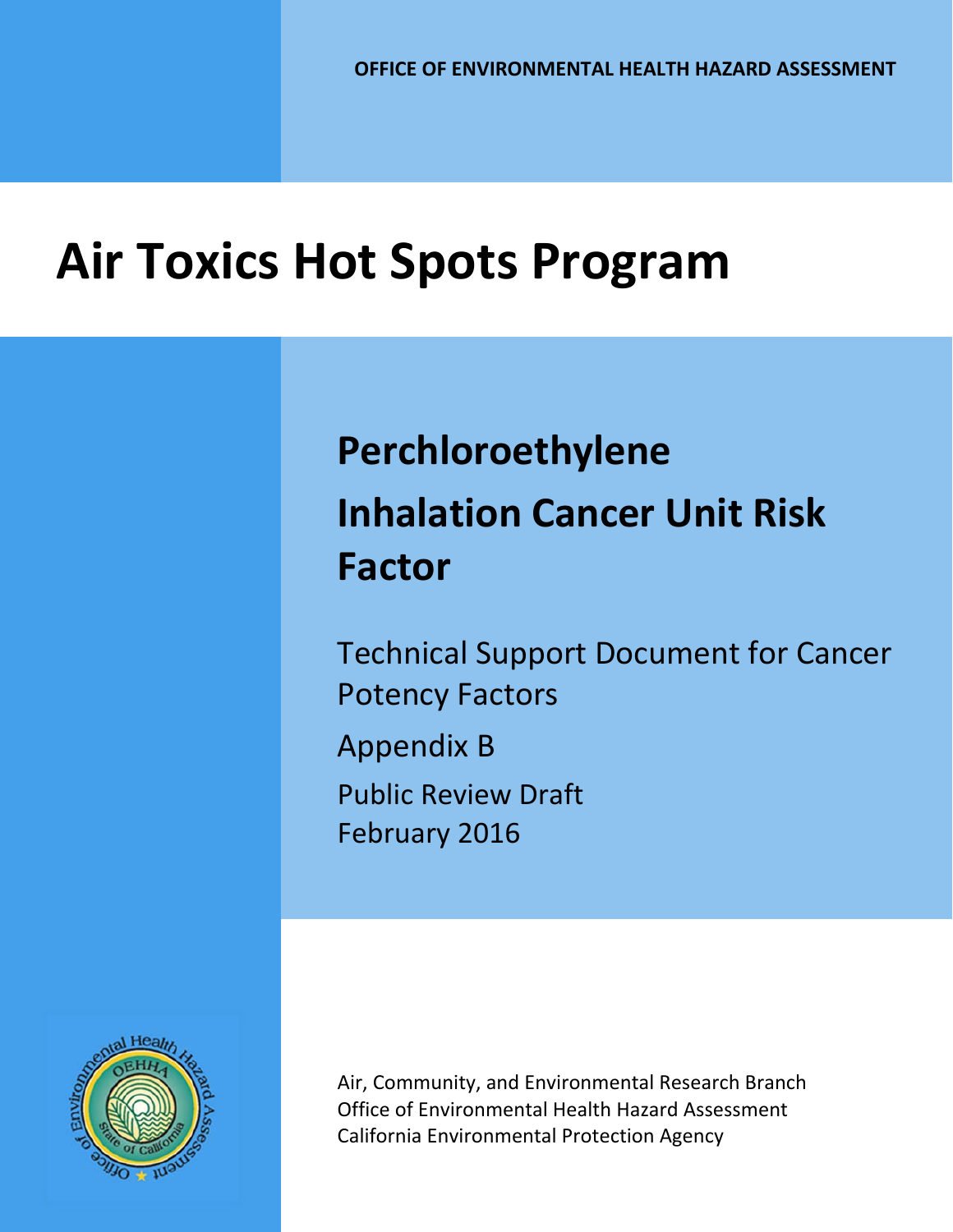**Page left intentionally blank**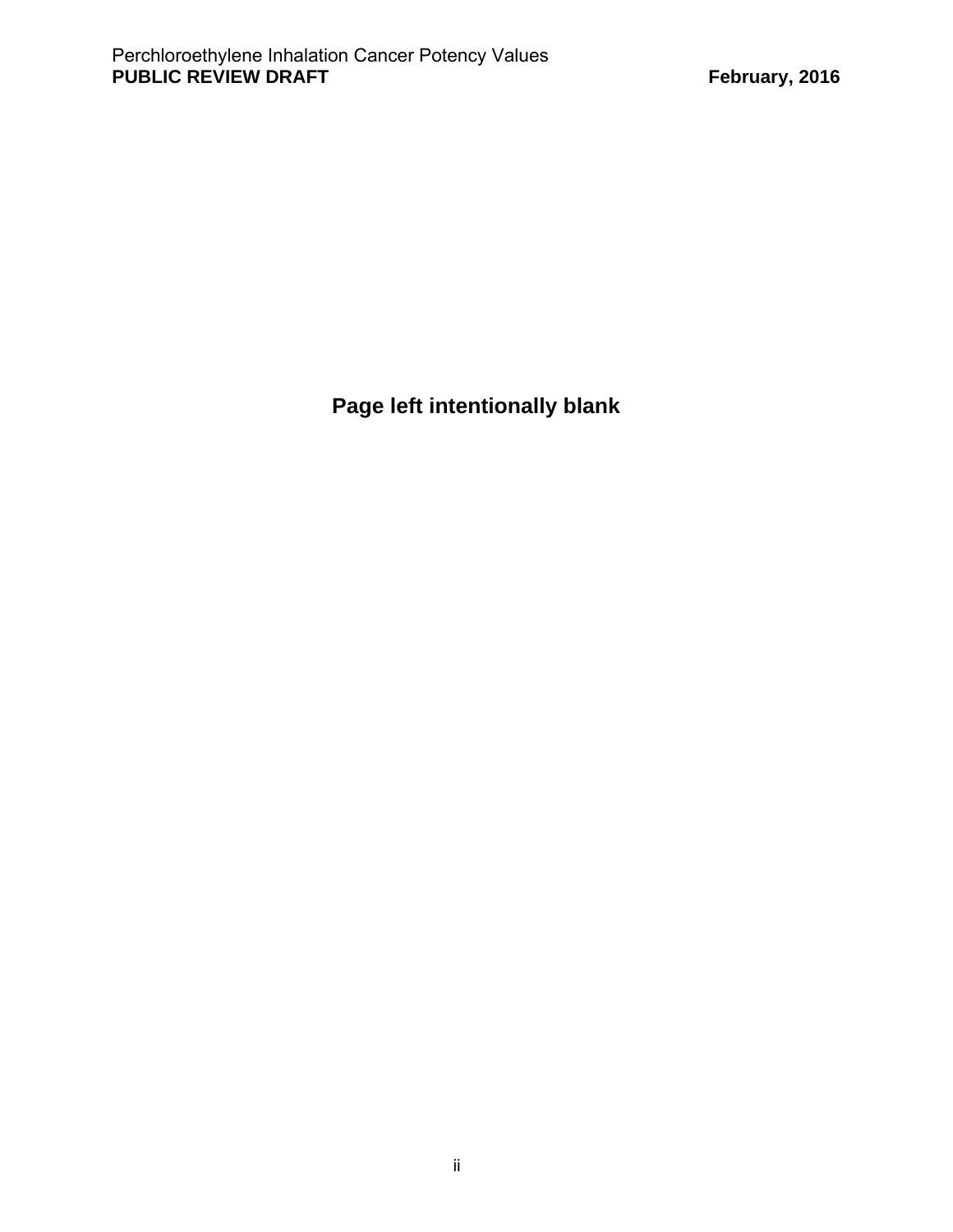# **PERCHLOROETHYLENE**



CAS Number: 127-18-4

# **1. INTRODUCTION**

The Office of Environmental Health Hazard Assessment (OEHHA) develops potency values for carcinogenic substances that are candidate Toxic Air Contaminants (TACs) (Health and Safety Code Section 39660) or are listed under the Air Toxics Hot Spots Act (Health and Safety Code Section 44321). These values are used in the Air Resources Board's (ARB's) air toxics control programs and also by other State regulatory bodies, to estimate cancer risk in humans .

Perchloroethylene (PCE), also commonly referred to as tetrachloroethylene, was officially placed on the TAC list by the ARB in 1991. In support of that decision, the California Department of Health Services evaluated the toxicology of PCE and determined that it was a potential carcinogen in humans, besides displaying other forms of toxicity (CDHS, 1991). Shortly thereafter, OEHHA derived inhalation potency values for PCE using dose-response data from a National Toxicology Program (NTP) study of the chemical's carcinogenic effects in rodents (OEHHA, 1992; NTP, 1986). OEHHA's potency values were based upon the induction of liver tumors in male mice and incorporated a simple pharmacokinetic model to estimate internal metabolized doses.

The present document updates the dose-response analysis for inhalation exposure to PCE to derive a cancer unit risk factor (expressed as  $(\mu g/m^3)^{-1}$ ) and a corresponding cancer slope factor (expressed in (mg/kg-d)<sup>-1</sup>) using OEHHA's current Air Toxics Hot Spots program risk assessment guidelines (OEHHA, 2009), and research made available since our last PCE review in 1992. In particular, OEHHA has identified an additional well-conducted, lifetime rodent inhalation study (JISA, 1993); also, a refined physiologically-based pharmacokinetic (PBPK) model for PCE has been published (Chiu and Ginsberg, 2011). Both of these studies were used in the update. Where appropriate, the current analysis draws upon material from previous OEHHA evaluations, as well as recent toxicological assessments published by the US Environmental Protection Agency (US EPA, 2012a) and the International Agency for Research on Cancer (IARC, 2014).

# **2. SUMMARY OF DERIVED VALUES**

OEHHA's revised potency values for PCE are based on the elevated incidence of several tumor types observed in male mice and rats in relation to PCE-metabolized doses calculated with a simplified adaptation of the Chiu and Ginsberg (2011) model. For dose-response calculations, OEHHA used US EPA's Benchmark Dose Software (BMDS) (US EPA, 2015) and its implementation of the multi-stage cancer model. BMDS was also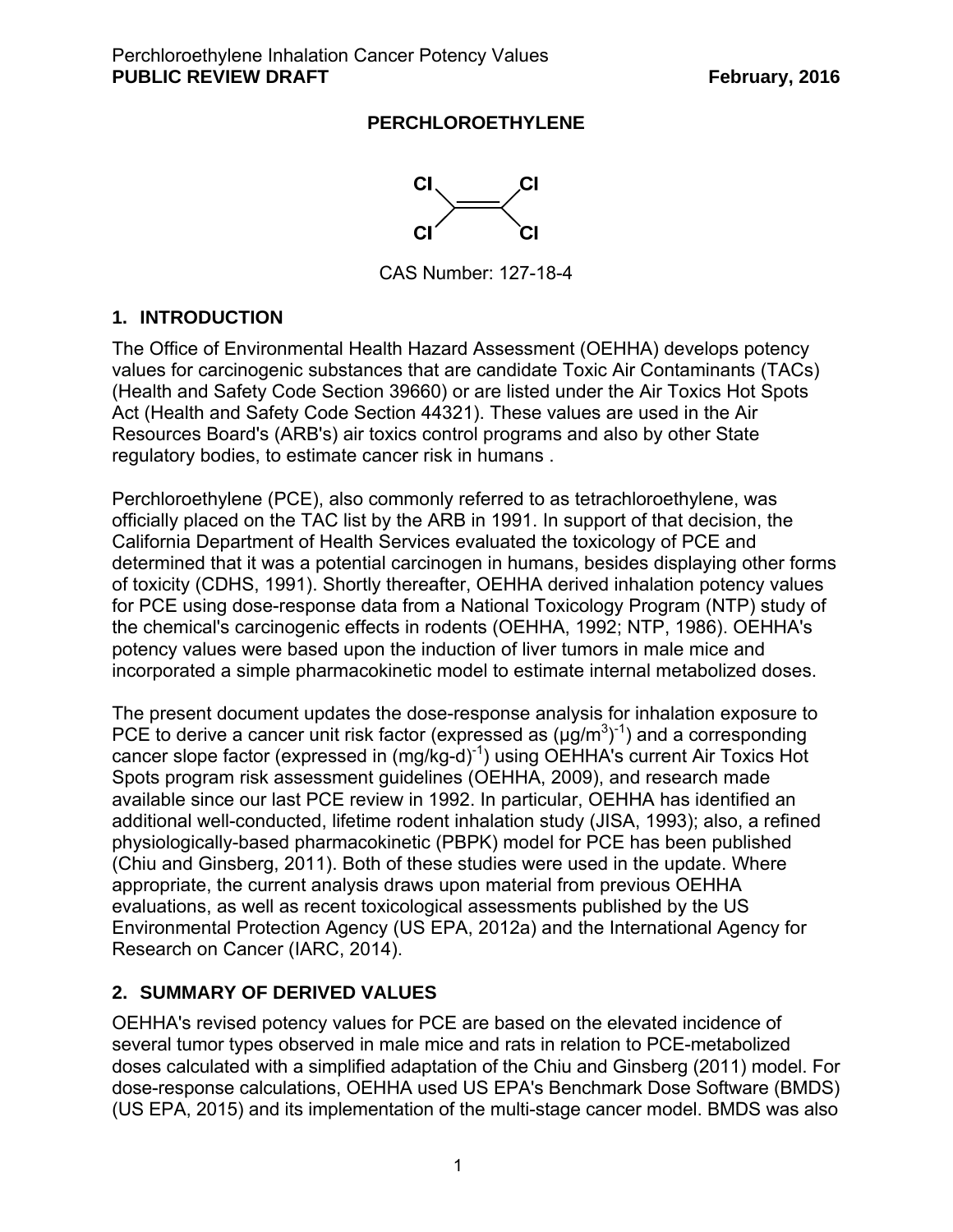used to evaluate the multi-site tumor risks. After considering several issues related to data quality and analytical uncertainty, the geometric mean of 4 dose-response values was chosen as the best estimate of carcinogenic potency. The potency values for PCE, in terms of external exposure, are:

| Unit Risk Factor $(\mu g/m^3)^{-1}$    | $6.1E-06$ |
|----------------------------------------|-----------|
| Slope Factor (mg/kg-day) <sup>-1</sup> | $2.1E-02$ |

# **3. MAJOR SOURCES AND USES**

PCE is a dense volatile liquid with an ether-like odor. It is used mainly as a chemical intermediate, solvent, and cleaning agent. The total US demand for PCE in 2004 was 355 million pounds (Dow, 2008). In the US, 60 percent of PCE use was for chemical production (e.g., to make hydrofluorocarbon alternatives to chlorofluorocarbons), 18 percent was used in surface preparation and cleaning, 18 percent in dry-cleaning and textile processing, and 4 percent for miscellaneous other uses (*ibid.*). Total air emissions of PCE in California for 2010 were estimated by ARB to be 3832 tons per year (ARB, 2012).

# **4. SELECTED PHYSICAL AND CHEMICAL PROPERTIES OF PCE**

| Molecular weight             | 165.83                                 |
|------------------------------|----------------------------------------|
| Boiling point                | 121 °C                                 |
| Melting point                | $-19^{\circ}$ C                        |
| Vapor pressure               | 18.47 mm Hg @ 25 °C                    |
| Air concentration conversion | 1 ppm = 6.78 mg/m <sup>3</sup> @ 25 °C |

(HSDB, 2010)

# **5. NATIONAL AND INTERNATIONAL HAZARD EVALUATIONS**

According to the National Toxicology Program (NTP) 13th Report on Carcinogens, PCE is "reasonably anticipated to be a human carcinogen based on sufficient evidence of carcinogenicity from studies in experimental animals" (NTP, 2014). The NTP report noted that PCE exposure produced tumors in multiple tissue types of both sexes of mice and rats, by ingestion and/or inhalation. The tumor types cited by NTP were: mononuclear-cell leukemia in rats, tubular-cell kidney tumors in male rats and liver tumors in mice.

IARC found that PCE is "probably carcinogenic to humans," citing limited epidemiological findings (primarily increased bladder cancer in dry cleaning workers) and sufficient evidence in experimental animals (IARC, 2014). For rodents, in addition to the tumor types noted by NTP, IARC notes increased incidence of: hemangioma and hemangiosarcoma of the liver in mice, spleen and Harderian gland tumors in male mice, brain and testicular tumors in male rats, and skin tumors in mice dermally exposed to PCE metabolite, tetrachloroethylene oxide.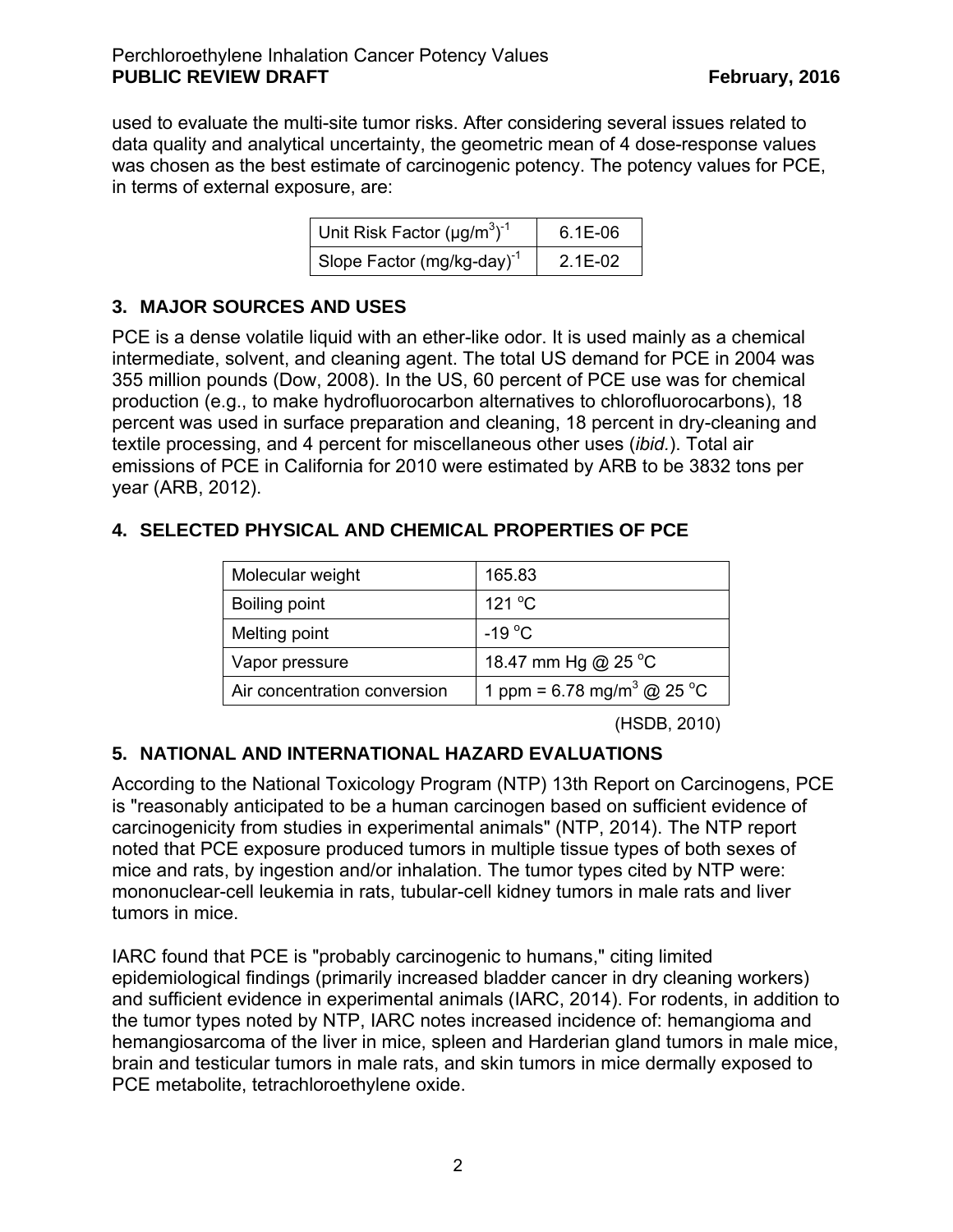US EPA states that PCE is "likely to be carcinogenic in humans by all routes of exposure," based upon suggestive epidemiologic data (bladder cancer, non-Hodgkin's lymphoma, and multiple myeloma) and conclusive evidence from carcinogenicity studies in rodents (referring to the same set of tumors as above) (U.S. EPA, 2012b).

PCE has been listed on California's Proposition 65 list since 1988 as a chemical "known to the state to cause cancer." California's Public Health Goal for drinking water is based on carcinogenicity concerns (OEHHA, 2001).

# **6. TOXICOKINETICS**

PCE is readily absorbed through the lungs and gastrointestinal tract, and can also be absorbed to a lesser extent through the skin. The blood-air partition coefficients of PCE in humans and rodents are in the range of about 15 to 20 (Chiu and Ginsberg, 2011). These values indicate the ratio by which the PCE concentration in blood will be greater than its concentration in air at equilibrium. Humans breathing air containing 100 ppm PCE over 8 hours absorbed approximately 70 percent of inhaled PCE after the first hour, and 50 percent of the PCE intake at the end of the exposure period (Fernandez, *et al.*, 1976). Once in the body, PCE disperses into all tissues, concentrating preferentially in fatty tissues. For example, in rats inhaling 500 ppm PCE for 2 hours, the area under the concentration curve (AUC) after 72 hours, in milligram-minutes per milliliter of tissue, was: 1493 (fat), 33 (brain), 31 (liver), 26 (kidney), and 8.4 (blood) (Dallas, *et al.*, 1994).

PCE has a relatively low rate of metabolism in rodents and humans and is primarily eliminated unchanged via exhalation. In rats exposed to 150 ppm PCE in drinking water for 12 hours and monitored for an additional 72 hours, approximately 88% of the body burden was eliminated unmetabolized by exhalation (Frantz and Watanabe, 1983). Ohtsuki, *et al.* (1983) monitored occupationally exposed dry-cleaning workers and estimated that at the end of an 8-hour exposure to 50 ppm, about 38% of absorbed PCE was exhaled unchanged and 2% metabolized and excreted in urine.

# *PCE Metabolites*

The metabolism of perchloroethylene has been studied mostly in mice, rats, and humans. Detailed reviews of this literature have been published (Lash and Parker, 2001; Anders *et al.*,1988; Dekant, 1986). Briefly, rodent studies have identified the following urinary metabolites:

- trichloroacetic acid (TCA)
- N-trichloroacetyl aminoethanol
- oxalic acid
- N-oxalylaminoethanol
- dichloroacetic acid (DCA)
- S-(1,2,2-trichlorovinyl)glutathione (TCVG)
- N-acetyl-S-(1,2,2-trichlorovinyl)cysteine (N-AcTCVC)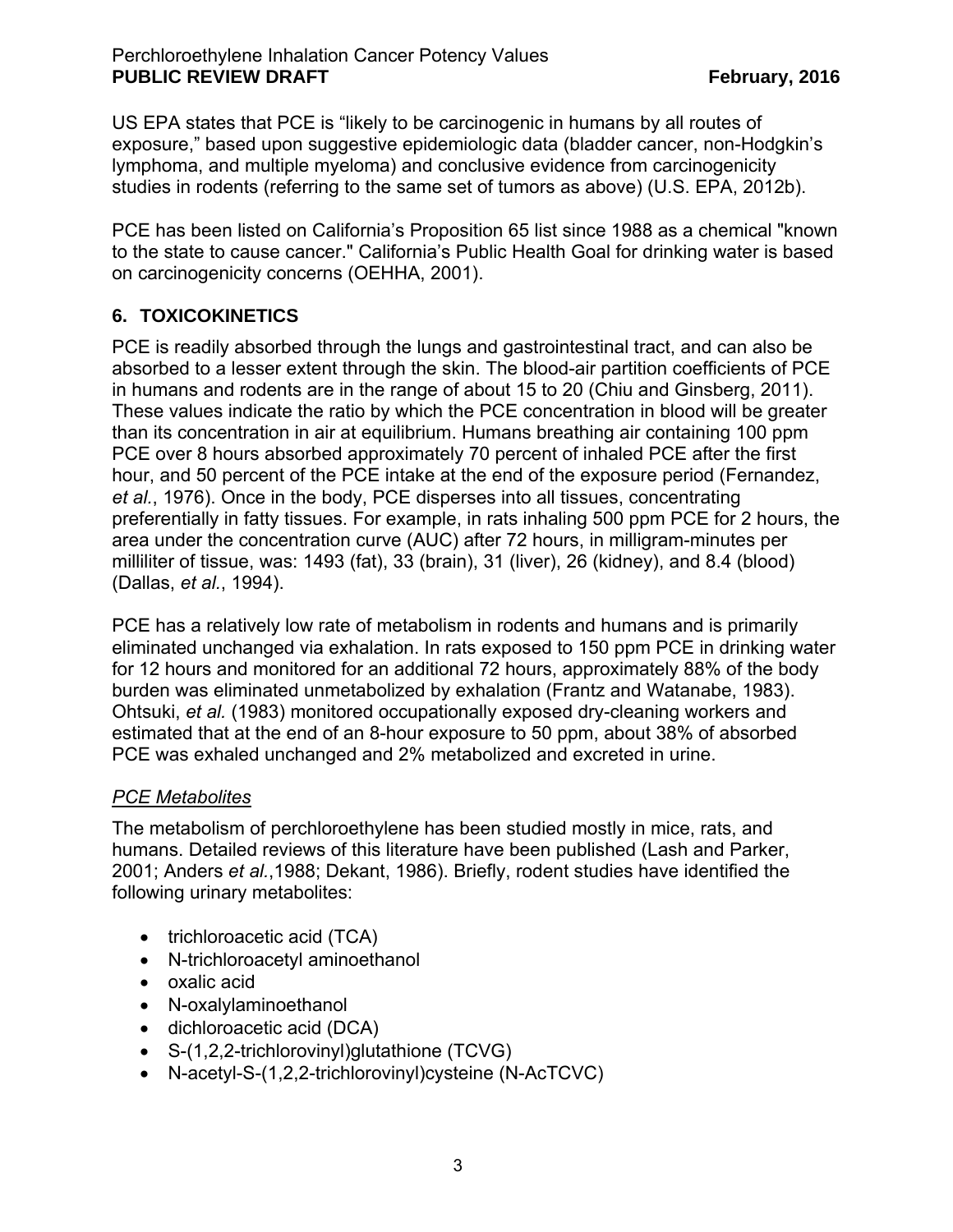exposures), or in other cases, if it was an artifact of the analytical methods employed Trichloroacetic acid and N-AcTCVC have also been observed in the urine of exposed humans. The aminoethanol derivatives, N-trichloroacetyl aminoethanol and oxalyl aminoethanol, are thought to arise from the reaction of the intermediate acyl chlorides with phosphatidyl ethanolamine present in biological membranes (Dekant, *et al.*, 1986). Carbon dioxide has also been found as an exhaled metabolite. Trichloroethanol has been detected in urine samples in some studies, but not in others, and it is unclear whether it was produced from co-exposure to trichloroethylene (in occupational (Lash and Parker, 2001). More recent work (e.g., Yoshioka, *et al.*, 2002) has not detected trichloroethanol and supports the conclusion that it is not a significant PCE metabolite (U.S. EPA, 2012a).

A simplified metabolic scheme for PCE is presented in Figure 1. Two main pathways of metabolism have been identified. The first, referred to here as the "oxidative pathway," involves oxidation of PCE by Cytochrome P450 (CYP450) enzymes. CYP2E1 is thought to be the primary isoform involved, with additional participation of isoforms 2B1/2, and 3A4. The main metabolic product of the oxidative pathway is trichloroacetic acid (TCA), formed by hydrolysis of intermediate trichloroacetyl chloride, the latter of which appears to be formed by molecular rearrangement of the substrate-CYP450 complex (Guyton, et al., 2014).

A secondary product is the reactive tetrachloroethylene oxide (PCE epoxide), which decomposes to oxalyl chloride and then to carbon monoxide and carbon dioxide (Yoshioka, et al., 2002). Oxalic acid may also form from decomposition of PCE epoxide or directly from the substrate-enzyme complex. (Guyton et al., 2014).

The second metabolic pathway for PCE (the "GST pathway") is initiated by glutathione-S-transferase (GST)-catalyzed conjugation with glutathione, forming S (trichlorovinyl)glutathione (TCVG). This conjugate can undergo additional enzymatic transformations to reactive and potentially genotoxic intermediates. First, the tripeptide glutathione moiety of TCVG is degraded via hydrolytic cleavage of its glycine and glutamine units, producing S-(trichlorovinyl)cysteine (TCVC). TCVC may be subsequently transformed as follows:

- The free amino group of TCVC may be acylated by N-acetyl transferase, forming N-acetyl-S-(trichlorovinyl)cysteine (N-AcTCVC) which passes into urine; this process may also be reversed by acylases, regenerating TCVC.
- The sulfur atom of TCVC and N-AcTCVC may be oxidized by CYP450 or flavincontaining mono-oxygenase 3 (FMO3); this process forms reactive α,βunsaturated sulfoxides that can bond with nucleophilic biological molecules or spontaneously decompose to dichlorothioketene, itself a reactive metabolite.
- The carbon-sulfur bond of TCVC may be cleaved by β-lyase, releasing an unstable trichlorovinyl thiol that spontaneously decomposes to dichlorothioketene.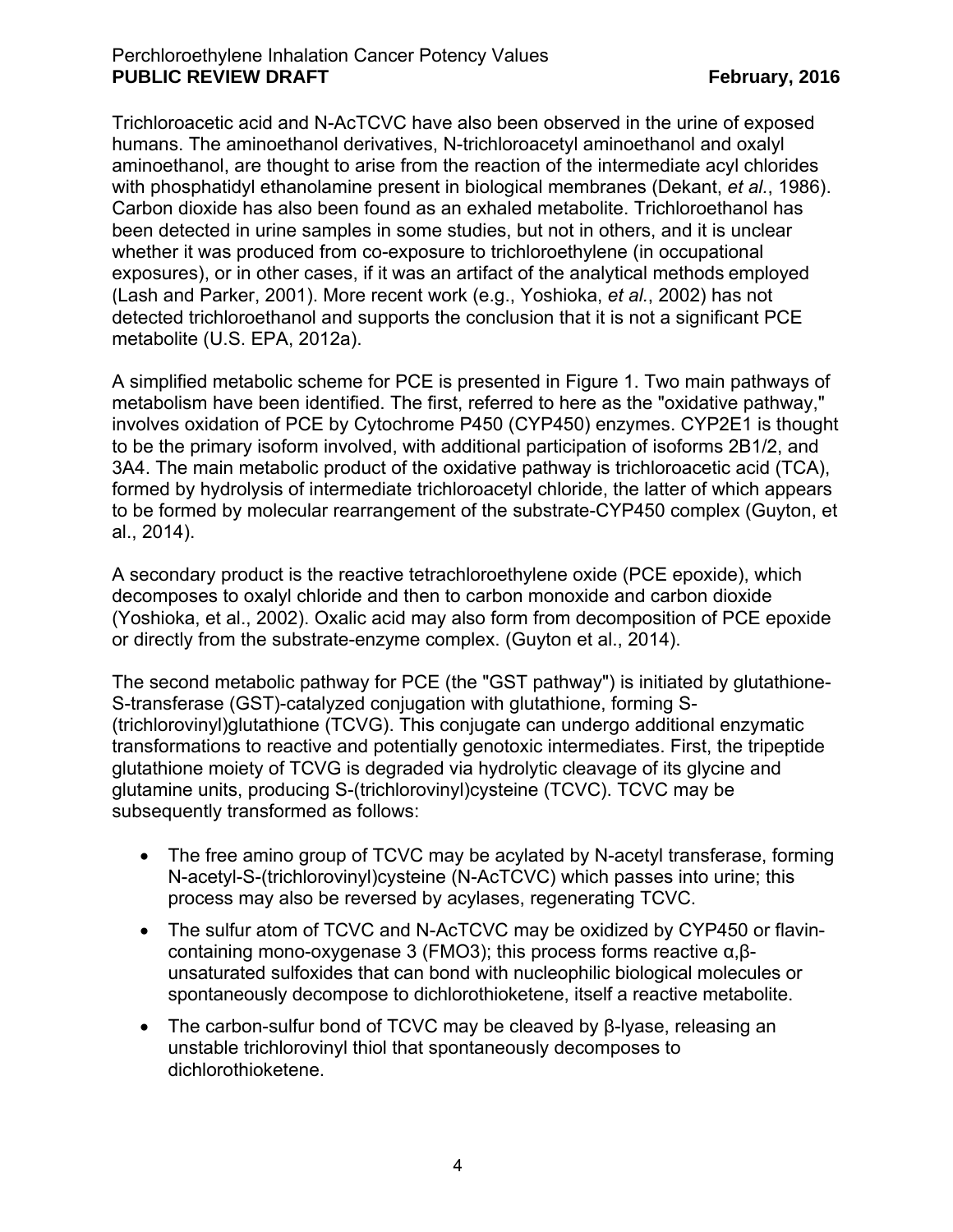

(a) From Guyton *et al.* (2014), U.S. EPA (2012a), and Lash and Parker (2001).

Dichloroacetic acid, believed to arise mainly by hydrolysis of dichlorothioketene, was found in rat but not human urine. Evidence for this mechanism comes from the detection of a covalent protein adduct, N-(dichloroacetyl)-L-lysine in rat kidney cells (Birner et al., 1994)

# *Multi-Organ Metabolism*

The toxicokinetic behavior of PCE is somewhat complicated due to the variety of potentially genotoxic metabolites that can be produced, and because significant PCE metabolism occurs in both the liver and kidney (and possibly other organs as well). The liver is considered the main site of metabolism for the oxidative pathway. This pathway is relatively simple: initial oxidation by CYP450 produces several reactive intermediates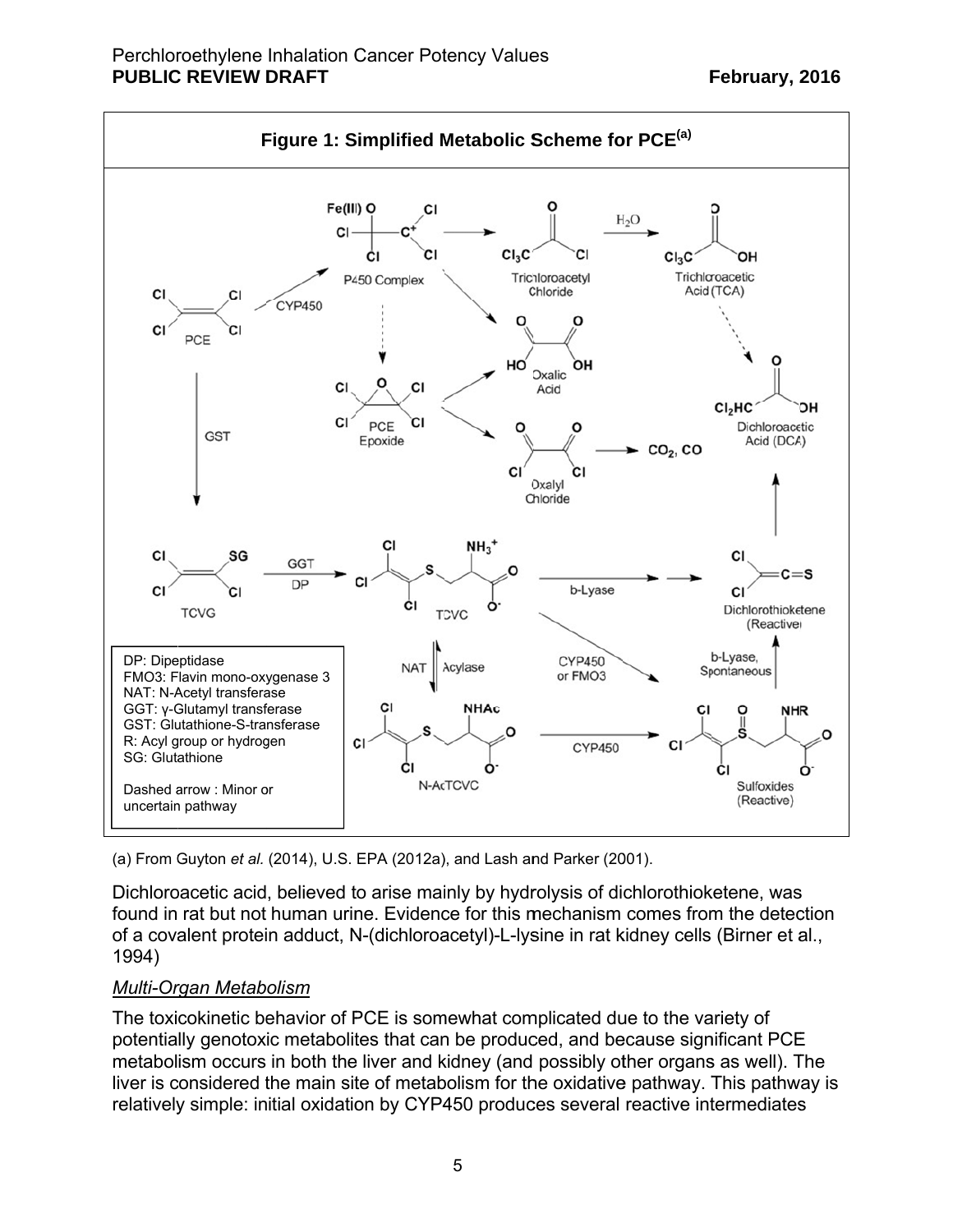that can rearrange, hydrolyze, undergo conjugation, and otherwise decompose to more stable and soluble metabolites that can then be eliminated in the urine or by exhalation. Other tissues with appropriate CYP450 activity, e.g., lung, kidney, brain, and lymphocytes,<sup>1</sup> may also independently oxidize PCE, though to a smaller extent.

The GST pathway, on the other hand, is more complex. It involves a series of enzymatic transformations with cycling of metabolic intermediates mainly between the liver and kidney, and including some entero-hepatic processing. In this pathway, the initial glutathione conjugation step occurs primarily in the liver, forming TCVG which is then transported to the blood and bile. The kidney epithelium actively absorbs the circulating glutathione conjugate for further processing and excretion. As noted above, this involves cleavage of TCVG by gamma glutamyl transferase (GGT) and dipeptidase (DP) to form TCVC. The amino group of TCVC can then be acylated to form mercapturate N-AcTCVC in the kidney, or TCVC may recirculate back to the liver for acylation (Lash and Parker, 2001).

In some species, such as rabbit and guinea pig, significant intrahepatic processing of glutathione conjugates may occur, with formation of TCVC from TCVG by the bile-duct epithelium, followed by reabsorption into hepatocytes and subsequent acylation. Additionally, TCVG excreted via the bile can be converted to TCVC in the intestinal lumen and undergo entero-hepatic cycling (Hinchman and Ballatori, 1994; Irving and Elfarra, 2013).

The kidney is viewed as the main site for formation of genotoxic metabolites by β-lyase cleavage of TCVC since β-lyase activity is relatively high in this organ. Smaller amounts of β-lyase have been found in other organs, such as the liver, brain, and spleen (Rooseboom, *et al.*, 2002), raising the possibility that reactive dichloroketene (see Figure 1) may be generated and produce genetic damage in other tissues independent of its production in the kidney. Although the liver contains a form of β-lyase, enzymatic cleavage of TCVC does not appear to be significant in this organ. For example, in rats treated with the PCE-conjugate analogues, dichlorovinyl glutathione (DCVG) and dichlorovinyl cysteine (DCVC), significant pathology was observed in the kidney, but no tissue damage was seen in the liver (Lash and Parker, 2001).

Oxidation of TCVC and N-AcTCVC to the reactive α,β-unsaturated sulfoxides can occur in the liver and kidney, as well as other organs that contain Flavin mono-oxygenase 3 (FMO3) or CYP450 3A activity. As noted above, the sulfoxides are reactive Michael acceptors and can bond with nucleophilic sites on biological molecules. Discussing the metabolism of trichloroethylene (TCE), Irving and Elfarra (2012) noted that the α,βunsaturated sulfoxides formed in the GST pathway may be further conjugated with glutathione, but that this process is reversible. This creates a mechanism by which the reactive sulfoxides can circulate in a stabilized form through the blood to other organs where they may be reactivated. The mechanism is likely operative for PCE as well.

 $\frac{1}{\sqrt{2}}$  . The contract of the contract of the contract of  $\frac{1}{\sqrt{2}}$  .  $1$  Lymphocyte microsomes from male Wistar rats have been found to contain CYP450 2B, 2E, and 3A activity at 20, 4, and 2.4 percent of liver microsomal activity. Lymphocyte CYP450 content can also be chemically induced, resulting in 2 to 4-fold increases in activity (Hannon-Fletcher and Barnett, 2008).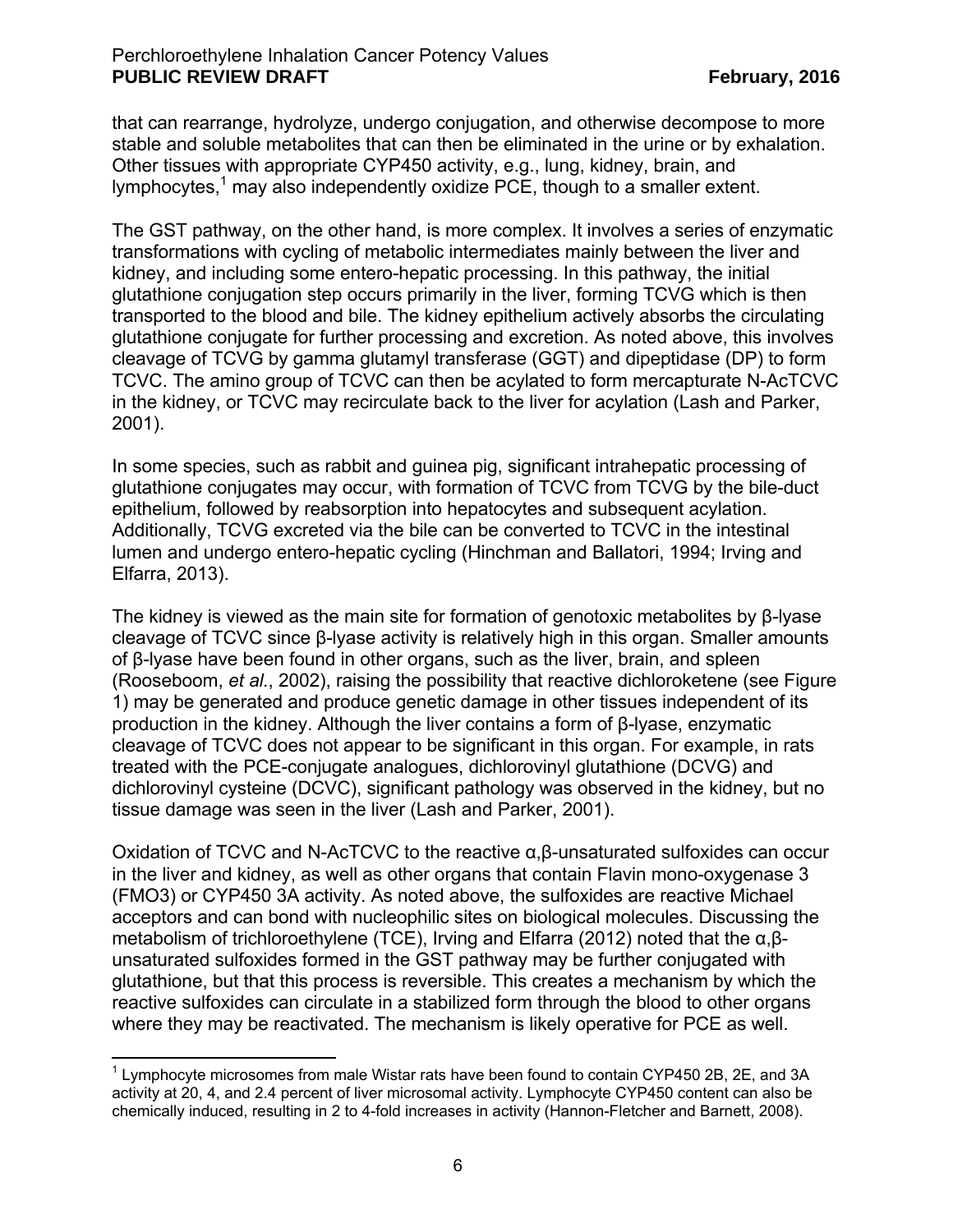# *Pharmacokinetic Model*

Numerous physiologically based pharmacokinetic (PBPK) models have been proposed for PCE over the course of several decades. Reddy (2005), Clewell (2005), and US EPA (2012a) have reviewed this body of research. Although the models are reasonably consistent in estimating PCE blood concentrations, they differ widely in their predictions of metabolized PCE at lower exposure concentrations. For example, at an inhaled concentration of 1 ppb, some models predict about 1 or 2 percent metabolism, while others predict metabolism in the range of 20 to 35 percent, and perhaps as high as 60 percent (Chiu and Ginsberg, 2011). Since PCE's carcinogenic potency is likely to depend upon the formation of genotoxic metabolic products, the wide range of estimated PCE metabolism among models has been a recognized problem for assessing the cancer risk from low-level PCE exposure.

The most recent and comprehensive PBPK model for PCE is that of Chiu and Ginsberg (2011). It was developed following the recommendations of the National Research Council (NRC, 2010) that the available models for PCE be integrated into a single harmonized model incorporating various improvements. The most important improvements of the Chiu and Ginsberg model, as discussed by the U.S. EPA (2012a), are:

- It uses Bayesian Markov Chain Monte Carlo (MCMC) methodology to determine the most likely values (posterior modes) for key metabolic constants.
- The model is calibrated using all of the available toxicokinetic data for PCE in mice, rats, and humans.
- It is the first model to include a separate glutathione conjugation pathway.
- It incorporates recent information on TCA toxicokinetics from trichloroethylene modeling studies.

Table 2 shows a summary of model predictions for several types of dose-metric, as reported by Chiu and Ginsberg (2011). The prediction range of the dose-metric estimates was narrow for both PCE AUC (<20%) and oxidation (<1.5-fold). In contrast, the dose metrics for the GST conjugation pathway in mice and humans displayed significantly higher variability. In the human model, the MCMC analysis produced an apparently bimodal distribution with an approximately 3000-fold difference between the two posterior modes. Chiu and Ginsberg (2011) were not able to determine how much of the spread was due to model uncertainty or population variation, but noted that the distribution could represent actual variability given the large differences in GST activities displayed by humans for some enzyme genotypes. On the other hand, a high level of variability was not observed in metabolic studies of trichloroethylene (TCE): Lash *et al.*  (1999) looked at rates of TCE glutathione conjugation in 40 ethnically and age-diverse, male and female human liver samples and found less than a 10-fold variation.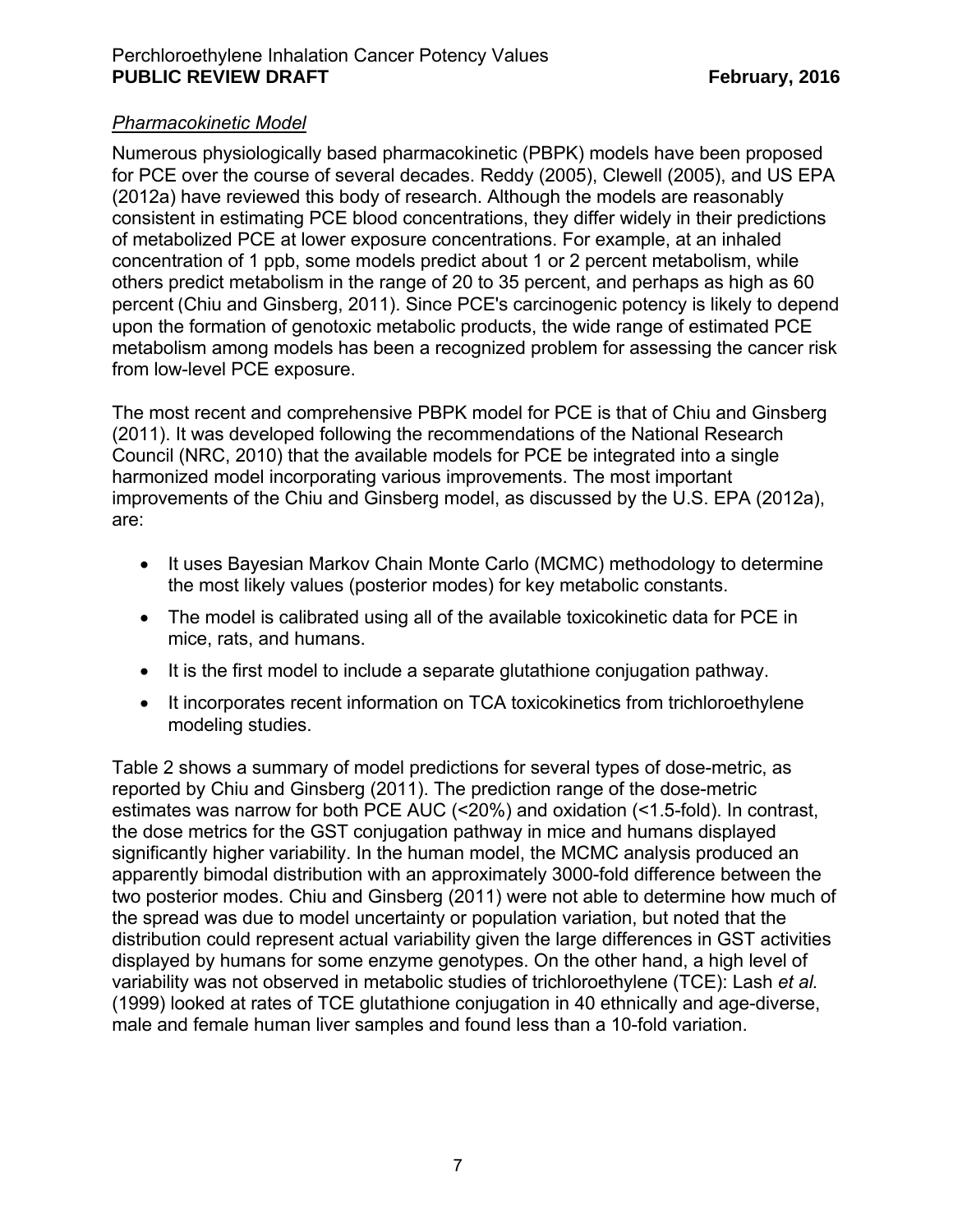# **Table 2: PCE Internal Dose Metrics from the Chiu and Ginsberg (2011) PBPK Model (a)**

| Dose metric            | <b>Exposure Concentration (ppm)</b> | <b>Prediction</b> |                                      |       |                                       |
|------------------------|-------------------------------------|-------------------|--------------------------------------|-------|---------------------------------------|
|                        | 0.01                                | 1                 | 10                                   | 100   | Range                                 |
| <b>PCE AUC Blood</b>   |                                     |                   |                                      |       |                                       |
| Mouse                  | 2.1                                 | 2.1               | 2.4                                  | 2.6   | < 10%                                 |
| Rat                    | 2.3                                 | 2.3               | 2.3                                  | 2.3   | < 10%                                 |
| Human                  | 2.0                                 | 2.0               | 2.0                                  | 2.0   | < 20%                                 |
| <b>PCE Oxidation</b>   | Percent of intake that is oxidized  |                   |                                      |       |                                       |
| Mouse                  | 18.8                                | 17.4              | 11.8                                 | 7.3   | $~10\%$                               |
| Rat                    | 4.2                                 | 4.2               | 4.1                                  | 3.3   | $~120\%$                              |
| Human                  | 0.98                                | 0.98              | 0.98                                 | 0.98  | $<$ 1.5-fold                          |
| <b>PCE Conjugation</b> |                                     |                   | Percent of intake that is conjugated |       |                                       |
| Mouse                  | 0.015                               | 0.016             | 0.021                                | 0.025 | $\sim$ 60-fold                        |
| Rat                    | 0.31                                | 0.31              | 0.31                                 | 0.32  | $< 30\%$                              |
| Human                  | 9.4                                 | 9.4               | 9.4                                  | 9.4   | $\sim$ 3000-fold<br>$(bimodal)^{(b)}$ |

*Inhalation Dose (posterior mode estimates)* 

(a) As reported in Chiu and Ginsberg (2011), Tables S-6 through S-8.

(b) Values are presented for higher probability, upper mode.

In spite of the unresolved issues related to PCE's GST metabolism, OEHHA considers the Chiu and Ginsberg model to be the best available methodology for estimating dose metrics in the dose-response assessment. A simplified, deterministic version of the model was developed by identifying the main inhalation components, translating them from the MC Sim programming language into Berkeley Madonna code, and running the pared-down code in the usual deterministic manner. The optimized, Bayesian posterior mode parameters and other baseline values developed by Chiu and Ginsberg (2011) were used in the adapted model.

OEHHA's inhalation-only adaptation of the Chiu and Ginsberg model includes lung, liver, kidney, fat, and venous blood compartments, and lumped compartments for rapidly and slowly perfused tissues. The first transformation in the oxidative pathway is modeled in the lung, liver, and kidney, and the first step of the GST pathway is included for liver and kidney. Absorption-desorption of PCE in the upper respiratory tract (i.e., the "washin/wash-out" effect) is also included. The model adequately reproduced the predictions of the original Chiu and Ginsberg model for inhalation-only exposures. The Berkeley Madonna model code for mouse, rat, and human is provided in Appendix A.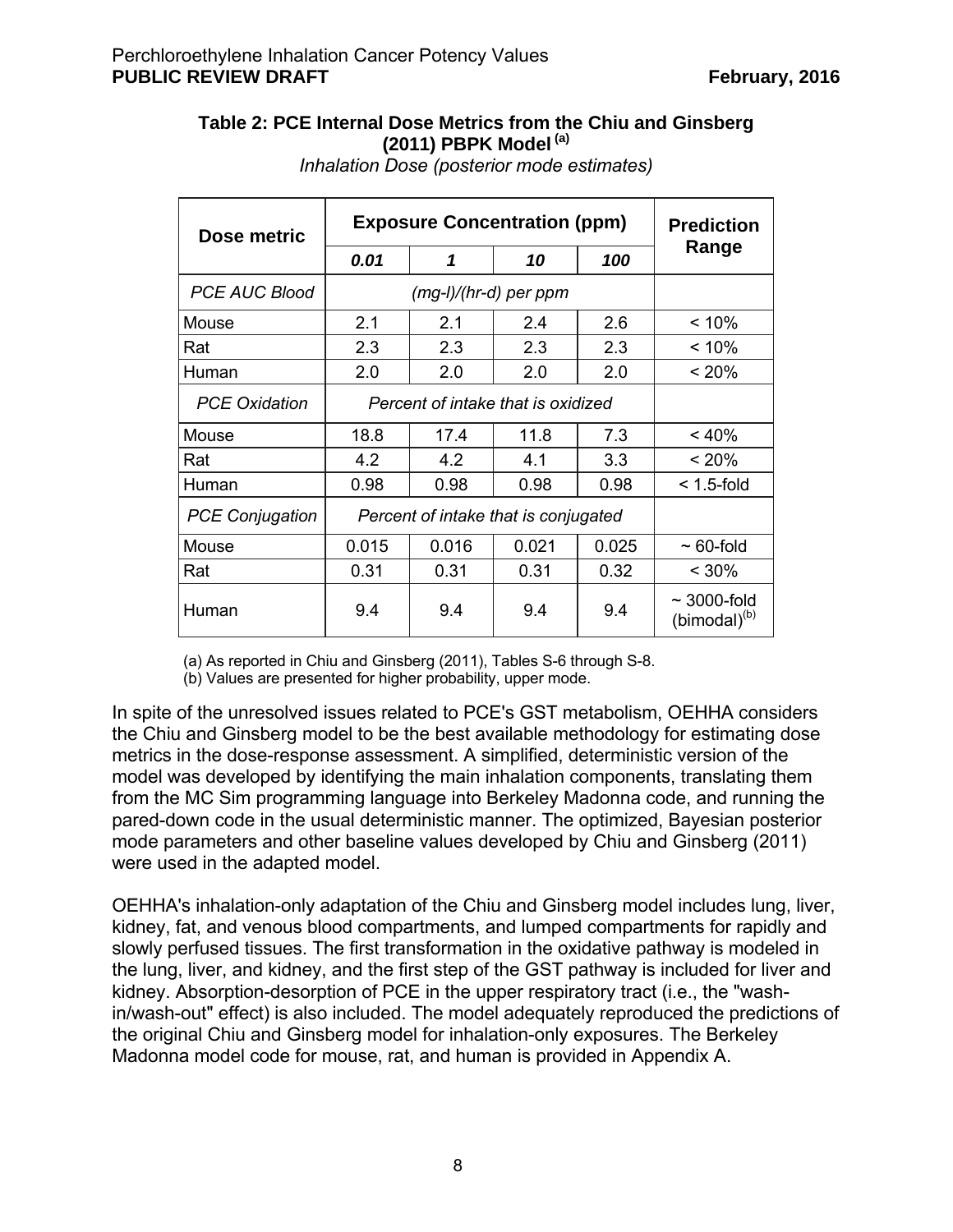# **7. GENOTOXICITY AND CARCINOGENICITY**

# *Genotoxicity*

A large number of studies have tested the genotoxicity of PCE, and less frequently its metabolites, in microorganisms, mammalian cells, and in *Drosophila* and rodents. There have also been a few occupational exposure studies looking at genetic abnormalities in lymphocytes. This literature has recently been reviewed in detail by IARC (2014) and U.S. EPA (2012a). Selected results based on these reviews and the literature are presented below.

PCE was not mutagenic in the Ames test with *S. typhimurium* or *E. coli* in the presence or absence of S9 metabolic activation. It was mutagenic, however, in *S. typhimurium*  when tested with purified rat-liver GST, glutathione, and rat kidney fractions, where TCVG would be formed (Vamvakas, *et al.*, 1989). Most studies looking at chromosomal aberrations, micronuclei formation, or sister chromatid exchange have been negative, but micronuclei induction was seen in Chinese hamster ovary cells (Wang *et al.*, 2001) and human lymphoblastoid cells expressing CYP450 enzymes (White *et al.*, 2001). Genetic alterations have also been observed in rapidly growing yeast cell cultures (U.S. EPA, 2012a).

Other types of tests, such as DNA strand break assays, DNA adduct and cell transformation studies, and *Drosophila* mutation tests have provided mixed results. Positive findings include: Elevated DNA single-strand breaks in mouse liver and kidney in vivo, (Walles, 1986), and DNA-adduct formation in mouse and rat tissues in vivo (Mazzullo, *et al.*, 1987).

Results from occupational studies have also been mixed. Ikeda *et al.* (1980) tested ten factory workers exposed to high (92 ppm PCE) or low (10-40 ppm) and found no evidence of cytogenetic damage to lymphocytes or altered cell cycle kinetics. No increase in sister chromatid exchanges in lymphocytes was found in a study of 27 subjects exposed to 10 ppm (geometric mean) of PCE (Seiji *et al.*, 1990). A decrease (not increase) of 8-hydroxy-deoxyguanosine, a marker of oxidative DNA damage, was observed in leukocytes of 38 female dry cleaners exposed to average concentrations of less than 5 ppm PCE (Toraason *et al.*, 2003). On the other hand, a study of 18 drycleaning workers exposed to 3.8 ppm PCE (average) found evidence of short-term genetic damage to peripheral blood lymphocytes, indicated by an increase in acentric chromosomal fragments (Tucker *et al.*, 2011).

Genotoxicity testing of various PCE metabolites includes the following positive results:

- TCA exhibited genotoxicity in several *in vivo* tests, for example: DNA strand breaks, chromosomal abnormalities, and micronucleus formation in mice; and chromosomal aberrations in chicken bone marrow (IARC, 2014; U.S. EPA, 2012a).
- Genotoxicity has been demonstrated with DCA in the Ames test, micronucleus induction test, a mouse lymphoma assay, and *in vivo* cytogenetic tests; DCA has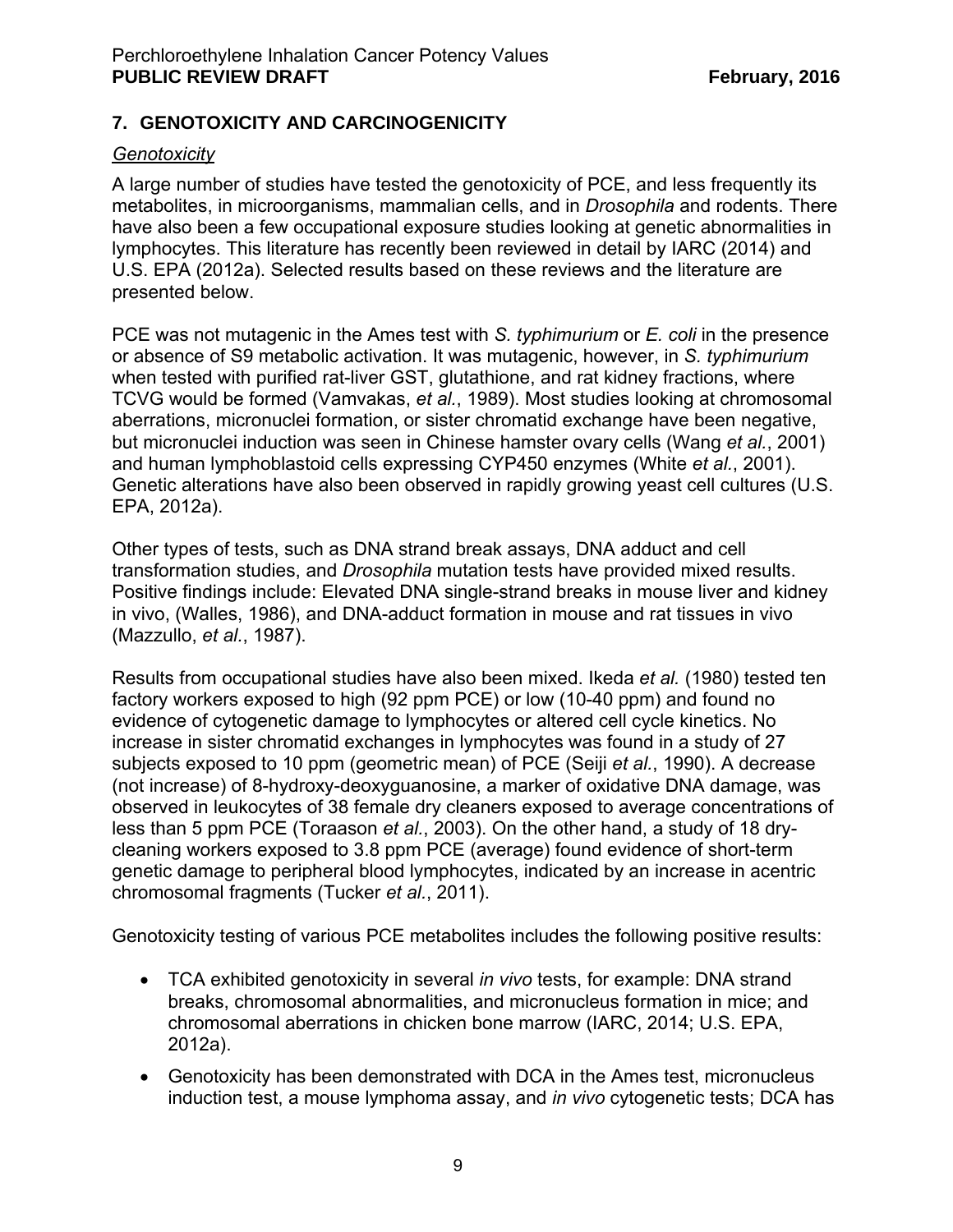also been shown to cause DNA strand breaks *in vivo* in mouse and rat liver (*ibid.*).

- Trichloroacetyl chloride vapor tested positive in the Ames test with and without metabolic activation (DeMarini, *et al.*, 1994).
- PCE epoxide was mutagenic without metabolic activation in the Ames test with *S. typhimurium* TA1535 at the lower doses tested; toxicity occurred at higher doses (Kline *et al.*, 1982).
- TCVG incubated with rat kidney protein containing γ-glutamyl transpeptidase (GGT) and dipeptidases was mutagenic in the Ames test (Vamvakas, *et al.*, 1989).
- TCVC and N-AcTCVC tested positive in the Ames test without metabolic activation (Dekant *et al.*, 1986; Vamvakas, *et al.*, 1987).
- TCVC sulfoxide was mutagenic in the Ames test with *S. typhimurium* TA 100, but was 30-fold less potent than TCVC (Irving and Elfarra, 2013).

In addition, several metabolites have been tested for carcinogenicity in animals. Dermal exposure of mice to PCE epoxide induced skin tumors (Van Duuren, *et al.,* 1983). Several long-term drinking-water bioassays of TCA and DCA in mice, with limited pathologic analysis of tissues other than the liver, found increases in hepatocellular tumors. Initiation–promotion studies with TCA or DCA in mice also demonstrated that they promote liver tumors following initiation by other carcinogens (IARC, 2014; Guyton *et al.*, 2014).

# *Cancer Epidemiology*

Numerous epidemiologic studies of PCE have been published, including more than 25 larger cohort and case-control studies since OEHHA's last toxicity review (*circa* 2000). Several detailed reviews of the literature have recently been published (Guyton, *et al.*, 2014; IARC, 2014; and U.S. EPA, 2012a).

Epidemiologic studies of PCE have all relied on semi-quantitative measures of exposure such as high/medium/low, ever/never exposed, or job categories. As such, the exposure data in this body of research is not of sufficient quality for use in quantitative doseresponse analysis. However, it provides evidence that PCE causes cancer in humans and qualitatively supports the development of a unit risk value from animal studies. US EPA (2012a) evaluated the results of the cohort and case-control studies that developed more precise exposure assessments and concluded that PCE increases the risk of three types of cancer in humans: bladder cancer, non-Hodgkin's lymphoma (NHL), and multiple myeloma. IARC (2014) agreed with US EPA regarding bladder cancer, but concluded that the evidence for PCE inducing other cancers in humans was insufficient given the conflicting results across various studies. With non-Hodgkin's lymphoma, for example, "three cohort studies showed an increased risk based on small numbers, and the largest study with the best control of potential confounders did not. Case-control studies on non-Hodgkin lymphoma did not find significant associations" (*ibid.*).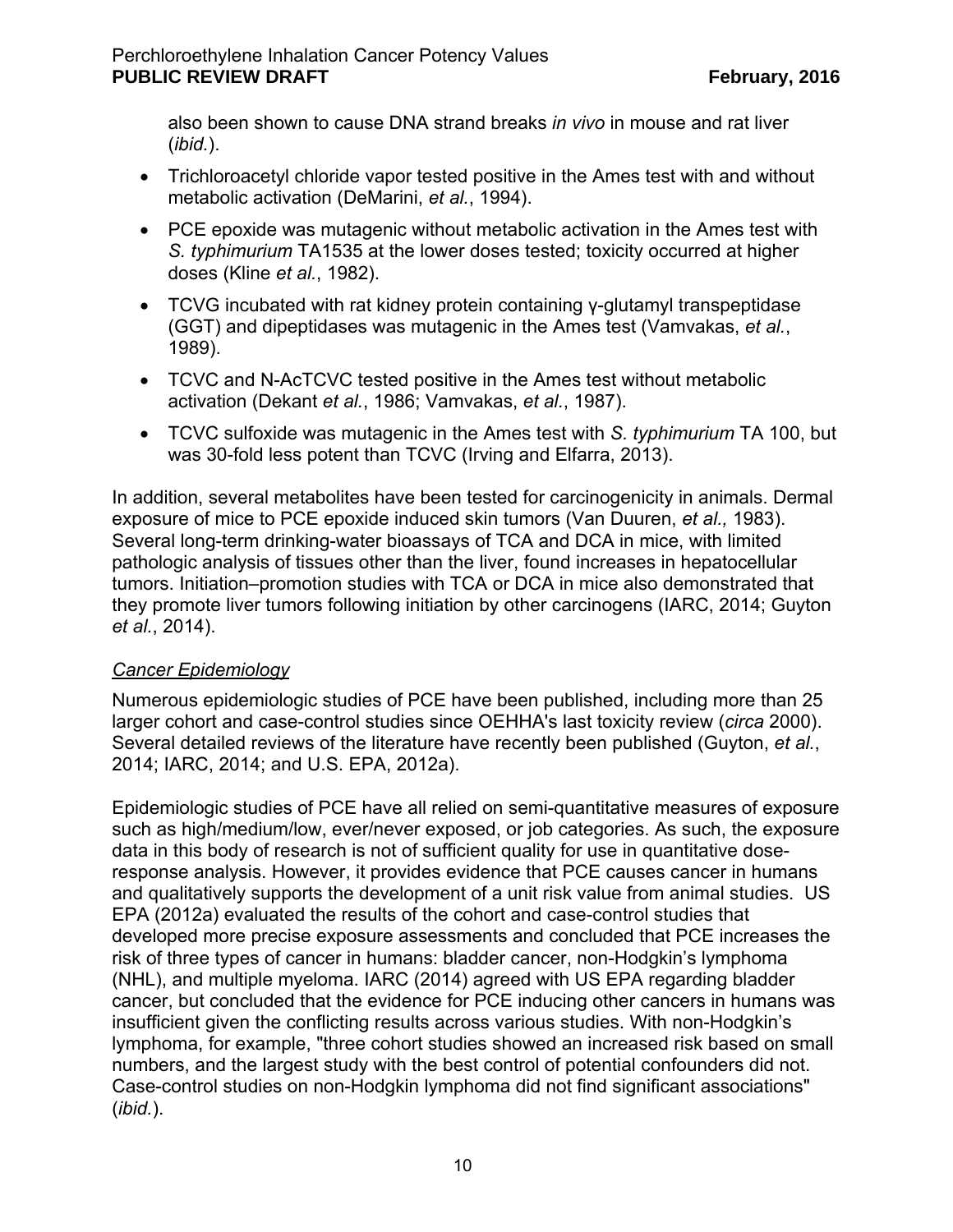A recent meta-analysis of bladder cancer risk in dry-cleaning workers (Vlaanderen, *et al.*, 2014), integrated the results of seven studies and 463 exposed cases, and found an overall relative risk level of about 1.5 for exposed versus non-exposed groups (with a 95% confidence level of 1.16 to 1.85).

# *Animal Studies of PCE*

Increased tumor incidence was found in mice and rats in three long-term carcinogenicity studies of PCE. An oral study was conducted by the National Cancer Institute (NCI,1977), where B6C3F1 mice and Osborne-Mendel rats were administered PCE in corn oil by gavage, 5 days/week for 78 weeks with additional follow-up of 32 weeks for rats and 12 weeks for mice. PCE caused a significant increase of hepatocellular carcinomas in mice of both sexes, and the tumors appeared considerably sooner in treated mice than in controls. Survival in the high dose groups was much lower than the control group at 40 to 45 weeks, and toxic nephropathy was observed in 93% of mice exposed. In rats, a high level of early mortality occurred in all treated groups, which obscured conclusions regarding carcinogenicity.

Two lifetime inhalation bioassays of PCE have also been published. NTP (1986) conducted a study where B6C3F1 mice and F344/N rats, in groups of 50, were exposed to PCE by inhalation, 6 hours/day, 5 days/week for 103 weeks. Mice were exposed to concentrations of 100 or 200 ppm, and rats to 200 or 400 ppm, in addition to controls. PCE significantly increased the rate of hepatocellular carcinomas in mice of both sexes. The combined incidence of liver adenoma or carcinoma was also significantly increased, although the incidence of liver adenomas separately was not. In female and male rats, PCE produced significant increases in mononuclear cell leukemia (MCL).

Male rats additionally exhibited an increase of renal tubular-cell adenomas and adenocarcinomas. Although the rate increases were not statistically significant, they appeared to be dose-related. Moreover, the historical incidence of these tumors is low (0.4%) at the laboratory and increased incidence has been found with other chlorinated ethanes and ethylenes. Thus renal tubular-cell tumors were judged to be related to PCE exposure. Brain glioma, another rare tumor type in F344 rats, was observed in one male control rat and in four male rats at 400 ppm exposure. This increase was not statistically significant. However, because the historical incidence of these tumors is 0.8% for the laboratory, the increased brain tumor incidence in this study was also carried though the analysis.<sup>2</sup>

A second lifetime inhalation cancer study was conducted by the Japan Industrial Safety and Health Association (JISA, 1993) using F344/DuCrj rats and Crj:BDFr mice. Groups of 50 male and 50 female rats were exposed to PCE at 50, 200 or 600 ppm, and similar groups of mice were exposed to 10, 50, or 250 ppm, for 6 hours per day, 5 days per week, and 104 weeks. As in the NTP (1986) study, a significant increase in MCL was seen among male and female rats, and hepatocellular adenomas or carcinomas were elevated in mice of both sexes. Increased numbers of tumors were also found in the

 2 However, NTP (1986) concluded that brain gliomas were not related to PCE exposure.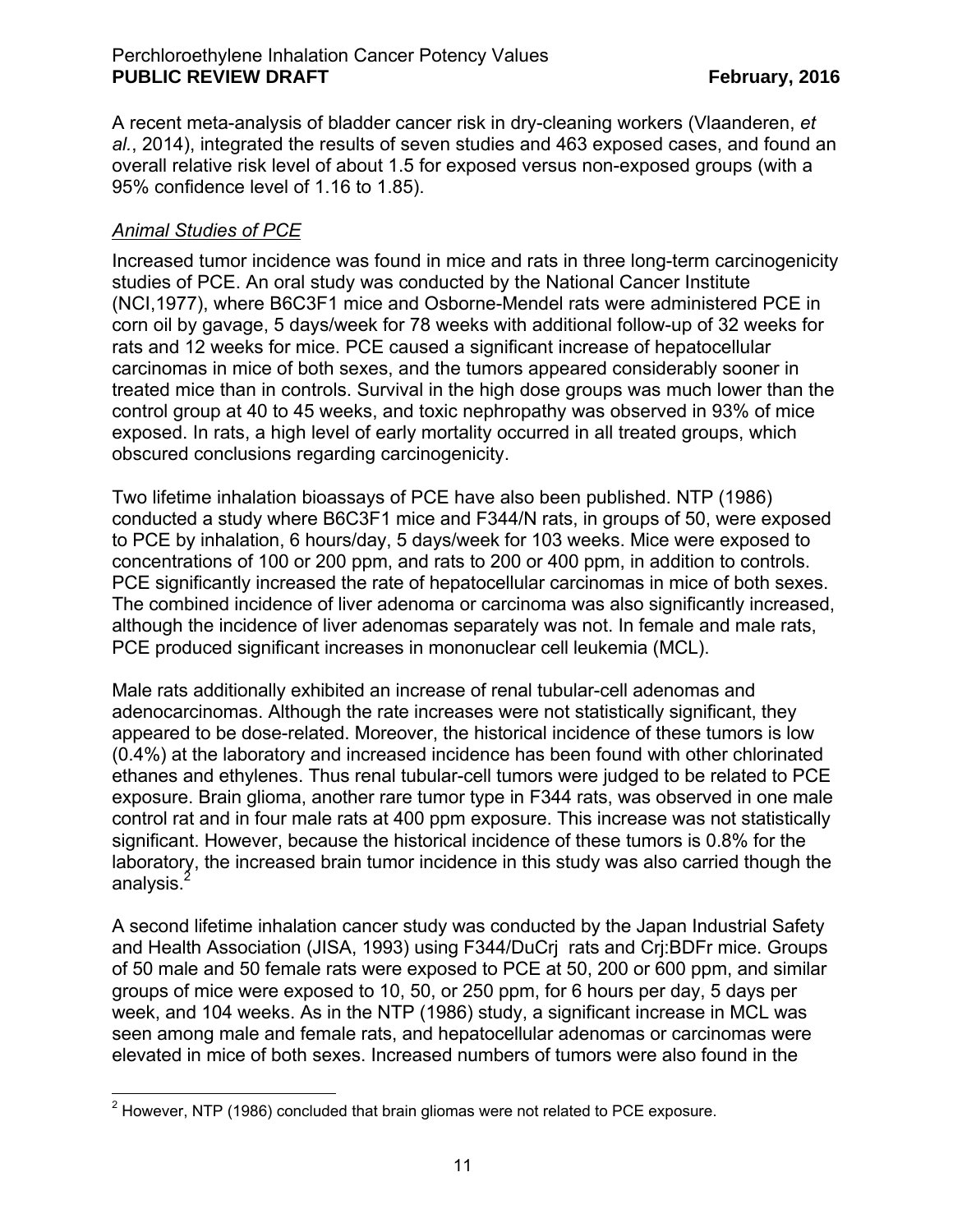harderian gland of male mice, as well as hemangioendotheliomas observed in all organs (but mostly in the spleen and liver).

# *Primary Studies for the Dose-Response Assessment*

Both the NTP (1986) and JISA (1993) inhalation studies were judged to be of high quality and suitable for the development of an inhalation potency factor. The JISA dataset, however, offers the advantage of an additional dose category for each species, as well as the use of several lower exposure concentrations. Moreover, the control rate of MCL incidence in the F344/DuCrj rats used in the Japanese study (22 and 20%) was significantly lower than for the F344/N rats used in the NTP study (56 and 36%), and is expected to improve the precision of the fitted model. The NTP study, nonetheless, provides important additional data on tumor development in the kidney, brain, and testes of F344/N rats.

Based on the above considerations, OEHHA chose both the JISA (1993) and NTP (1986) bioassays as primary studies for the dose-response analysis. The dose-response data and results of statistical tests are presented in Tables 3 and 4. Given the availability of two acceptable inhalation studies, the oral NCI (1977) study was not used in the quantitative analysis.

# *Relevance of MCL to Humans*

Some concerns about the propriety of using the rat MCL data for human risk assessment were raised by an NRC expert panel (without consensus) during a review of U.S. EPA's PCE IRIS evaluation (NRC 2010). One issue brought up by the panel was that MCL is a common tumor in aging F344 rats that lacks a corresponding tumor in humans. Panel members also questioned the statistical significance of the MCL dose-response data in light of the elevated historical and control-group incidence rates for MCL. This section briefly addresses both questions.

Regarding the issue of tumor-site concordance: Current research in cancer biology indicates that the basic cellular mechanisms of carcinogenesis are similar among mammals. However, this does not imply that exposure to a chemical carcinogen will always produce cancer in the same organ in different species (US EPA, 2005). In the case of human leukemias and lymphomas that are known to be induced by specific carcinogens, rodents develop different types of leukemia and lymphoma (U.S. EPA, 2012c). The sites of induced cancer may not be the same because of differing toxicokinetics and tissue susceptibilities. For leukemia and lymphoma, variation in susceptibility could be related to differences in hematopoiesis and immune surveillance. Accordingly, there is no expectation–in general or specifically for MCL–of tumor-site concordance when using animal studies to predict human cancer risk (OEHHA, 2009).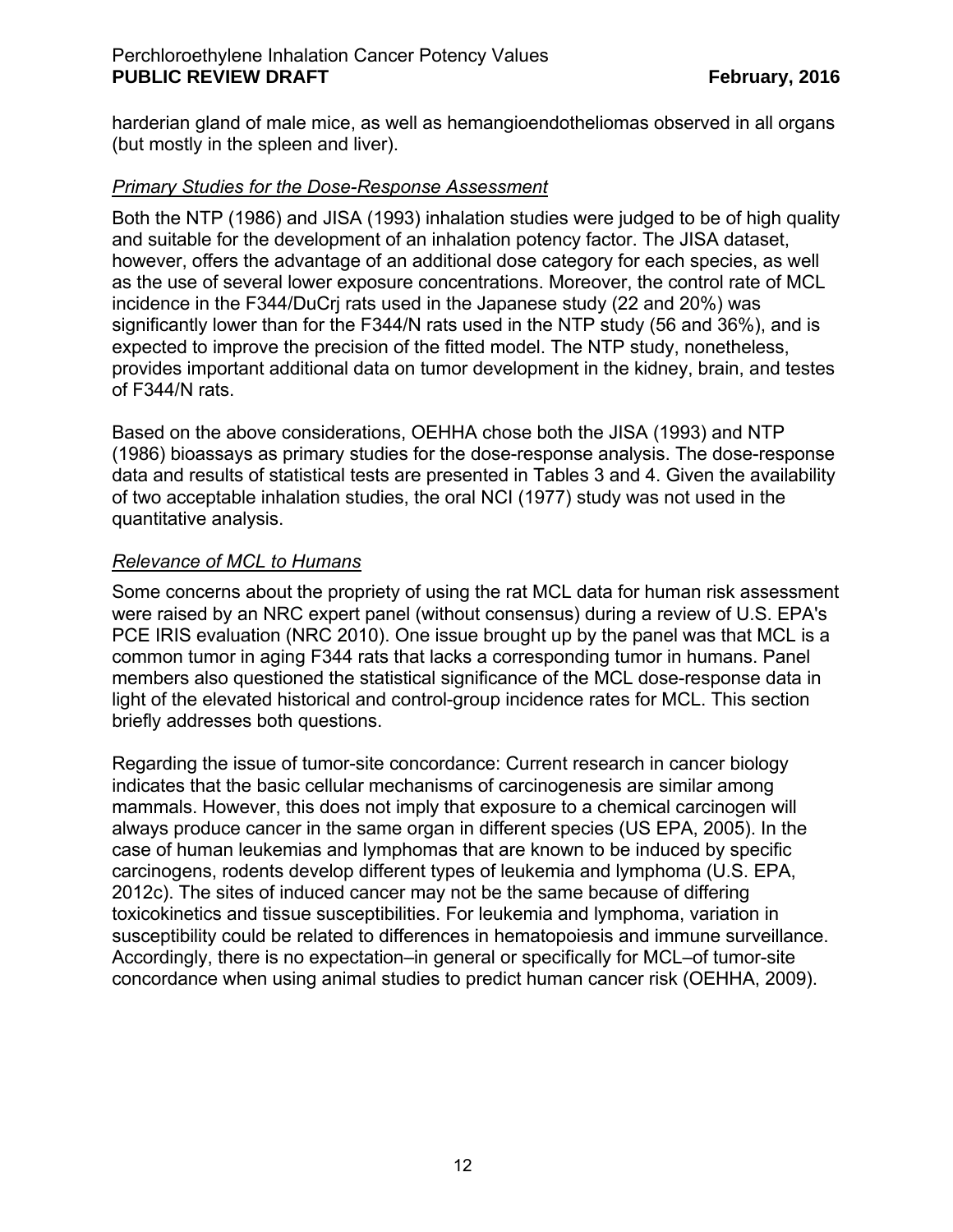| Mice (Crj:BDFr)                              |     |                                  |       |       |         |                |      |      |      |
|----------------------------------------------|-----|----------------------------------|-------|-------|---------|----------------|------|------|------|
|                                              |     | Adjusted Rates <sup>(a)(b)</sup> |       |       |         | Rate Percent   |      |      |      |
| Tumor Type                                   | Sex | 0                                | 10    | 50    | 250     | $\overline{0}$ | 10   | 50   | 250  |
| Hepatocellular adenoma or carcinoma          | M   | 13/46**                          | 21/47 | 19/47 | 40/49** | 28.3           | 44.7 | 40.4 | 81.6 |
|                                              | F   | $3/44**$                         | 3/41  | 7/40  | 33/46** | 6.8            | 7.3  | 17.5 | 71.7 |
| Hemangioma or hemangiosarcoma<br>(All sites) | M   | $4/46*$                          | 2/47  | 7/47  | $9/49*$ | 8.7            | 4.3  | 14.9 | 18.4 |
| Harderian gland adenoma                      | M   | $2/41**$                         | 2/45  | 2/37  | 8/39    | 4.9            | 4.4  | 5.4  | 20.5 |

#### **Table 3: Primary Tumor Incidence in Mice and Rats Exposed to PCE Rates at Exposure Concentrations in PPM (JISA, 1993)**

| Rats (F344/DuCri)         |     |                                  |       |       |          |                     |      |      |      |
|---------------------------|-----|----------------------------------|-------|-------|----------|---------------------|------|------|------|
|                           |     | Adjusted Rates <sup>(a)(b)</sup> |       |       |          | <b>Rate Percent</b> |      |      |      |
| Tumor Type                | Sex | 0                                | 50    | 200   | 600      | 0                   | 50   | 200  | 600  |
| Mononuclear cell leukemia | M   | $11/50**$                        | 14/48 | 22/50 | $27/49*$ | 22.0                | 29.2 | 44.0 | 55.1 |
|                           |     | $10/50^{(c)}$                    | 17/50 | 16/50 | 19/50    | 20.0                | 34.0 | 32.0 | 38.0 |

(a) Tumor-incidence denominator adjusted by excluding animals dying before the first corresponding tumor type observed in each study.

(b) Statistical test indicators: (\*) P-value < 0.05; (\*\*) P-value < 0.005. Fischer exact test results are as reported by JISA, except that mouse, all-site hemangioma/hemangiosarcoma values were calculated by OEHHA. The control group column indicates the results of trend tests. Both the Cochran-Armitage trend test (reported by JISA) and the exact trend test calculated by OEHHA gave the same indications of significance.

(c) A significant trend was found in a life-table test reported by JISA, P-value = 0.049.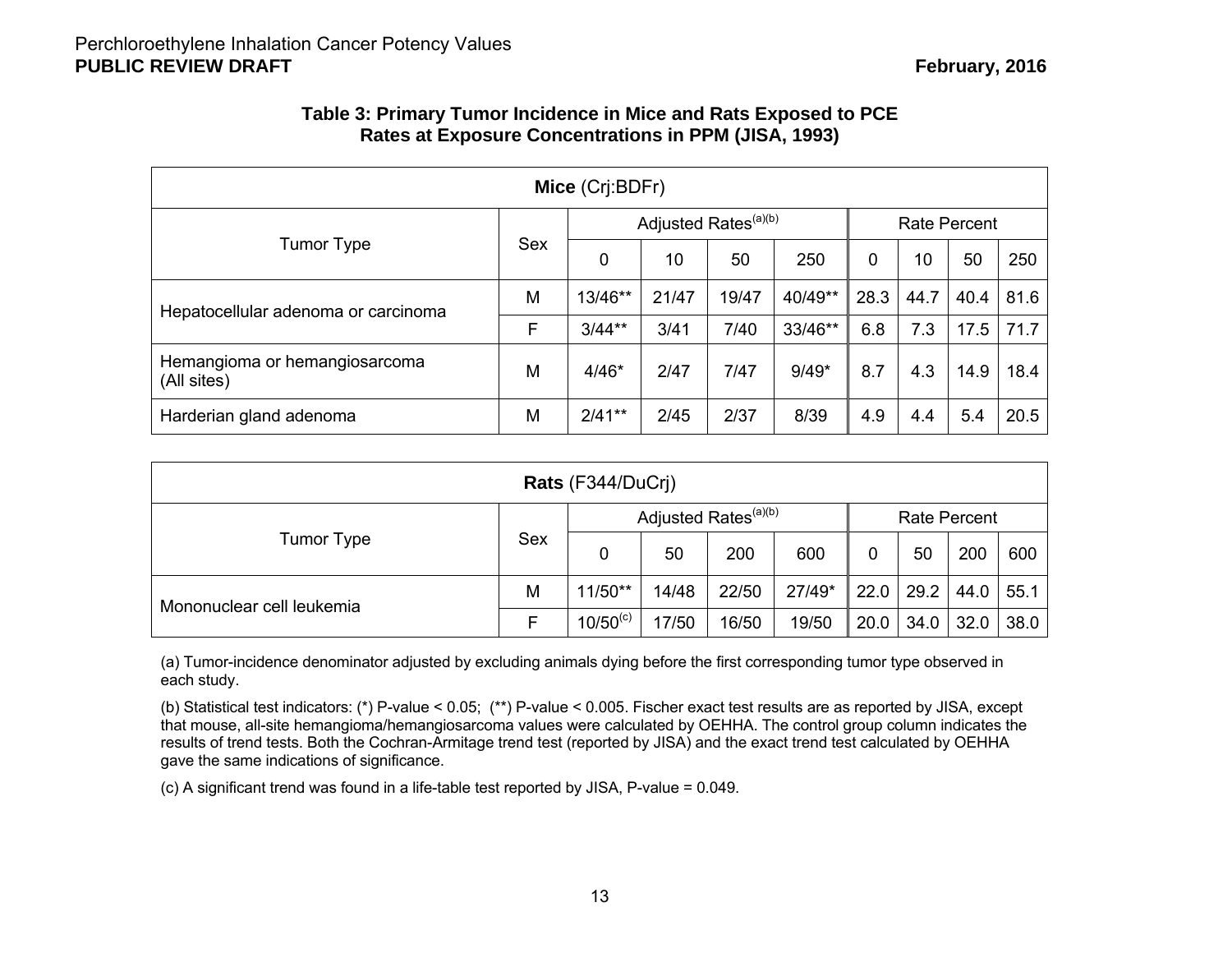| Mice (B6C3F1)                       |     |           |                                  |                     |      |      |      |  |
|-------------------------------------|-----|-----------|----------------------------------|---------------------|------|------|------|--|
|                                     |     |           | Adjusted Rates <sup>(a)(b)</sup> | <b>Rate Percent</b> |      |      |      |  |
| Tumor Type                          | Sex | 0         | 100                              | 200                 | 0    | 100  | 200  |  |
|                                     | M   | $17/49**$ | $31/47**$                        | 41/50**             | 34.7 | 70.0 | 82.0 |  |
| Hepatocellular adenoma or carcinoma | F   | $4/44**$  | $17/42**$                        | 38/47**             | 9.1  | 40.5 | 80.9 |  |

#### **Table 4: Primary Tumor Incidence in Mice and Rats Exposed to PCE Rates at Exposure Concentrations in PPM (NTP, 1986)**

| <b>Rats</b> (F344/N)              |            |                                                         |          |          |      |      |      |  |
|-----------------------------------|------------|---------------------------------------------------------|----------|----------|------|------|------|--|
|                                   |            | Adjusted Rates <sup>(a)(b)</sup><br><b>Rate Percent</b> |          |          |      |      |      |  |
| Tumor Type                        | <b>Sex</b> | 0                                                       | 200      | 400      | 0    | 200  | 400  |  |
| Mononuclear cell leukemia         | M          | 28/50*                                                  | $37/48*$ | $37/50*$ | 56.0 | 77.1 | 74.0 |  |
|                                   | F          | 18/49*                                                  | $30/50*$ | 29/50*   | 36.1 | 60.0 | 58.0 |  |
| Renal tubule adenoma or carcinoma | M          | $1/47^{(c)}$                                            | 3/42     | 4/40     | 2.1  | 7.1  | 10.0 |  |
| Brain glioma                      | M          | $1/44^{(c)}$                                            | 0/37     | 4/35     | 2.3  | 0.0  | 11.4 |  |
| Testicular interstitial cell      | M          | $35/49^{(c)}$                                           | 39/46    | 41/50    | 71.4 | 84.8 | 82.0 |  |

(a) Tumor-incidence denominator adjusted by excluding animals dying before the first corresponding tumor type observed in each study.

(b) Statistical test indicators: (\*) P-value < 0.05; (\*\*) P-value < 0.005. Fischer exact test results are as reported by NTP. The control group column indicates the results of trend tests. Both the Cochran-Armitage trend test (reported by NTP) and the exact trend test calculated by OEHHA gave the same indications of significance.

(c) Although testicular tumors and brain glioma did not appear to be significantly increased by the Fischer exact and trend tests, life table tests conducted by NTP did show a significant increase with trends of <0.001, and 0.039 respectively. The life table trend test for kidney was nearly significant at 0.054.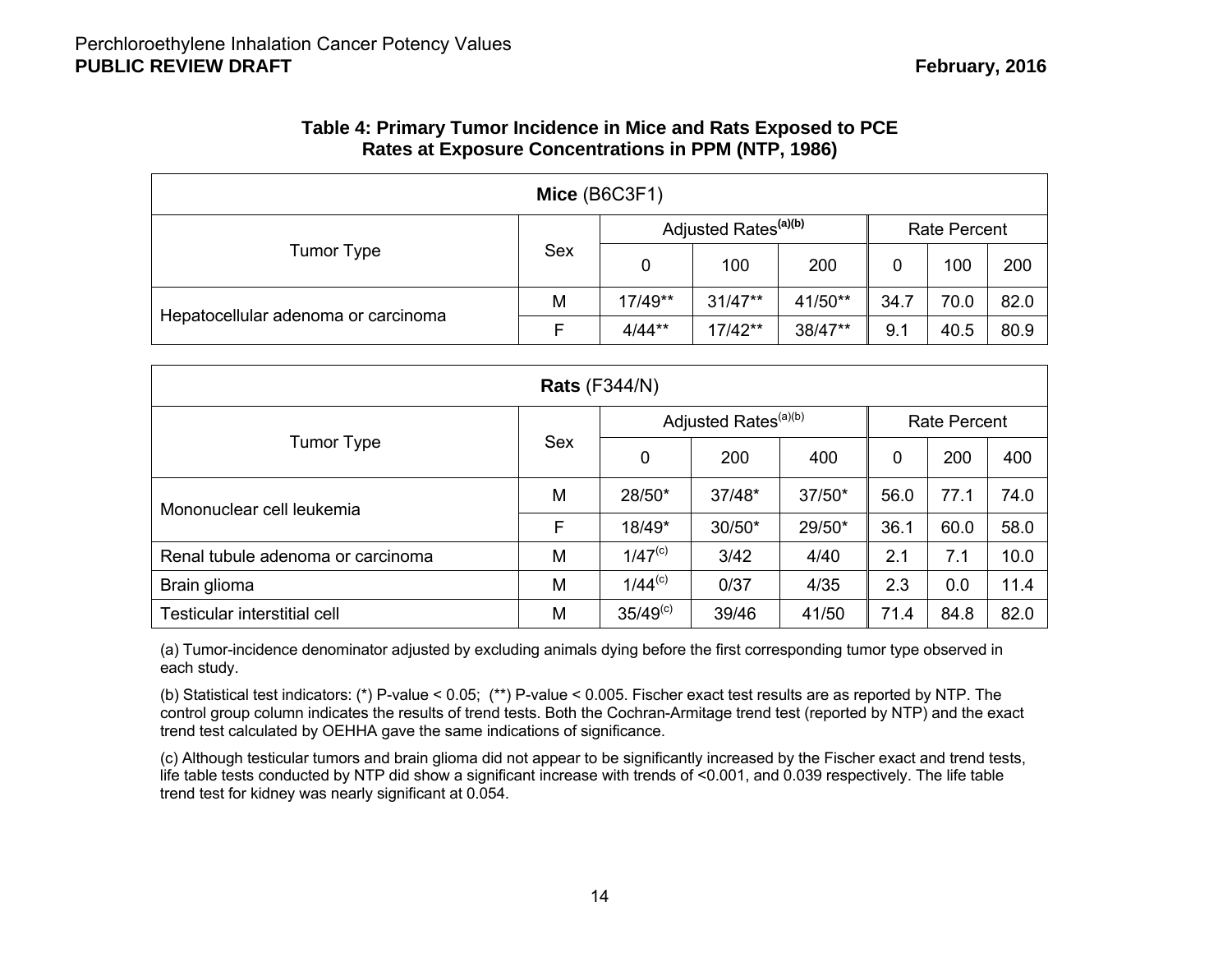Notwithstanding this general principle, there is reasonable evidence that rat MCL corresponds to at least one form of human leukemia. The specific cell type and biological mechanisms that give rise to rat MCL are not known, but it appears to arise from a lymphocyte or monocyte lineage, and it is thought that the cell of origin resides in the spleen or undergoes neoplastic transformation in the spleen (Thomas et al., 2007). One reasonable hypothesis is that rat MCL is a form of Large Granular Lymphocyte Leukemia (LGLL), a cancer that develops in the spleen and is phenotypically and functionally similar to human LGLL (IARC, 1990; Thomas et al., 2007). Human LGLL derives from either Tcell or natural killer (NK) cell lineages (Sokol and Loughran, 2006). Additional support for linking rat MCL to human LGLL is provided by a study using the F344 rat MCL as a model for human NK-LGLL, which observed similar cellular responses in samples of the two tumor-cell types (Liao et al., 2011).

Exposure of humans and animals to relatively low doses of PCE produces adverse effects upon blood and the immune system (e.g., see: Marth, 1987; Kroneld, 1987; and Emara et al., 2010) that could plausibly give rise to a variety of carcinogenic response in different species. In addition to human LGLL, rat MCL may correspond to other types of human leukemia or lymphoma.

Regarding statistical issues arising from the elevated incidence of MCL in control groups: An NTP workshop focusing on the high background incidences of MCL and other tumors in the F344 rat noted that, "From a statistical perspective, high background rates of such tumors in control animals will generally decrease the ability to detect an exposure-related effect. In addition, when a statistically significant tumor effect is found in test animals relative to concurrent controls, the effect may not be considered exposure-related if it falls within the range observed in historical controls" (King-Herbert and Thayer, 2006). The foregoing statement focuses on the problem of false negative test results. However, since US EPA found MCL incidence to be significantly elevated in PCE-exposed rats, NRC panel members were concerned with the potential for false positive test results. On this issue, OEHHA agrees with the Massachusetts Department of Environmental Protection (MDEP), who reviewed the historical background rates of MCL in the NTP and JISA study laboratories and found that,

"For both the NTP (1986) and JISA (1993) studies, the background rate of MCL in the same study control group was greater than or equivalent to the historical control rates for the same lab, same sex. Thus, the controls in both studies did not exhibit anomalously low MCL, which could, had it occurred, lead to false positive responses in the treatment groups." (MDEP, 2014)

Indeed, for the JISA male rat MCL data, where the incidence in study controls was 22%, the historical incidence was 6-22%, and the Cochran-Armitage test for trend was highly significant, having a p-value of less than 0.0005.

# **8. MODE OF ACTION**

PCE's carcinogenic mode of action (MOA) likely involves the genotoxicity of one or more of its oxidative- or GST-pathway metabolites, although the precise mechanisms are unknown.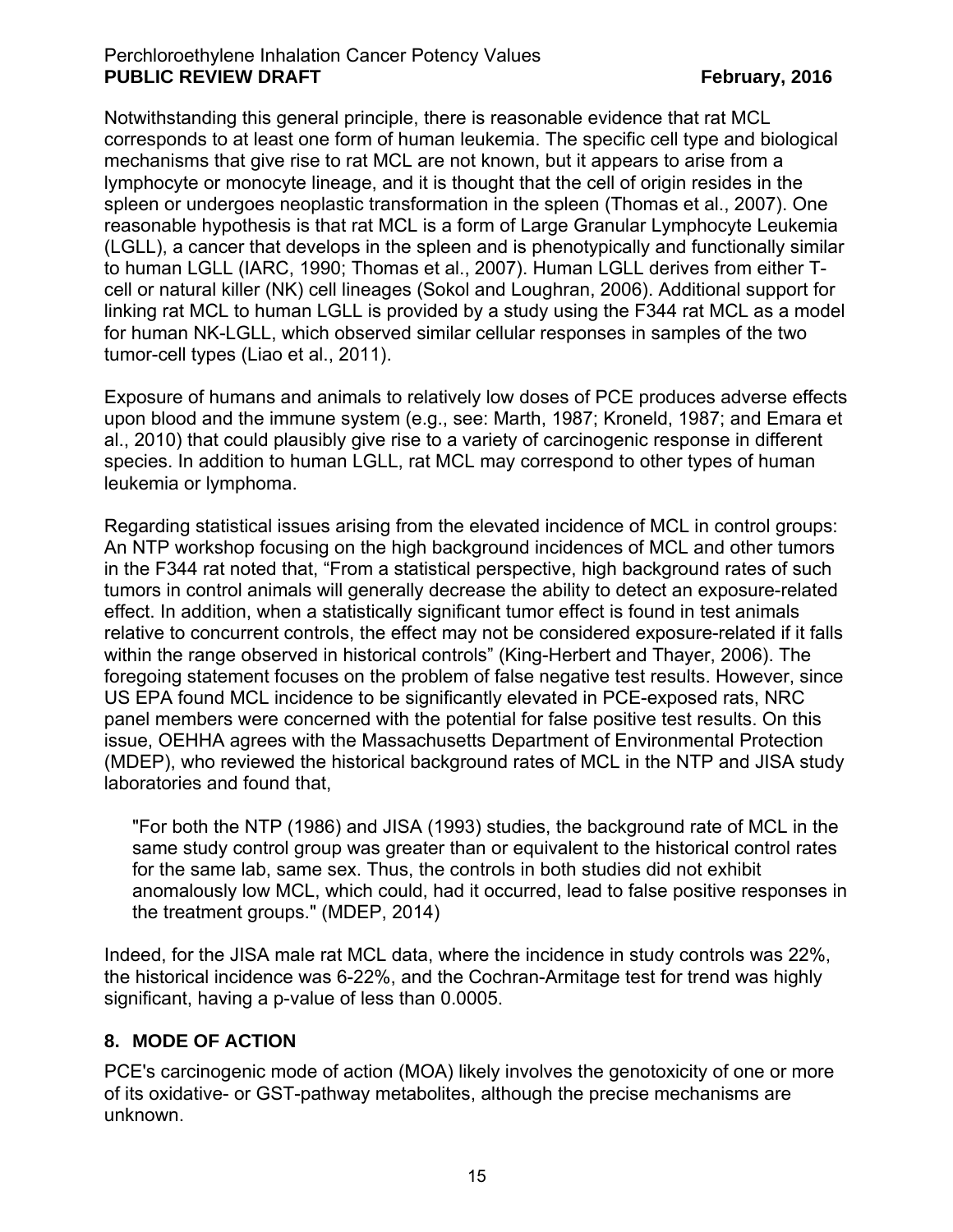Several PCE metabolites, e.g., PCE epoxide, oxalyl chloride, trichloroacetyl chloride, dichlorothioketene, and TCVC sulfoxide, are reactive compounds and expected to have short half-lives in the nucleophile-rich cellular environment.<sup>3</sup> These substances will tend to react chemically and enzymatically with cellular components near their site of production. The relatively stable metabolites, such as: TCA, TCVC, N-AcTCVC, and the glutathione conjugate of TCVC sulfoxide, are more likely to circulate throughout the body where they may be further metabolized and impact tissues other than the liver and kidney.

Both trichloroacetic acid (TCA) and dichloroacetic acid (DCA) have independently been found to increase tumor formation in mice. Since TCA is a major metabolite of PCE, US EPA (2012a) evaluated whether it could be the primary source of PCE's carcinogenicity in mouse liver. Using dose-response data from the JISA (1993) and NTP (1986) PCE studies and a drinking water study of TCA in mice (DeAngelo, *et al.*, 2008), US EPA found that metabolically-generated TCA could contribute from 12 to 100 percent of the increased risk of liver tumors.

There are several non-genotoxic MOAs that may contribute to PCE's carcinogenicity, though in as yet poorly understood ways. These have been discussed at length by U.S. EPA (2012a), and include: cytotoxicity with subsequent cellular proliferation, oxidative stress-induced cellular transformation, and dysregulation due to altered DNA methylation. Two specific MOAs that are potentially relevant for evaluating PCE involve α2u-globulin nephropathy in the male rat, and PPAR $\alpha$  activation<sup>4</sup> for mouse liver tumors. In both cases, the biological bases for these MOAs in rodents are thought to be muted or absent in humans, indicating that the particular tumor-types may not be useful for human risk assessment.

#### *α2u-Globulin Nephropathy*

The  $\alpha$ 2u-globulin MOA in male rats is defined by: accumulation of  $\alpha$ 2u-globulin-containing hyaline droplets in the proximal tubules of the kidney, cytotoxicity with tubular cell proliferation, exfoliation of epithelial cells into the proximal tubular lumen and formation of granular casts, papillary mineralization, hyperplastic foci, and renal tumors (U.S. EPA, 1991).

Green *et al.* (1990) found accumulation of α2u-globulin in the proximal tubules of F344 rats exposed by inhalation to 1000 ppm of PCE for 10 days, or given 1500 mg/kg PCE by gavage for 42 days. However a 400 ppm inhalation exposure for 28 days did not produce protein droplets or other signs of toxicity. For chemicals known to cause α2u-globulin toxicity, the formation of protein droplets in the kidney occurs rapidly upon exposure (frequently after a single dose), and further indications of tissue damage begin to appear in 3 to 4 weeks (Lehman-McKeeman, 2010; Green *et al.*, 1990). Thus, the absence of α2u-globulin accumulation after a 28-day exposure suggests that 400 ppm of PCE will not result in α2u-globulin toxicity upon long-term exposures.

  $3$  For example, the high reactivity of PCE epoxide is indicated by its 2.6-minute half-life in a neutral aqueous buffer solution at 37 °C (Yoshioka, *et al.*, 2002).

 $4$  PPARα = "peroxisome proliferator-activated receptor-α."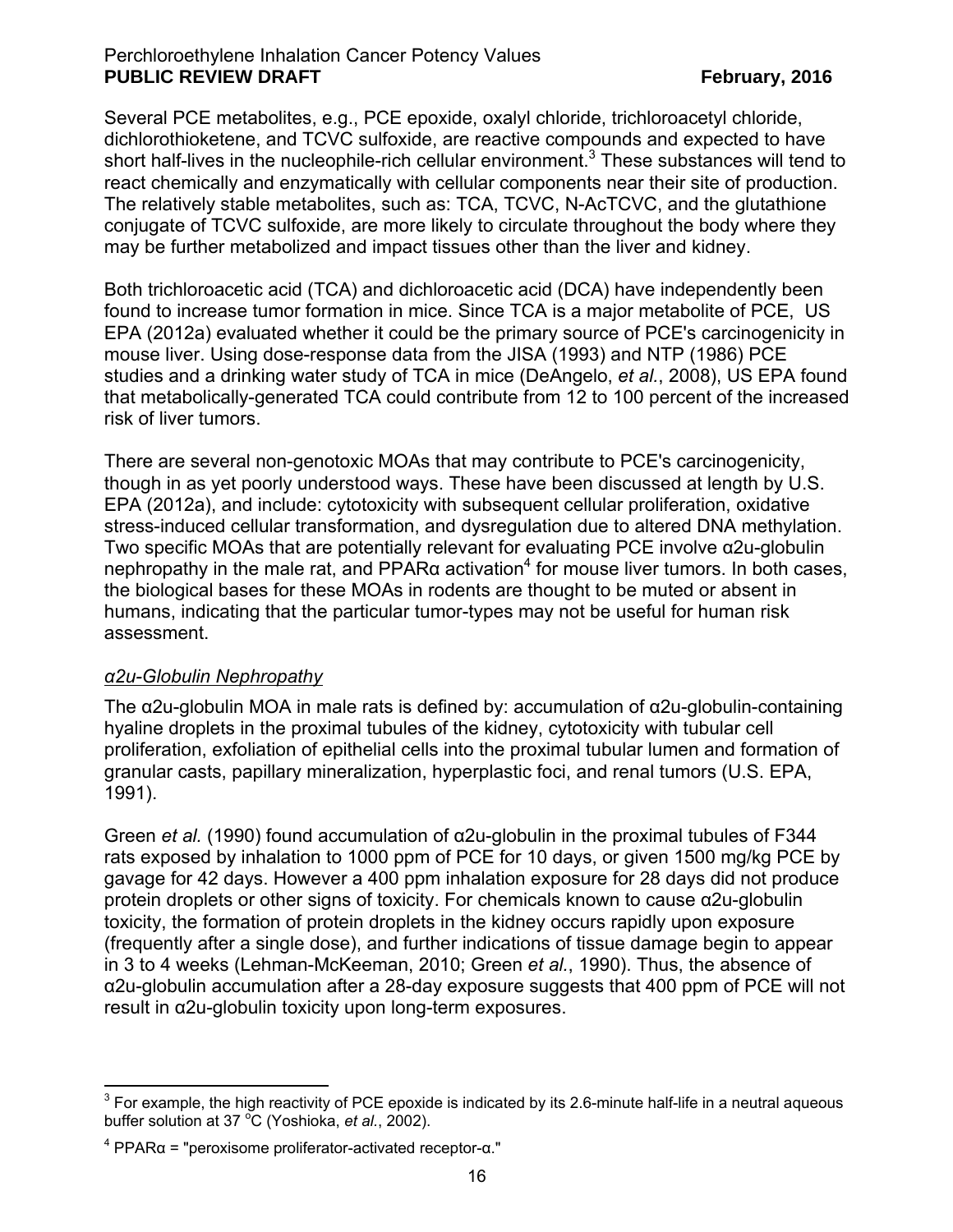The NTP (1986) study provided additional evidence along these lines. Karyomegaly and cytomegaly were observed in the kidneys of rats exposed to 200 or 400 ppm for 2 years, but indicators of α2u-globulin nephropathy (e.g., hyaline droplets, mineralization, and cast formation) were not found. The NTP protocol at the time was not designed to detect hyaline droplets or α2u-globulin accumulation (U.S. EPA 2012a) but would have observed other markers of α2u-globulin toxicity if this MOA had been in effect. Moreover, comparable toxicity was observed in female rats in the NTP study, and PCE caused similar kidney damage in rats and mice of both sexes in the NCI (1977) gavage study. This suggests that PCE's nephrotoxicity is neither sex nor species specific, as would be expected with an α2u-globulin MOA.

# *PPARα Activation*

The PPARα MOA involves activation of the PPARα nuclear receptor, which is hypothesized to cause alterations in cell proliferation and apoptosis, and clonal expansion of initiated cells. The proposed indicators for this mode of action are: (1) PPARα activation with associated peroxisome proliferation, or (2) PPARα-activation plus increased liver weight and effects such as increased peroxisomal β-oxidation, CYP4A, or acyl CoA oxidase (Klaunig, et al., 2003).

Numerous studies have been carried out to verify the PPARα MOA. The evidence obtained from this body of research has been mixed, and it currently remains unclear whether this hypothetical MOA is a major causal factor in mouse-liver tumor formation. The U.S. EPA has published several detailed reviews of the PPARα MOA in its IRIS program toxicity reviews for PCE and TCA (U.S. EPA 2012a, 2011). The main conclusions of these reviews are:

- PPARα activators can produce multiple effects in addition to peroxisome proliferation, including genotoxicity, oxidative stress, hypomethylation of DNA, and activation of other nuclear receptors.
- Peroxisome proliferation and the associated markers of PPARα activation are poor predictors of hepatocarcinogenesis in mice and rats. Studies with various PPARα activators show that the correlation between *in vitro* PPARα activation potency and tumorigenesis is weak and this relationship does not appear to be due to differences in pharmacokinetics. This suggests the involvement of carcinogenic mechanisms other than PPARα-activation.
- Studies of the PPARα-agonist, diethyl hexyl phthalate (DEHP) in transgenic mouse strains, although not fully conclusive, have cast doubt on whether the key events in the PPARα MOA (receptor activation, hepatocellular proliferation, and clonal expansion) are sufficient to cause liver tumors. The studies suggest that DEHP can induce tumors in a PPARα-independent manner (Ito *et al.*, 2007a), and that PPARα activation in hepatocytes is insufficient to cause tumorigenesis (Yang *et al.*, 2007). This again indicates that other mechanisms, either independently or in combination with PPARα-activation, are necessary to induce tumors.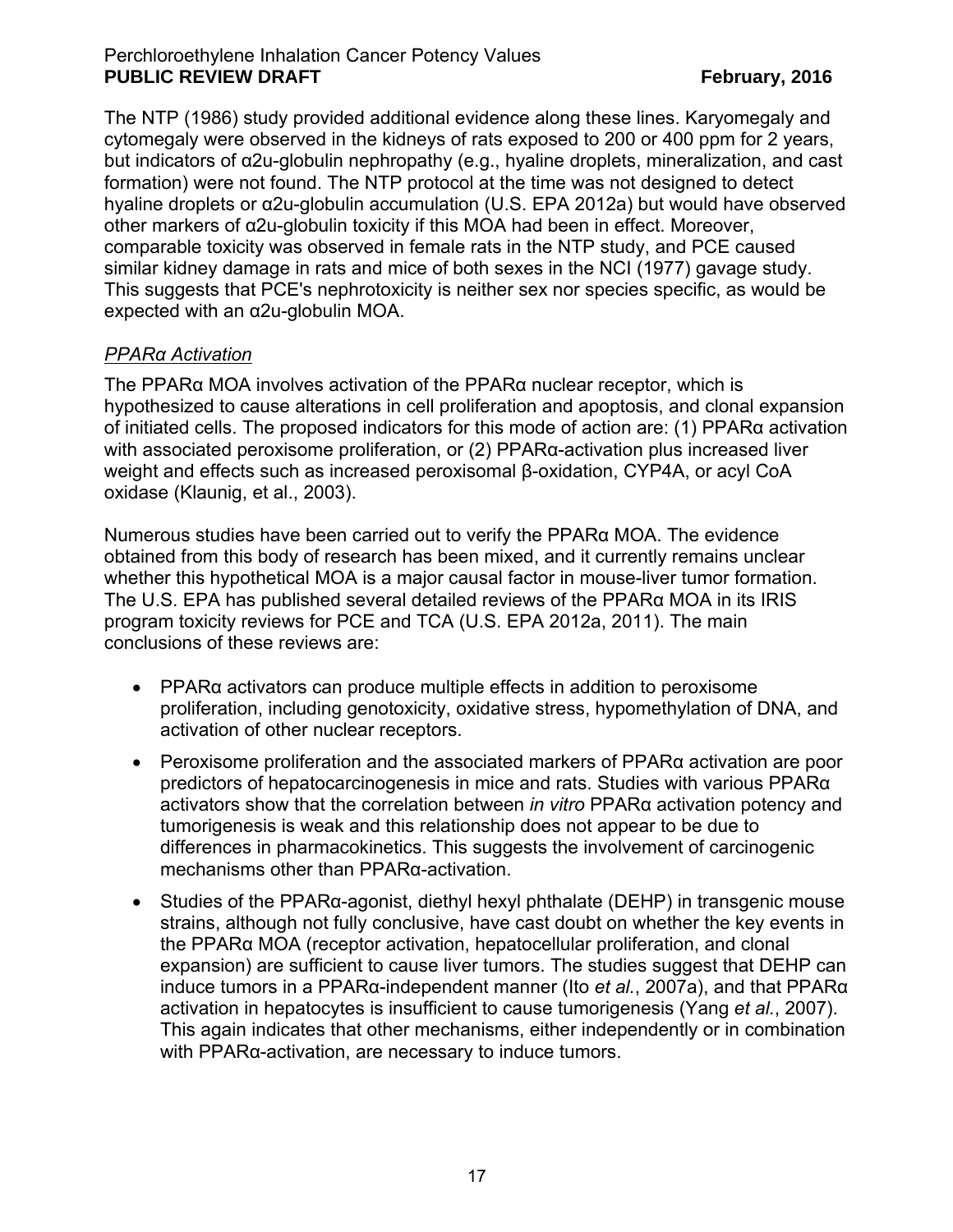• PCE exposure leads to PPARα-activation and modest levels of peroxisome proliferation, predominantly through its metabolite TCA. There is conflicting evidence as to whether this causes cellular proliferation in animals exposed to PCE: the peroxisome proliferation caused by PCE lacks specificity and consistency with respect to tissue, species, dose, and sequence of events. Also, there is little evidence indicating that PCE can induce clonal expansion of initiated cells. The available information for PCE is insufficient to demonstrate that the PPARα MOA plays a significant causative role in mouse hepatocarcinogenesis.

# *Conclusion on PCE's Mode of Action*

Given the limited understanding of the various non-genotoxic MOAs that may modify or add to the tumorigenic effects of PCE's genotoxic metabolites, there are insufficient grounds to evaluate PCE as primarily a non-genotoxic carcinogen using a non-linear model.

# **9. DOSE-RESPONSE ASSESSMENT**

# *Dose Metrics*

Much of the following information has already been presented, but is briefly restated here because of its relevance to choosing metrics for the dose-response calculations:

- The liver is the main site of oxidative PCE-metabolite formation, but other tissues with CYP 450 2E1, 2B, and 3A activity may also contribute to the oxidativepathway. TCA is a relatively stable metabolite that has been found to increase liver tumors in mice via oral exposure. TCA's cancer potency in other tissues has not been adequately examined.
- Of the two metabolic pathways, oxidation is the main pathway in rodents. For example, at 10 ppm exposure, the PBPK model indicates that the ratio of oxidation to glutathione conjugation is 600 in mice and 19.5 in rats.
- Saturation of the oxidative pathway begins to occur between 1 and 10 ppm exposure in mice, and between 10 and 100 ppm exposure in rats (see Table 2). Saturation causes the ratio of oxidized to absorbed PCE to decrease at higher exposure concentrations. The smaller amount of metabolism that occurs via the GST pathway, on the contrary, increases somewhat at higher exposure concentrations in rodents.
- Although most GST conjugation of PCE takes place in the liver, the kidney is the main site for production of reactive GST-pathway metabolite dichlorothioketene. Other metabolites such as: TCVC, N-AcTCVC, and TCVC sulfoxide (and its glutathione conjugate) are formed in both the kidney and liver, and may circulate to other metabolizing tissues as well.
- $\bullet$  It is not known which PCE metabolites, or even which of the two main metabolic pathways produces the most carcinogenic risk.
- The PBPK model for the GST pathway in humans involves a large variability or uncertainty, with two possible values (posterior modes) for the rate of PCE conjugation that differ by a factor of approximately 3000. It is not known how much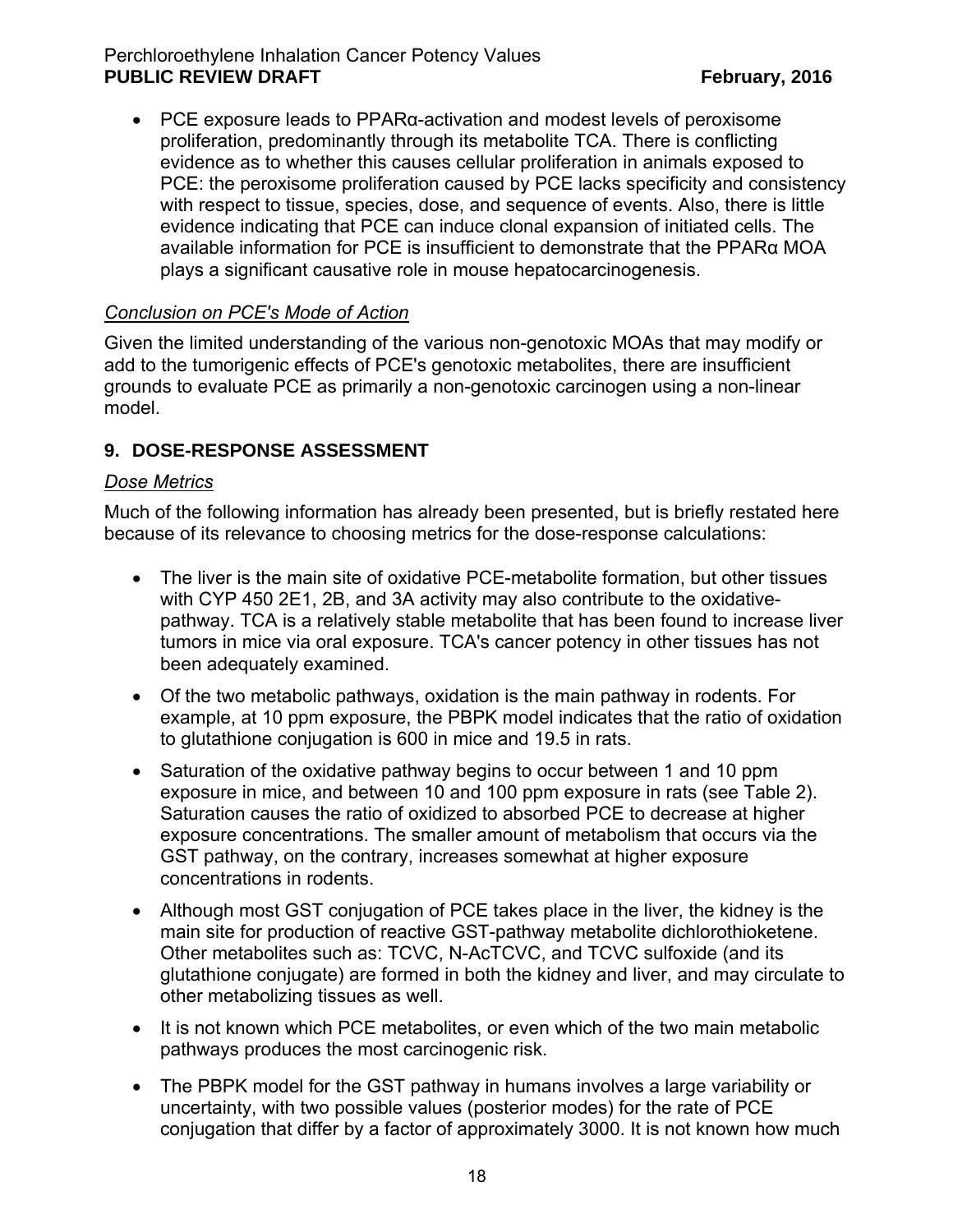of the model variability is due to the wide range of GST activities that has been observed in the human population, but it is reasonable to assume that some segment of the population could be very efficient metabolizers. The more probable and larger of the two values indicates that glutathione conjugation predominates over oxidation in humans, the ratio of PCE conjugation to oxidation being about 10.

Given the uncertainties underlying the toxicokinetics and toxicodynamics of PCE, several reasonable dose metrics could be used, each having analytical strengths and weaknesses:

- Total PCE metabolism, which consists of the sum of oxidative and GST pathway metabolism in the liver and kidney, plus oxidation in the lung
- Pathway-specific metabolism, i.e., using either oxidative- or GST-pathway metabolism separately for one or more tissues
- PCE blood concentration, i.e., area under the concentration curve (AUC), and
- Applied air concentration

Using total metabolism for the dose metric accounts for known metabolic differences across species and provides a dose adjustment for saturation effects in the oxidative pathway, but it also involves assuming that carcinogenic potency is directly proportional to the rates of metabolite production in the two pathways. The use of pathway-specific metabolism, on the other hand, would be based on assuming that one pathway dominates the carcinogenic potency in one or more tissues. Using either PCE AUC or applied concentration as the dose metrics discounts much of the species-specific metabolic information provided by the PBPK model.

Considering all of the above factors, total metabolism was chosen as the best general metric for the dose-response analysis. The PBPK-estimated, metabolized doses used in the dose-response analysis are presented in Appendix B.

# *Dose-Response Model*

Since PCE is considered to be a genotoxic carcinogen, the dose-response relationship was assumed to approach linearity at low doses and the multistage cancer model was chosen to estimate the potency factor. This is consistent with OEHHA risk assessment guidelines which indicate that use of the multistage model (plus low-dose linearity) is reasonable under such circumstances (OEHHA, 2009). In the traditional multistage model, cancer potency is estimated as the upper 95% confidence bound,  $(q_1^*)$ , on the linear coefficient  $(q_1)$  in the following expression relating lifetime probability of cancer (p) to dose (d):

$$
p = q_0 + (1 - q_0)(1 - exp[-(q_1d + q_2d^2 + \cdots)])
$$

In the above equation, (*d*) represents the average daily dose resulting from a uniform, continuous exposure over the nominal lifetime of the animal (two years for both mice and rats). For studies where the exposures vary in time, they are averaged over the entire study period and modeled as if they were uniform and continuous. Prior to fitting the doseresponse model to the study data, an adjustment is made to the incidence rates to account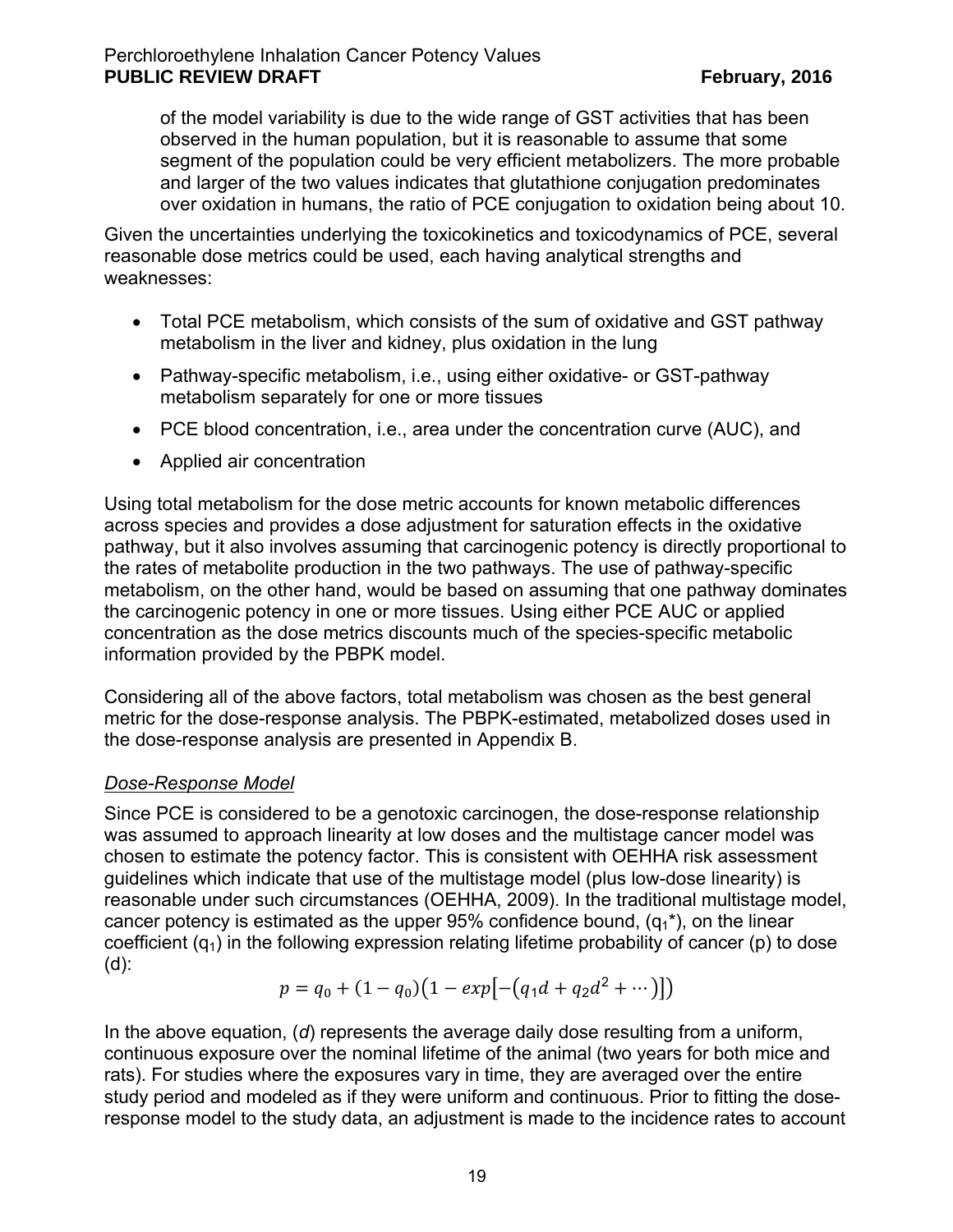for inter-current mortality, which decreases the pool of animals at risk of developing tumors throughout the study.

The latest version of BMDS (Version 2.6.0.1, US EPA, 2015) was used to carry out the necessary dose-response calculations. The BMDS dichotomous multi-stage cancer model was run for all allowed degrees of the approximating polynomial, with a benchmark risk (BMR) of 5 percent. The software calculates benchmark doses (BMDs) and their 95% lower confidence levels (BMDLs). When multiplied by the BMR, the reciprocal of the BMDL gives a unit risk factor that is generally close in value to, and is used in place of  $(q_1^*)$ . For each tumor site, the model with the lowest value of AIC (Akaike's Information Criterion) was chosen, as long as its p-value for goodness-of-fit was above 0.1 and the absolute value of the scaled residual for the dose near the BMD was less than 2.0. The optimal model typically resulted from fitting a polynomial of 1 or 2 degrees, and the models with the lowest AIC also had the highest p-values (signifying the best fit to the data).

Interspecies extrapolation from experimental animals to humans was based on body weights (*bw*) raised to three-quarters power (U.S. EPA, 2005; Anderson *et al.*, 1983), which for BMDLs, may be expressed in terms of body weight raised to one-quarter power, as follows:

$$
BMDL_{(Human)} = BMDL_{(Animal)} \times \left(\frac{bw_{(Animal)}}{bw_{(Human)}}\right)^{1/4}
$$

The above equation is presumed to account for the toxicokinetic and toxicodynamic differences between species. Toxicokinetic modeling can sometimes eliminate the need for toxicokinetic scaling between animals and humans. This would be the case, for example, if the dose metric used in the analysis was the AUC of a directly carcinogenic metabolite. The remaining toxicodynamic differences would then be addressed, according to OEHHA practice, by scaling according to the one-eighth power of the body weight ratio.<sup>5</sup> Using the rate of PCE metabolism as a dose metric, on the other hand, does not account for the toxicokinetics of other downstream biological processes that determine tissue concentrations of the relevant carcinogenic species. In this case, the full cross-species scaling factor is used (U.S. EPA, 1992).

Since PCE induced tumors at multiple sites in male mice (JISA study) and male rats (NTP study), the combined cancer potency was also estimated for these groups using the multisite tumor module provided in BMDS. The BMDS procedure for summing risks over several tumor sites uses the profile likelihood method. In this method, the maximum likelihood estimates (MLEs) for the multistage model parameters  $(q_i)$  for each tumor type are added together ( $i.e.$  ,  $\sum q_0$  ,  $\sum q_1$  ,  $\sum q_2$ ), and the resulting model is used to determine a combined BMD. Then a confidence interval for the combined BMD is calculated by computing the desired percentile of the chi-squared distribution associated with a likelihood ratio test having one degree of freedom.

Once the organ-specific and multi-site BMDLs were obtained and scaled by body-weight, the toxicokinetic model was used to estimate the continuous 24-hour air concentration that

 <sup>5</sup> US EPA risk assessment guidelines (2005) suggest "retaining some of the cross-species scaling factor (e.g., using the square root of the cross-species scaling factor)," when toxicokinetic modeling is used without toxicodynamic modeling.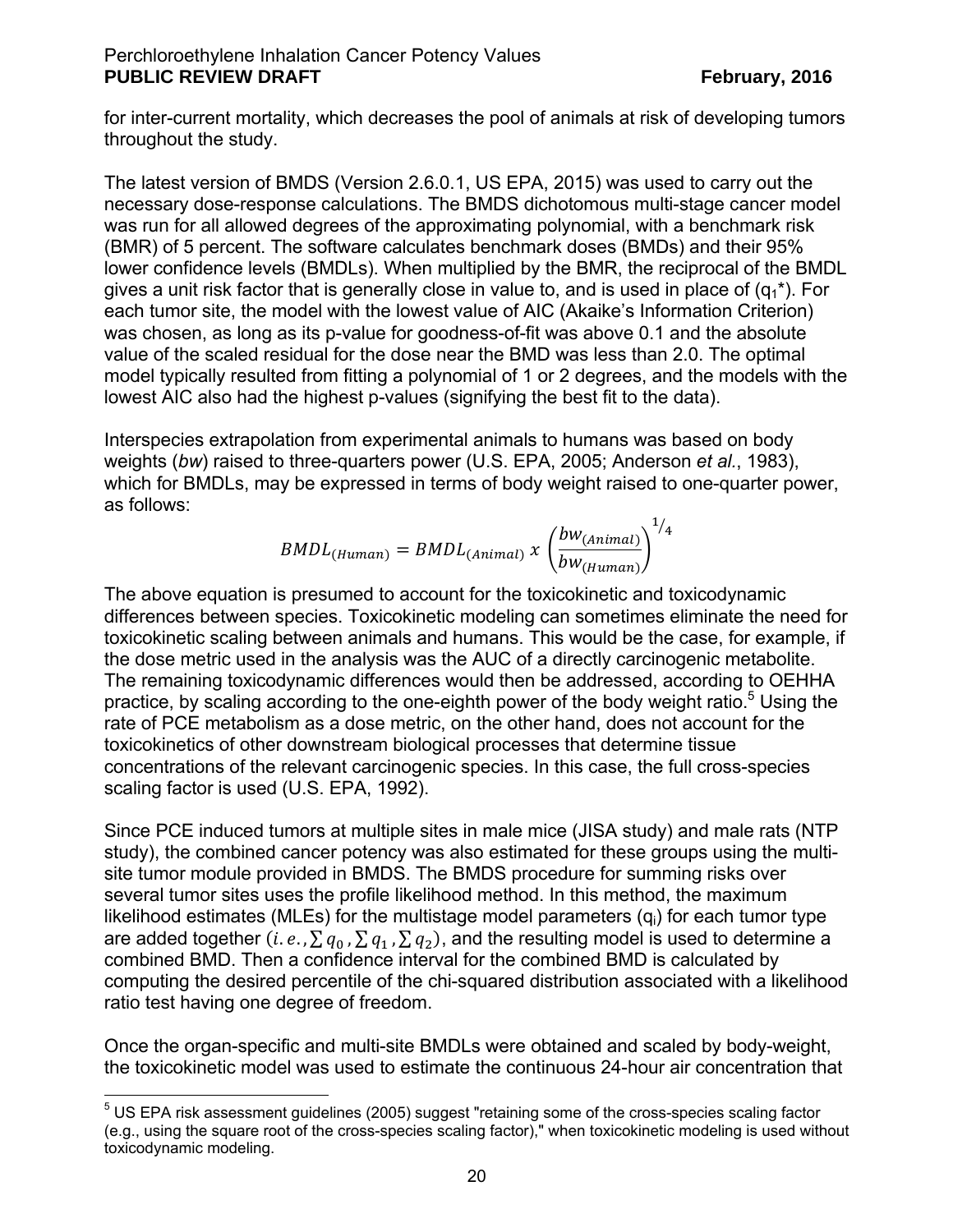would produce the same daily metabolized dose for an adult human (i.e., the human equivalent concentration or "HEC"). The cancer potency values were then calculated by dividing the BMR of 0.05 by the HEC. Table 5 provides the calculated BMDs, BMDLs, and the interspecies-adjusted BMDLs for individual and combined tumor sites. Potency values derived from the primary studies are presented in Table 6 as unit risks factors (URFs) with units of reciprocal µg/m<sup>3</sup>.

# *Inhalation Potency Value for PCE*

The updated carcinogenic potency value for PCE is based on the following observations and rationale:

- Tissue-specific URF values calculated from the JISA study are of similar magnitude to the corresponding URFs obtained from the NTP study, though somewhat lower. For mouse liver tumors, the ratio of the JISA UR to the NTP UR was about 0.8 in both females and males. For rat MCL the corresponding ratios were 0.4 for females and 0.6 for males. The smaller URF values from the JISA data may be due in part to the higher precision obtained by the study having used lower doses and an additional dose group.
- In both studies, the males of both species appeared to be more sensitive than the corresponding females to the tumorigenic effects of PCE.
- The URF values from both studies ranged from 2.8E-06 to 1.6E-05 (per  $\mu$ g/m<sup>3</sup>), within a factor of 6. (The compared values included the multi-tumor risks for male NTP rats and male JISA mice, as well as tissue-specific risks for other organs in mice and rats of both sexes.) Looking only at males of each species, the URFs ranges from 4.0E-06 to 1.6E-05.
- The highest URF was obtained from the combined site (i.e., multi-tumor) risk in male rats in the NTP study. This value was obtained by including MCL, brain, testicular, and renal tumors in the multi-tumor calculation.
- The URF values for mouse liver tumors and rat MCL were judged by OEHHA to be more certain in view of the qualitative and quantitative agreement between the two primary studies; mouse liver tumors were also found in the NCI (1977) oral exposure study.
- The unique tumors seen in the NTP study, including kidney tumors, are important to consider. The kidney is one site where the GST-pathway may contribute substantially to the cancer potency. Moreover, there is reasonable evidence that the GST-pathway may also contribute to tumorigenesis in other organ systems.
- Although it appears likely that PCE exposure increased the rate of testicular tumors in rats, the relatively high risk value obtained for testicular tumors in NTP rats may be more uncertain, given the high tumor incidence seen in the control group (71%).

Considering the above points, and also that the set of calculated values is clustered in a narrow range, the geometric mean of the male mouse and rat URFs from both studies was chosen as the best estimate of PCE cancer potency. Specifically, the geometric mean was calculated using the following URF values: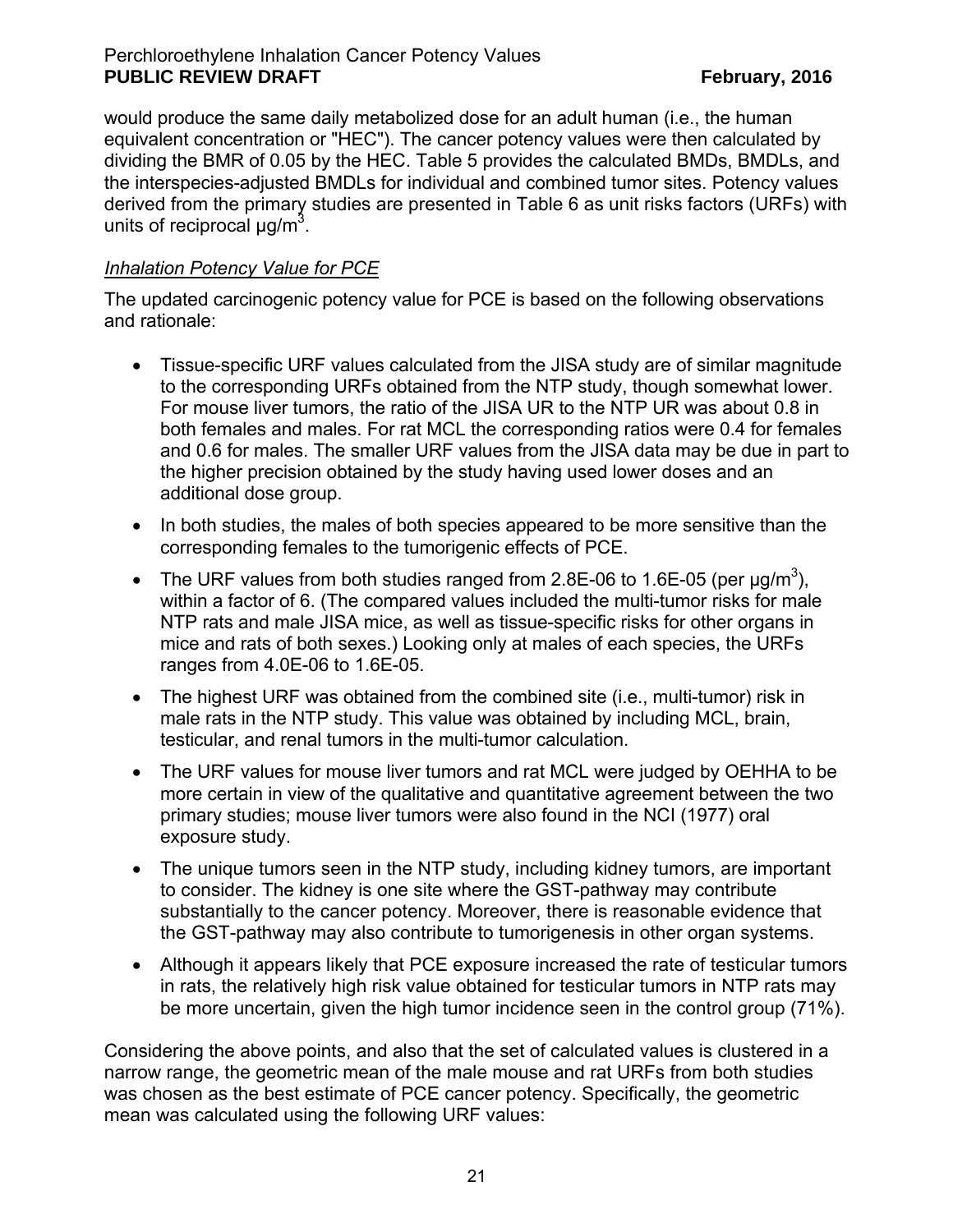| <b>Species</b> | <b>URF</b>            |          |
|----------------|-----------------------|----------|
| Male Mouse     | JISA (Multiple tumor) | 4.02E-06 |
|                | NTP (Liver)           | 4.44E-06 |
| Male Rat       | JISA (MCL)            | 4.81E-06 |
|                | NTP (Multiple tumor)  | 1.57E-05 |
|                | Geometric Mean        | 6.06E-06 |

The resulting URF, when rounded to two significant figures, is 6.1E-06 (per  $\mu$ g/m<sup>3</sup>). A cancer slope factor of 2.1E-02 (per mg/kg-day) was also calculated from the URF by assuming a 70 (kg) adult breathes 20  $(m<sup>3</sup>/day)$  of air.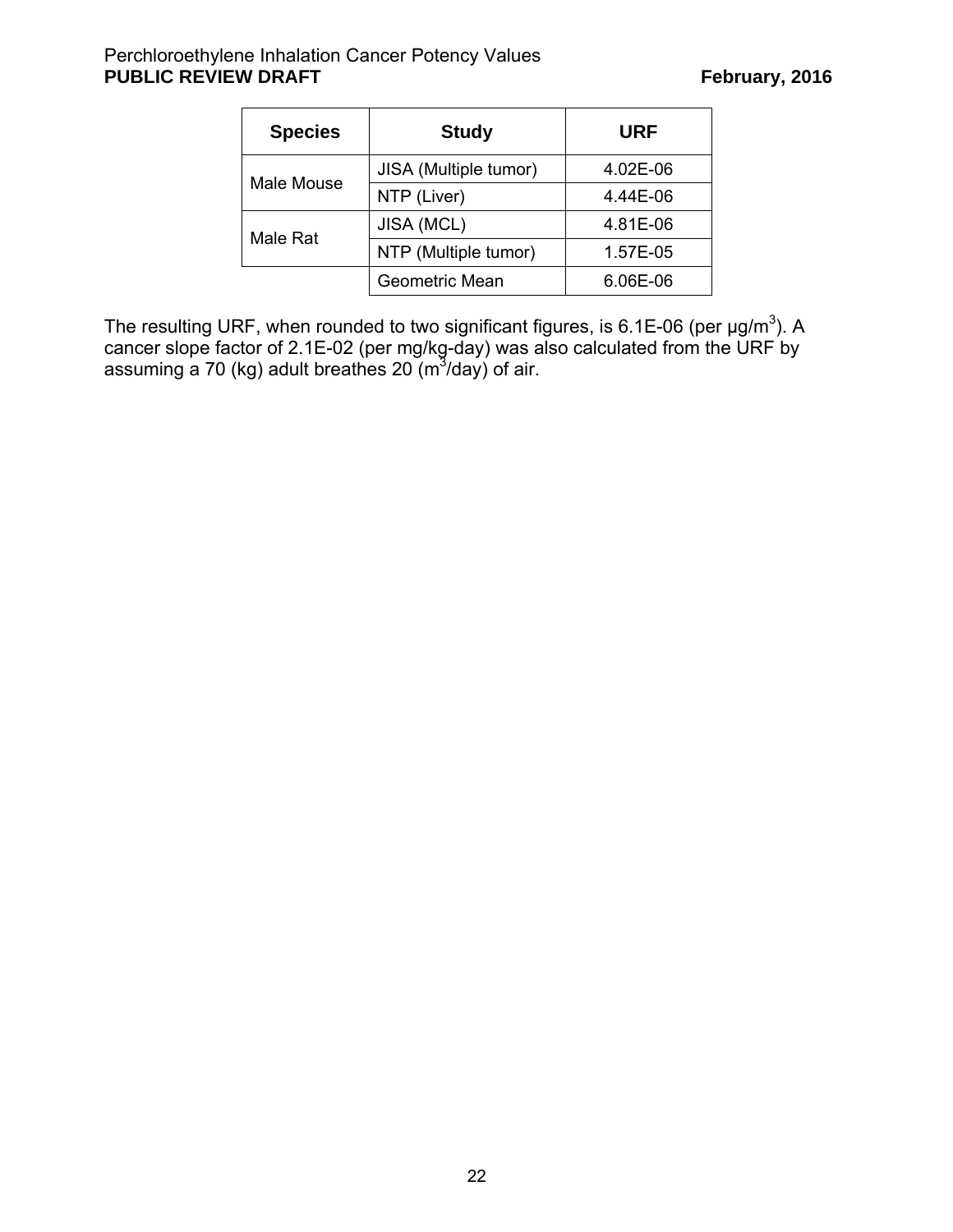# **Table 5: BMDS Modeling Results for the Primary Studies**

| <b>Study</b>                      | <b>Sex</b>   | <b>Tumor Type</b>                      | P-value<br>for multi-<br>stage<br>model fit | <b>Scaled</b><br>residual<br>for dose<br>near the<br><b>BMD</b> | <b>BMD</b><br>(mg/kg-<br>day) | <b>BMDL</b><br>(mg/kg-<br>day) | <b>Animal</b><br><b>BW</b><br>(kg) | BW-<br><b>Scaled</b><br><b>BMDL</b><br>(mg/kg-<br>day) |
|-----------------------------------|--------------|----------------------------------------|---------------------------------------------|-----------------------------------------------------------------|-------------------------------|--------------------------------|------------------------------------|--------------------------------------------------------|
| <b>Results from Mouse Studies</b> |              |                                        |                                             |                                                                 |                               |                                |                                    |                                                        |
|                                   |              | Hepatocellular adenoma or<br>carcinoma | 0.22                                        | 1.17                                                            | 3.06                          | 2.16                           | 0.048                              | 0.350                                                  |
|                                   | M            | Harderian gland                        | 0.99                                        | $-0.06$                                                         | 38.56                         | 12.34                          | 0.048                              | 1.997                                                  |
| <b>JISA</b>                       |              | Hemangioma or Hemangiosarcoma          | 0.35                                        | 0.94                                                            | 26.61                         | 12.98                          | 0.048                              | 2.100                                                  |
|                                   |              | <b>Combined site</b>                   |                                             |                                                                 | 2.73                          | 1.85                           | 0.048                              | 0.300                                                  |
|                                   | $\mathsf F$  | Hepatocellular adenoma or<br>carcinoma | 0.77                                        | $-0.23$                                                         | 10.33                         | 3.84                           | 0.035                              | 0.574                                                  |
| M                                 |              | Hepatocellular adenoma or<br>carcinoma | 0.85                                        | 0.03                                                            | 2.46                          | 1.79                           | 0.037                              | 0.272                                                  |
| <b>NTP</b>                        | F            | Hepatocellular adenoma or<br>carcinoma | 0.82                                        | 0.05                                                            | 11.27                         | 3.15                           | 0.025                              | 0.432                                                  |
|                                   |              |                                        | <b>Results from Rat Studies</b>             |                                                                 |                               |                                |                                    |                                                        |
| <b>JISA</b>                       | M            | Mononuclear cell leukemia              | 0.79                                        | 0.07                                                            | 1.34                          | 0.89                           | 0.45                               | 0.251                                                  |
|                                   | $\mathsf{F}$ | Mononuclear cell leukemia              | 0.37                                        | 1.05                                                            | 3.99                          | 1.84                           | 0.30                               | 0.472                                                  |
|                                   |              | Mononuclear cell leukemia              | 0.23                                        | $-0.31$                                                         | 0.92                          | 0.51                           | 0.44                               | 0.144                                                  |
|                                   |              | <b>Testicular interstitial cell</b>    | 0.35                                        | $-0.26$                                                         | 1.06                          | 0.48                           | 0.44                               | 0.136                                                  |
| <b>NTP</b>                        | M            | Renal adenoma or carcinoma             | 0.93                                        | 0.07                                                            | 6.76                          | 3.24                           | 0.44                               | 0.913                                                  |
|                                   |              | Brain glioma                           | 0.15                                        | 0.62                                                            | 9.45                          | 5.07                           | 0.44                               | 1.426                                                  |
|                                   |              | <b>Combined site</b>                   |                                             |                                                                 | 0.46                          | 0.28                           | 0.44                               | 0.078                                                  |
| F                                 |              | Mononuclear cell leukemia              | 0.25                                        | $-0.30$                                                         | 1.24                          | 0.72                           | 0.32                               | 0.188                                                  |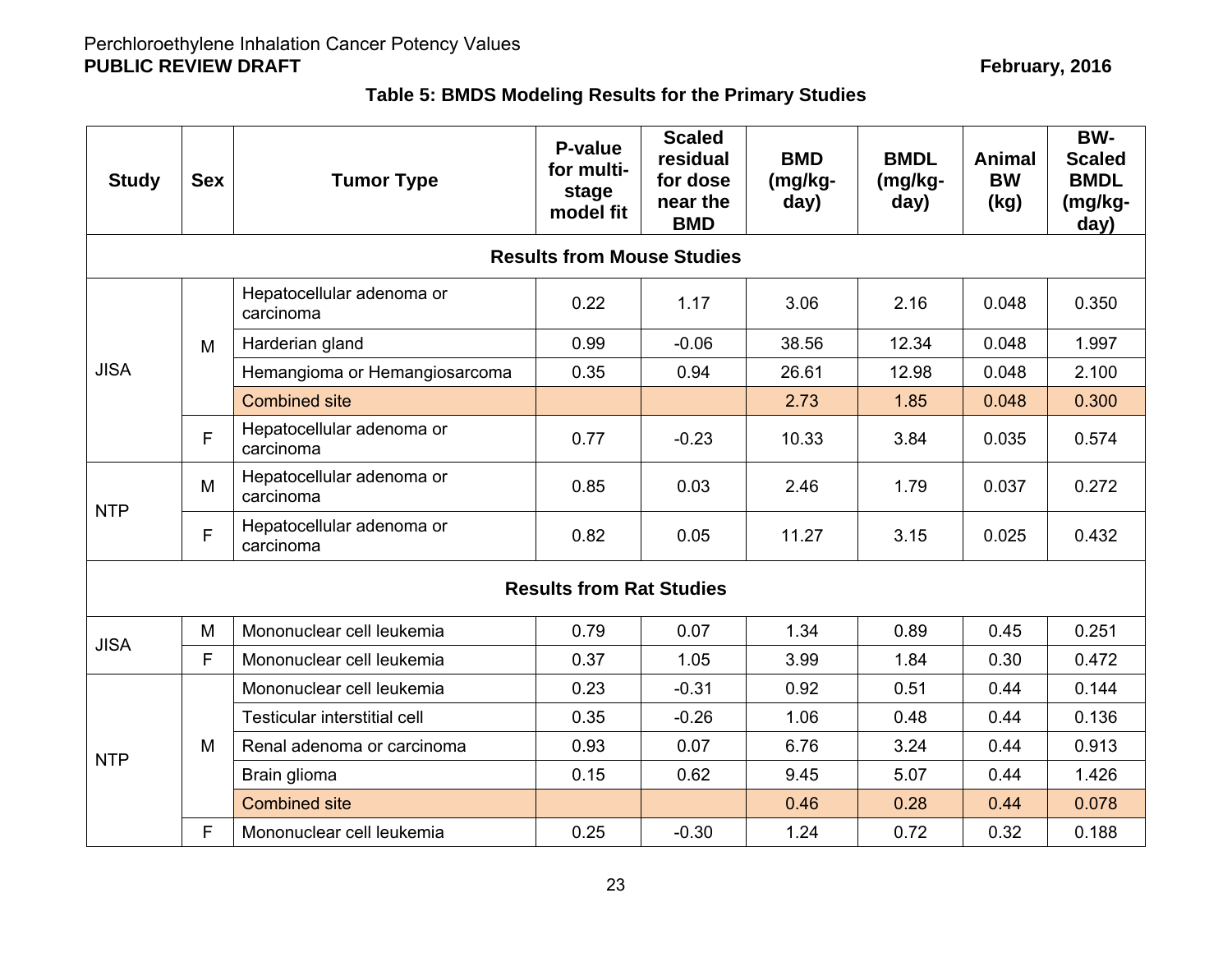| <b>Study</b> | <b>Sex</b>                        | <b>Tumor Type</b>                      | <b>BW-Scaled</b><br><b>BMDL</b><br>(mg/kg-<br>day) | <b>HEC</b><br>based on<br><b>PBPK</b><br><b>Model</b><br>(ppm) | <b>Unit Risk</b><br><b>Factor</b><br>(URF)<br>per ug/m <sup>3</sup> |  |  |  |  |
|--------------|-----------------------------------|----------------------------------------|----------------------------------------------------|----------------------------------------------------------------|---------------------------------------------------------------------|--|--|--|--|
|              | <b>Results from Mouse Studies</b> |                                        |                                                    |                                                                |                                                                     |  |  |  |  |
|              |                                   | Hepatocellular adenoma or<br>carcinoma | 0.350                                              | 2.14                                                           | 3.5E-06                                                             |  |  |  |  |
|              | м                                 | Harderian gland                        | 1.997                                              | 12.20                                                          | 6.0E-07                                                             |  |  |  |  |
| <b>JISA</b>  |                                   | Hemangioma or<br>Hemangiosarcoma       | 2.100                                              | 12.83                                                          | 5.7E-07                                                             |  |  |  |  |
|              |                                   | <b>Combined site</b>                   | 0.300                                              | 1.83                                                           | 4.0E-06                                                             |  |  |  |  |
|              | F                                 | Hepatocellular adenoma or<br>carcinoma | 0.574                                              | 3.51                                                           | $2.1E-06$                                                           |  |  |  |  |
| <b>NTP</b>   | м                                 | Hepatocellular adenoma or<br>carcinoma | 0.272                                              | 1.66                                                           | 4.4E-06                                                             |  |  |  |  |
|              | F                                 | Hepatocellular adenoma or<br>carcinoma | 0.432                                              | 2.64                                                           | 2.8E-06                                                             |  |  |  |  |
|              |                                   | <b>Results from Rat Studies</b>        |                                                    |                                                                |                                                                     |  |  |  |  |
| <b>JISA</b>  | M                                 | Mononuclear cell leukemia              | 0.251                                              | 1.53                                                           | 4.8E-06                                                             |  |  |  |  |
|              | F                                 | Mononuclear cell leukemia              | 0.472                                              | 2.88                                                           | 2.6E-06                                                             |  |  |  |  |
|              |                                   | Mononuclear cell leukemia              | 0.144                                              | 0.88                                                           | 8.4E-06                                                             |  |  |  |  |
|              |                                   | Testicular interstitial cell           | 0.136                                              | 0.83                                                           | 8.9E-06                                                             |  |  |  |  |
| <b>NTP</b>   | M                                 | Renal adenoma or carcinoma             | 0.913                                              | 5.57                                                           | 1.3E-06                                                             |  |  |  |  |
|              |                                   | Brain glioma                           | 1.426                                              | 8.71                                                           | 8.5E-07                                                             |  |  |  |  |
|              |                                   | <b>Combined site</b>                   | 0.078                                              | 0.47                                                           | 1.6E-05                                                             |  |  |  |  |
|              | F                                 | Mononuclear cell leukemia              | 0.188                                              | 1.15                                                           | 6.4E-06                                                             |  |  |  |  |

# **Table 6: Unit Risk Factors from Primary Studies**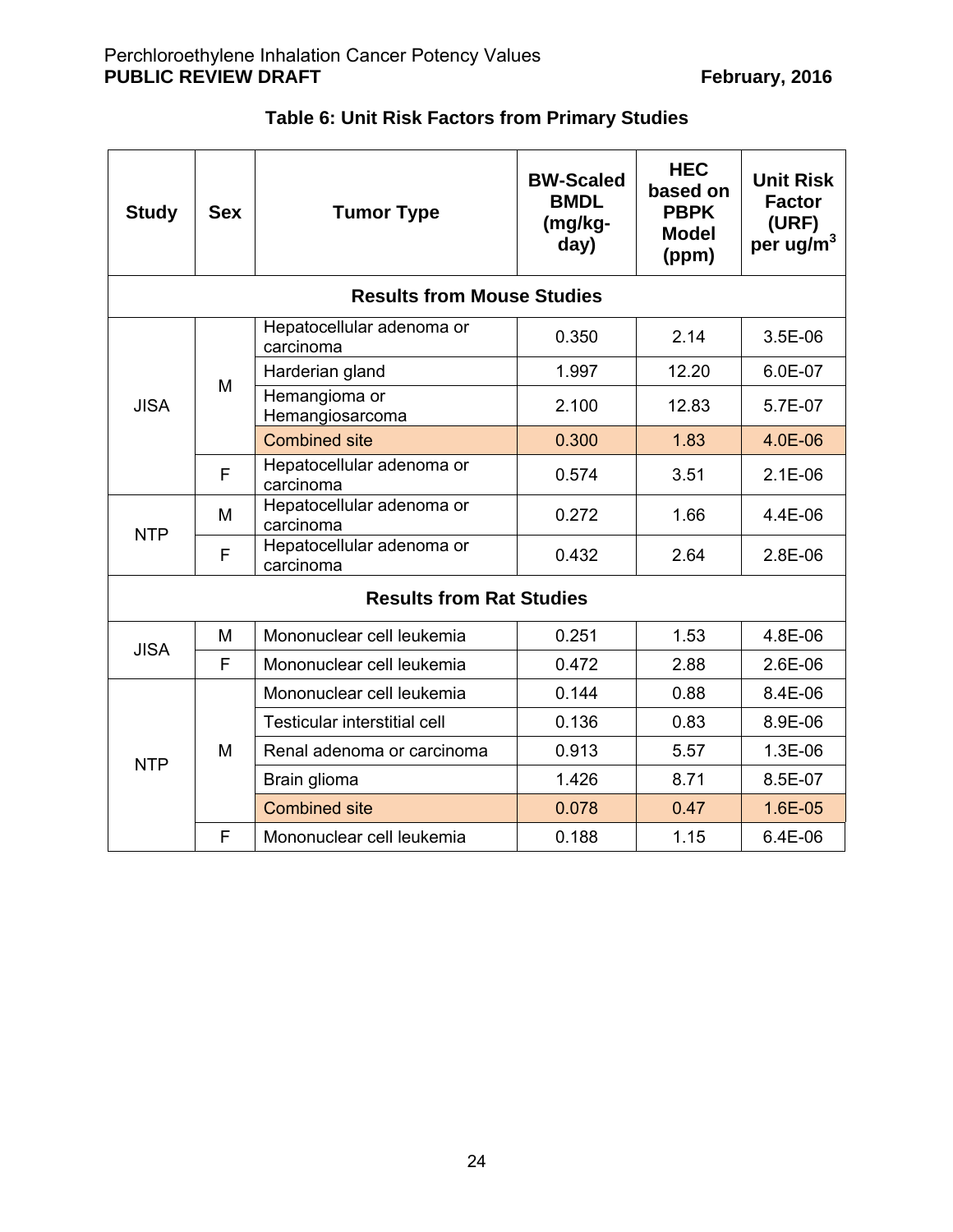# **10. REFERENCES**

Anders MW, Lash L, Dekant W, Elfarra AA, Dohn DR, Reed DJ. 1988. Biosynthesis and biotransformation of glutathioneS-Conjugates to toxic metabolites. CRC Critical Reviews in Toxicology 18:311-341.

Anderson EL. 1983. Quantitative Approaches in Use to Assess Cancer Risk. Risk Analysis 3:277-295.

ARB. 2012. California Environmental Protection Agency, Air Resources Board, Air Toxic Emissions Inventory, 2012.

Birner G, Richling C, Henschler D, Anders MW, Dekant W. 1994. Metabolism of tetrachloroethene in rats: identification of N epsilon-(dichloroacetyl)-L-lysine and N epsilon-(trichloroacetyl)-L-lysine as protein adducts. Chemical Research in Toxicology 7:724-732.

Bull RJ, Sasser LB, Lei XC. 2004. Interactions in the tumor-promoting activity of carbon tetrachloride, trichloroacetate, and dichloroacetate in the liver of male B6C3F1 mice. Toxicology 199:169-183.

CDHS. 1991. California Department of Health Services. Health Effects of Tetrachloroethylene (PCE). Berkeley, CA.

Chiu WA, Ginsberg GL. 2011. Development and evaluation of a harmonized physiologically based pharmacokinetic (PBPK) model for perchloroethylene toxicokinetics in mice, rats, and humans. Toxicology and Applied Pharmacology 253:203-234.

Clewell HJ, Gentry PR, Kester JE, Andersen ME. 2005. Evaluation of physiologically based pharmacokinetic models in risk assessment: An example with perchloroethylene. Critical Reviews in Toxicology 35:413-433.

Dallas CE, Chen XM, O'Barr K, Muralidhara S, Varkonyi P, Bruckner JV. 1994. Development of a physiologically based pharmacokinetic model for perchloroethylene using tissue concentration-time data. Toxicol Appl Pharmacol 128: 50-59.

DeAngelo A B, Daniel FB, Wong DM, George MH. 2008. The induction of hepatocellular neoplasia by trichloroacetic acid administered in the drinking water of the male B6C3F1 mouse. J Toxicol Environ Health A71:1056-1068.

Dekant W. 1986. Metabolic conversion of tri- and tetrachloroethylene: formation and deactivation of genotoxic intermediates. Dev Toxicol Environ Sci 12:211-221.

Dekant W, Metzler M, Henschler D. 1986. Identification of S-1,2,2-trichlorovinyl-Nacetylcysteine as a urinary metabolite of tetrachloroethylene: bioactivation through glutathione conjugation as a possible explanation of its nephrocarcinogenicity. J Biochem Toxicol. 1986. 1(2):57-72.

Dekant W, Martens G, Vamvakas S, Metzler M, Henschler D. 1987. Bioactivation of tetrachloroethylene: role of glutathione S-transferase-catalyzed conjugation versus Cytochrome P-450-dependent phospholipid alkylation. Drug Metabolism and Disposition 15:702-709.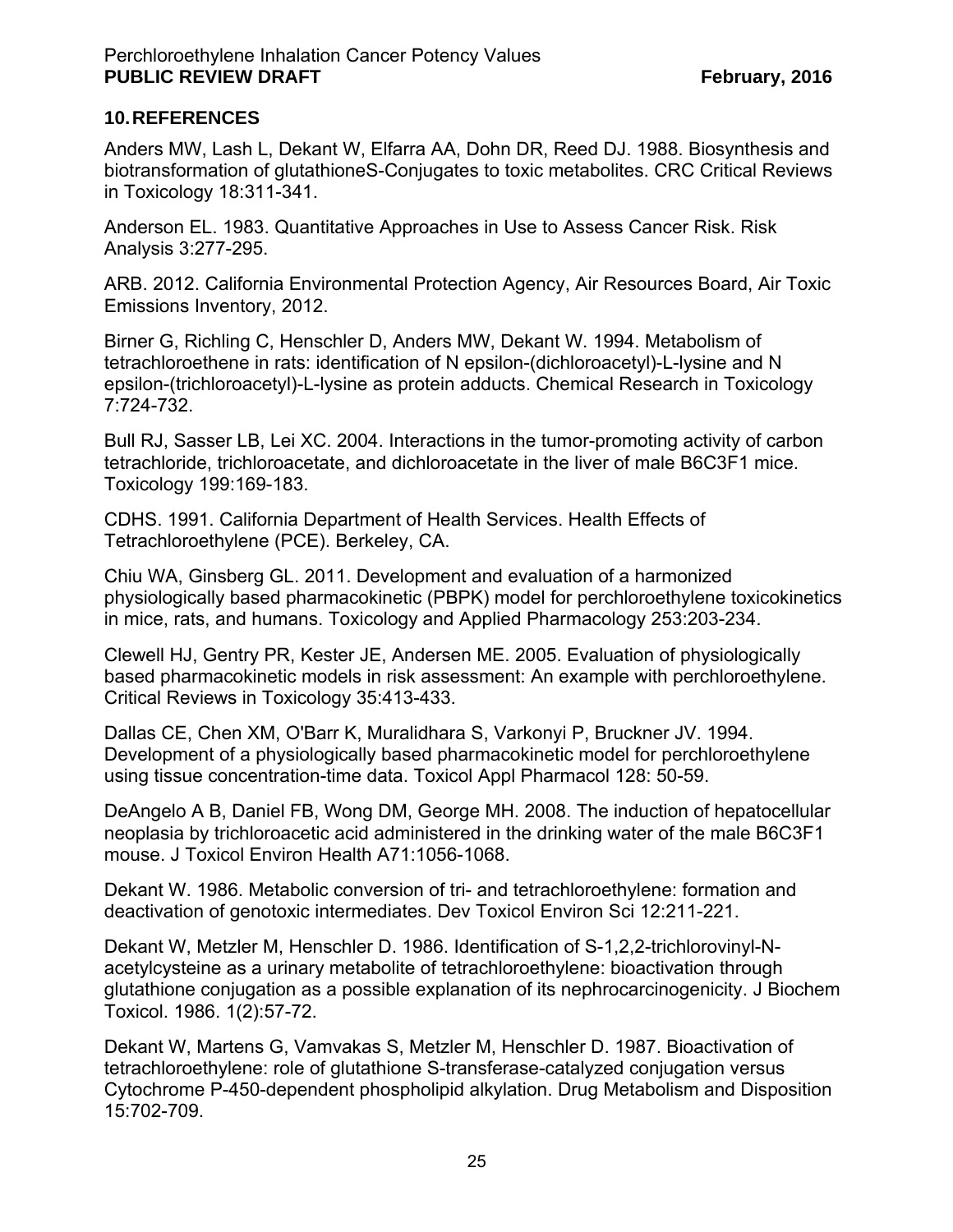DeMarini DM, Perry E, Shelton ML. 1994. Dichloroacetic acid and related compounds: induction of prophage in E. coli and mutagenicity and mutation spectra in Salmonella TA100. Mutagenesis 9(5): 429-437.

Dow. 2008. The Dow Chemical Company. Product Safety Assessment, Perchloroethylene. June 24, 2008.

Emara AM, Abo El-Noor MM, Hassan NA, Wagih AA. 2010. Immunotoxicity and hematotoxicity induced by tetrachloroethylene in egyptian dry cleaning workers. Inhalation Toxicology 22:117-124.

Fernandez J, Guberan E, Caperos J. 1976. Experimental human exposures to tetrachloroethylene vapor and elimination in breath after inhalation. Am Ind Hyg Assoc J 37:143-150.

Frantz SW, Watanabe PG. 1983. Tetrachloroethylene: balance and tissue distribution in male Sprague-Dawley rats by drinking-water administration. Toxicology and Applied Pharmacology 69:66-72.

Green T, Odum J, Nash JA, Foster JR. 1990. Perchloroethylene-induced rat kidney tumors: an investigation of the mechanisms involved and their relevance to humans. Toxicology and Applied Pharmacology 103:77-89.

Guyton KZ, Chiu WA, Bateson TF, Jinot J, Scott CS, Brown RC, Caldwell JC. 2009. A reexamination of the PPAR-alpha activation mode of action as a basis for assessing human cancer risks of environmental contaminants. Environ Health Perspect 117:1664 1672.

Guyton KZ, et al. 2014. Human health effects of tetrachloroethylene: key findings and scientific issues. Environ Health Perspect 122:325-334.

Hannon-Fletcher MP, Barnett YA. 2008. Lymphocyte cytochrome P450 expression: inducibility studies in male Wistar rats. Br J Biomed Sci 65:1-6.

Hinchman CA, Ballatori N. 1994. Glutathione conjugation and conversion to mercapturic acids can occur as an intrahepatic process. J Toxicol Environ Health 41:387-409.

HSDB. 2010. Hazardous Substance Data Bank. National Library of Medicine, Bethesda MD. (Internet version accessed in 2015).

IARC. 1990. International Agency for Research on Cancer. Pathology of Tumors in Laboratory Animals, 1: Tumours of the Rat. IARC Scientific Publication, No. 99, 2nd edition, Lyon France.

IARC. 2014. International Agency for Research on Cancer. Trichloroethylene, tetrachloroethylene, and some other chlorinated agents / IARC Working Group on the Evaluation of Carcinogenic Risks to Humans (2012: Lyon, France). IARC monographs on the evaluation of carcinogenic risks to humans. Vol 106.

Ikeda M, Koizumi A, Watanabe T, Endo A, Sato K. 1980. Cytogenetic and cytokinetic investigations on lymphocytes from workers occupationally exposed to tetrachloroethylene. Toxicology Letters 5(3-4): 251-256.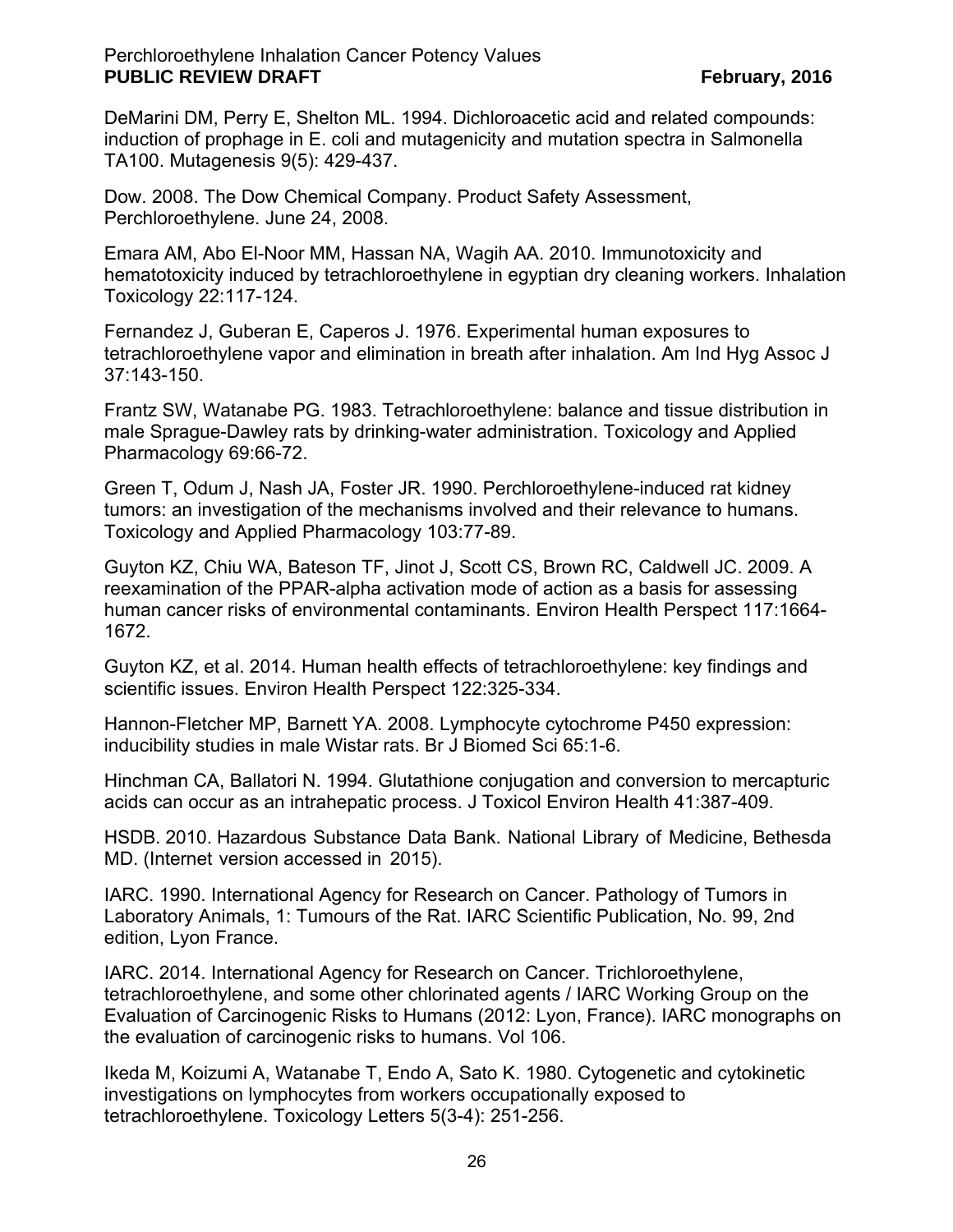Irving RM, Elfarra AA. 2012. Role of reactive metabolites in the circulation in extrahepatic toxicity. Expert Opin Drug Metab Toxicol 8:1157-1172.

Irving RM, Elfarra AA. 2013. Mutagenicity of the cysteine S-conjugate sulfoxides of trichloroethylene and tetrachloroethylene in the Ames test. Toxicology 306:157-161.

Ito Y, et al. 2007. Di(2-ethylhexyl)phthalate induces hepatic tumorigenesis through a peroxisome proliferator-activated receptor alpha-independent pathway. J Occup Health 49:172-182.

JISA. 1993. Japan Industrial Safety and Health Association, Japan Bioassay Research Center. Carcinogenicity study of tetrachloroethylene by inhalation in rats and mice. 2445 Hirasawa, Hadano, Kanagawa, 257-0015, Japan. March .31, 1993.

King-Herbert, Thayer. 2006. NTP workshop: Animal model for the NTP rodent Cancer bioassay: Strain and Stock-Should we Switch? Toxicol Pathol, 34: 802-805.

Klaunig JE, et al. 2003. PPARalpha agonist-induced rodent tumors: Modes of action and human relevance. Critical Reviews in Toxicology 33:655-780.

Kline SA, McCoy EC, Rosenkranz HS, Van Duuren BL. 1982. Mutagenicity of chloroalkene epoxides in bacterial systems. Mutat Res 101:115-125.

Kroneld R. 1987. Effect of volatile halocarbons on lymphocytes and cells of the urinary tract. Bull Environ Contam Toxicol 38:856-861.

Lash LH, Lipscomb JC, Putt DA, Parker JC. 1999. Glutathione conjugation of trichloroethylene in human liver and kidney: kinetics and individual variation. Drug Metabolism and Disposition 27:351-359.

Lash LH, Parker JC. 2001. Hepatic and Renal Toxicities Associated with Perchloroethylene. Pharmacological Reviews 53:177-208.

Lehman-McKeeman, LD. 2010. 2u-Globulin Nephropathy, in McQueen, C. A., Comprehensive toxicology. 2nd ed. / Oxford: Elsevier, 2010.

Liao A, et al. 2011. Therapeutic efficacy of FTY720 in a rat model of NK-cell leukemia. Blood 118:2793-2800.

Marth E. 1987. Metabolic changes following oral exposure to tetrachloroethylene in subtoxic concentrations. Archives of Toxicology 60:293-299.

Mazzullo M, Grilli S, Lattanzi G, Prodi G, Turina MP, Colacci A. 1987. Evidence of DNA binding activity of perchloroethylene. Res Commun Chem Pathol Pharmacol 58:215-235.

MDEP. 2014. Massachusettes Department of Environmental Protection, Office of Research and Standards, Tetrachloroethylene (Perchloroethylene), Inhalation Unit Risk Value, June 25, 2014.

NCI. 1977. National Cancer Institute. Bioassay of tetrachloroethylene for possible carcinogenicity. Bethesda, Md: National Institutes of Health. Report no. NCI-CGTR-13; DHEW Publication No. (NIH) 77-813.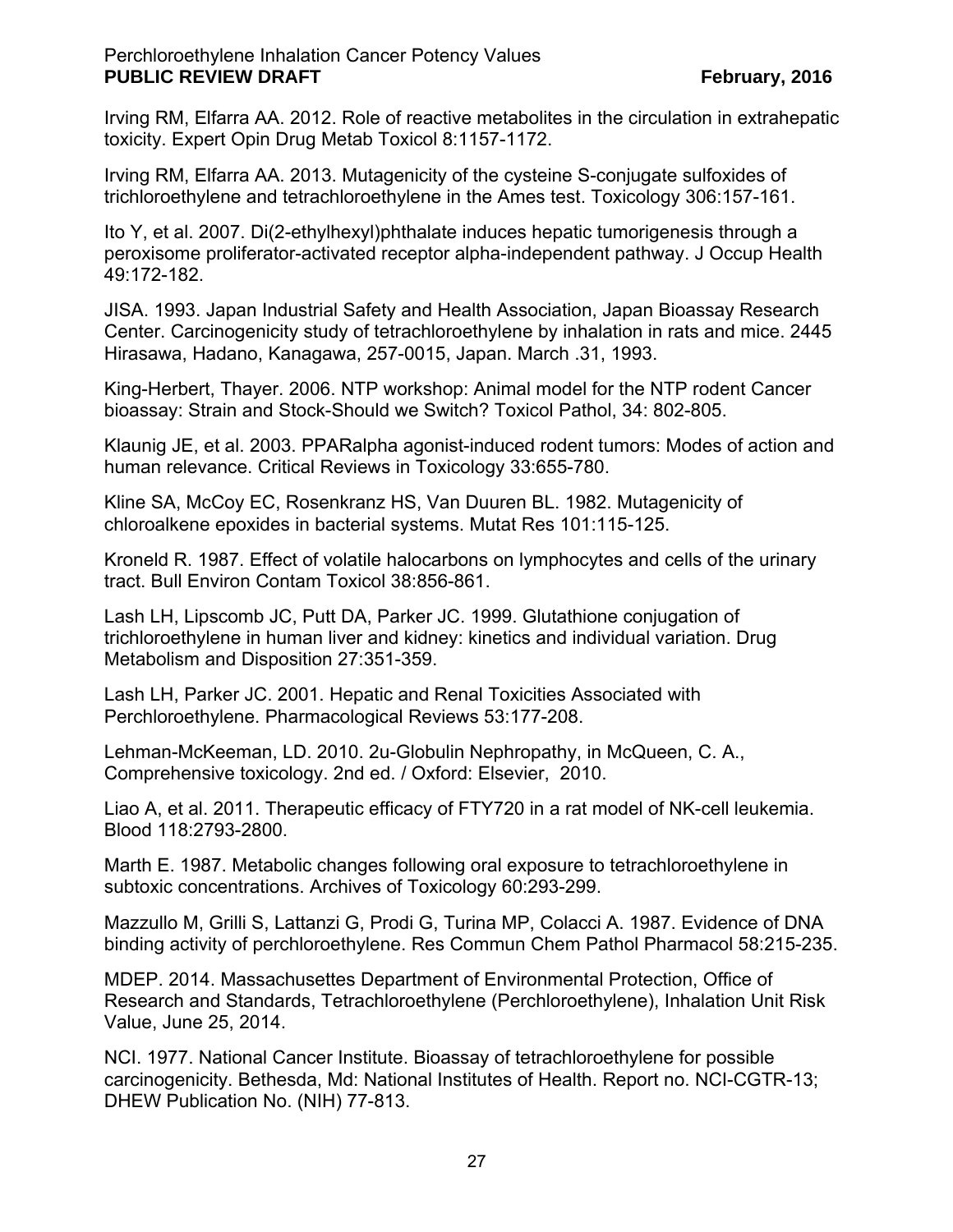NRC. 2010. National Research Council. Review of the Environmental Protection Agency's draft IRIS assessment of tetrachloroethylene. National Academies Press.

NTP. 1986. National Toxicology Program, U.S. Department of Health and Human Services. Toxicology and carcinogenesis studies of tetrachloroethylene (perchloroethylene) (CAS no. 127-18-4) in F344/N rats and B6C3F1 mice (inhalation studies). Research Triangle Park, NC. NTP Report no. TR 311.

NTP. 2014. National Toxicology Program, U.S. Department of Health and Human Services. National Institutes of Health. 13th Report on Carcinogens. October 2, 2014.

Odum J, Green T, Foster JR, Hext PM. 1988. The role of trichloroacetic acid and peroxisome proliferation in the differences in carcinogenicity of perchloroethylene in the mouse and rat. Toxicology and Applied Pharmacology 92:103-112.

OEHHA. 1992. Office of Environmental Health Hazard Assessment, California Environmental Protection Agency. Health Effects of Perchloroethylene. May, 1992.

OEHHA. 2001. Office of Environmental Health Hazard Assessment, California Environmental Protection Agency. Public Health Goal for Tetrachloroethylene in Drinking Water. August, 2001.

OEHHA. 2009. Office of Environmental Health Hazard Assessment, California Environmental Protection Agency.Technical Support Document for Cancer Potency Factors, Methodologies for derivation, listing of available values, and adjustments to allow for early life stage exposures. May 2009.

OEHHA. 2012. Office of Environmental Health Hazard Assessment, California Environmental Protection Agency. Technical Support Document for Exposure Assessment and Stochastic Analysis. August 2012.

Ohtsuki T, Sato K, Koizumi A, Kumai M, Ikeda M. 1983. Limited capacity of humans to metabolize tetrachloroethylene. Int Arch Occup Environ Health 51:381-90.

Reddy MB. 2005. Physiologically based pharmacokinetic modeling: science and applications. Wiley-Interscience.

Rooseboom M, Vermeulen NP, Groot EJ, Commandeur JN. 2002. Tissue distribution of cytosolic beta-elimination reactions of selenocysteine Se-conjugates in rat and human. Chemico-Biological Interactions 140:243-264.

Seiji K, Jin C, Watanabe T, Nakatsuka H, Ikeda M. 1990. Sister chromatid exchanges in peripheral lymphocytes of workers exposed to benzene, trichloroethylene, or tetrachloroethylene, with reference to smoking habits. Int Arch Occup Environ Health 62:171-176.

Sokol L, Loughran TP, Jr. 2006. Large granular lymphocyte leukemia. Oncologist 11:263 273.

Thomas J, Haseman JK, Goodman JI, Ward JM, Loughran TP, Jr., Spencer PJ. 2007. A review of large granular lymphocytic leukemia in Fischer 344 rats as an initial step toward evaluating the implication of the endpoint to human cancer risk assessment. Toxicol Sci 99:3-19.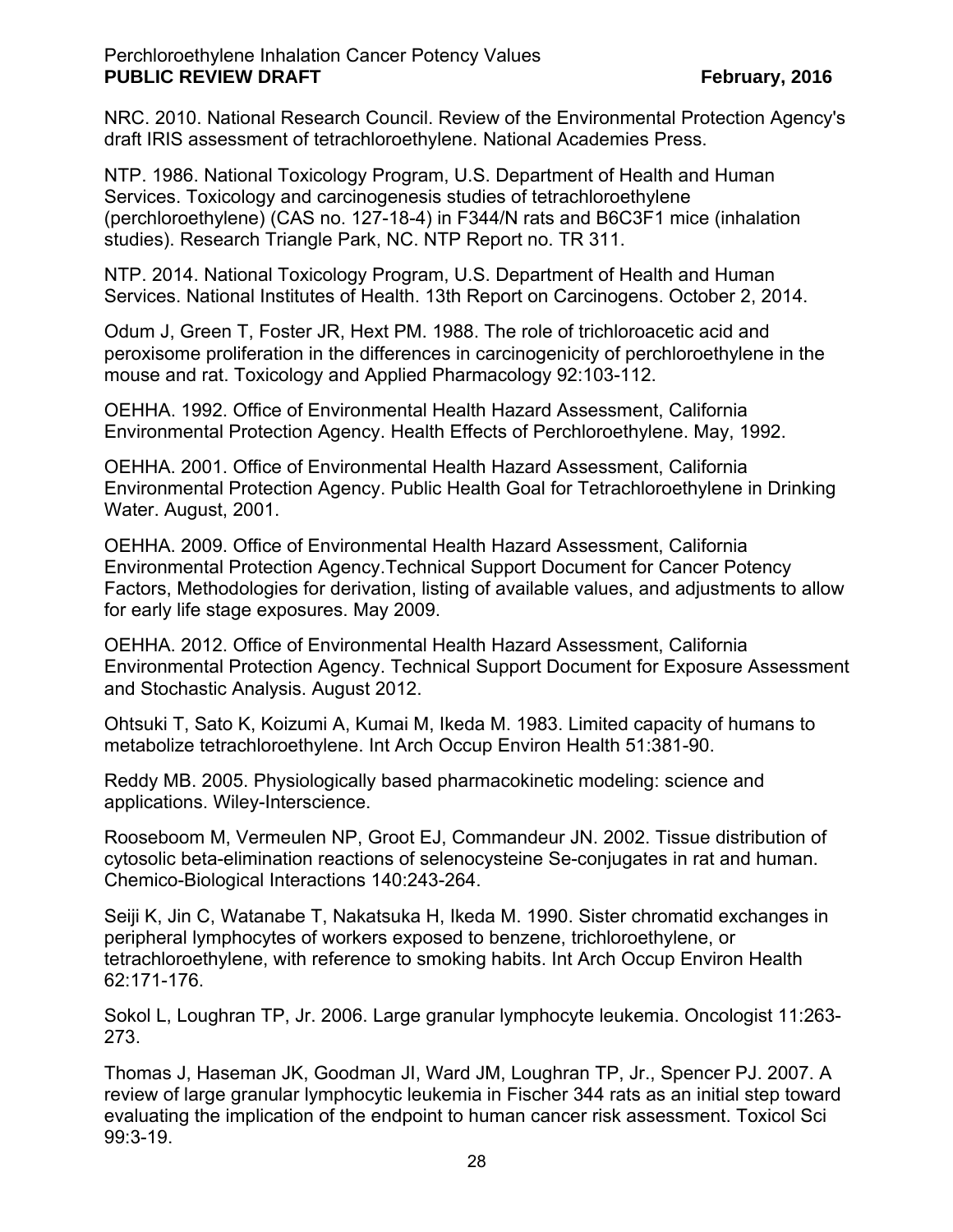Toraason M, et al. 2003. Effect of perchloroethylene, smoking, and race on oxidative DNA damage in female dry cleaners. Mutation Research/Genetic Toxicology and Environmental Mutagenesis 539:9-18.

Tucker JD, Sorensen KJ, Ruder AM, McKernan LT, Forrester CL, Butler MA. 2011. Cytogenetic analysis of an exposed-referent study: perchloroethylene-exposed dry cleaners compared to unexposed laundry workers. Environ Health 10:16.

USEPA. 1991. Alpha-2u-globulin: Association with chemically induced renal toxicity and neoplasia in the male rat. Washington, DC: U.S. Environmental Protection Agency, National Center for Environmental Assessment. Report no. EPA/625/3-91/019F.

USEPA. 1992. Draft report: A cross-species scaling factor for carcinogen risk assessment based on equivalence of mg/kg(3/4)/day. Federal Register 57:24151-24173.

USEPA. 2005. U.S. Environmental Protection Agency. Guidelines for carcinogen risk assessment. Risk Assessment Forum. Report no. EPA/630/P-03/001F.

US EPA. 2011. U.S. Environmental Protection Agency. Toxicological Review of Trichloroacetic Acid, In Support of Summary Information on the Integrated Risk Information System (IRIS), Report no. EPA/635/R-09/003F.

US EPA. 2012a. U.S. Environmental Protection Agency. Toxicological Review of Tetrachloroethylene (Perchloroethylene), In Support of Summary Information on the Integrated Risk Information System (IRIS). Report no. EPA/635/R-08/011F.

US EPA. 2012b. U.S. Environmental Protection Agency. Integrated Risk Information System (IRIS) Chemical Assessment Summary: Tetrachloroethylene (Perchloroethylene).

US EPA. 2012c. U.S. Environmental Protection Agency. Lymphohematopoietic Cancers Induced by Chemicals and Other Agents: Overview and Implications for Risk Assessment, EPA/600/R-10/095F.

US EPA. 2015. U.S. Environmental Protection Agency, National Center for Environmental Assessment. Benchmark Dose Software (BMDS) Version 2.6.0.1.

Vamvakas S, Dekant W, Berthold K, Schmidt S, Wild D, Henshler D. 1987. Enzymatic transformation of mercapturic acids derived from halogenated alkenes to reactive and mutagenic intermediates. Biochemical Pharmacology 36:2741-2748.

Vamvakas S, Dekant W, Henschler D. 1989a. Genotoxicity of haloalkene and haloalkane glutathione S-conjugates in porcine kidney cells. Toxicology *in Vitro* 3:151-156.

Vamvakas S, Herkenhoff M, Dekant W and Henschler D. 1989b. Mutagenicity of tetrachloroethene in the ames test—metabolic activation by conjugation with glutathione. J Biochem Toxicol 4:21–27.

Van Duuren BL, Kline SA, Melchionne S, Seidman I. 1983. Chemical structure and carcinogenicity relationships of some chloroalkene oxides and their parent olefins. Cancer Res 43:159-162.

Vlaanderen J, et al. 2014. Tetrachloroethylene exposure and bladder cancer risk: a metaanalysis of dry-cleaning-worker studies. Environ Health Perspect 122:661-666.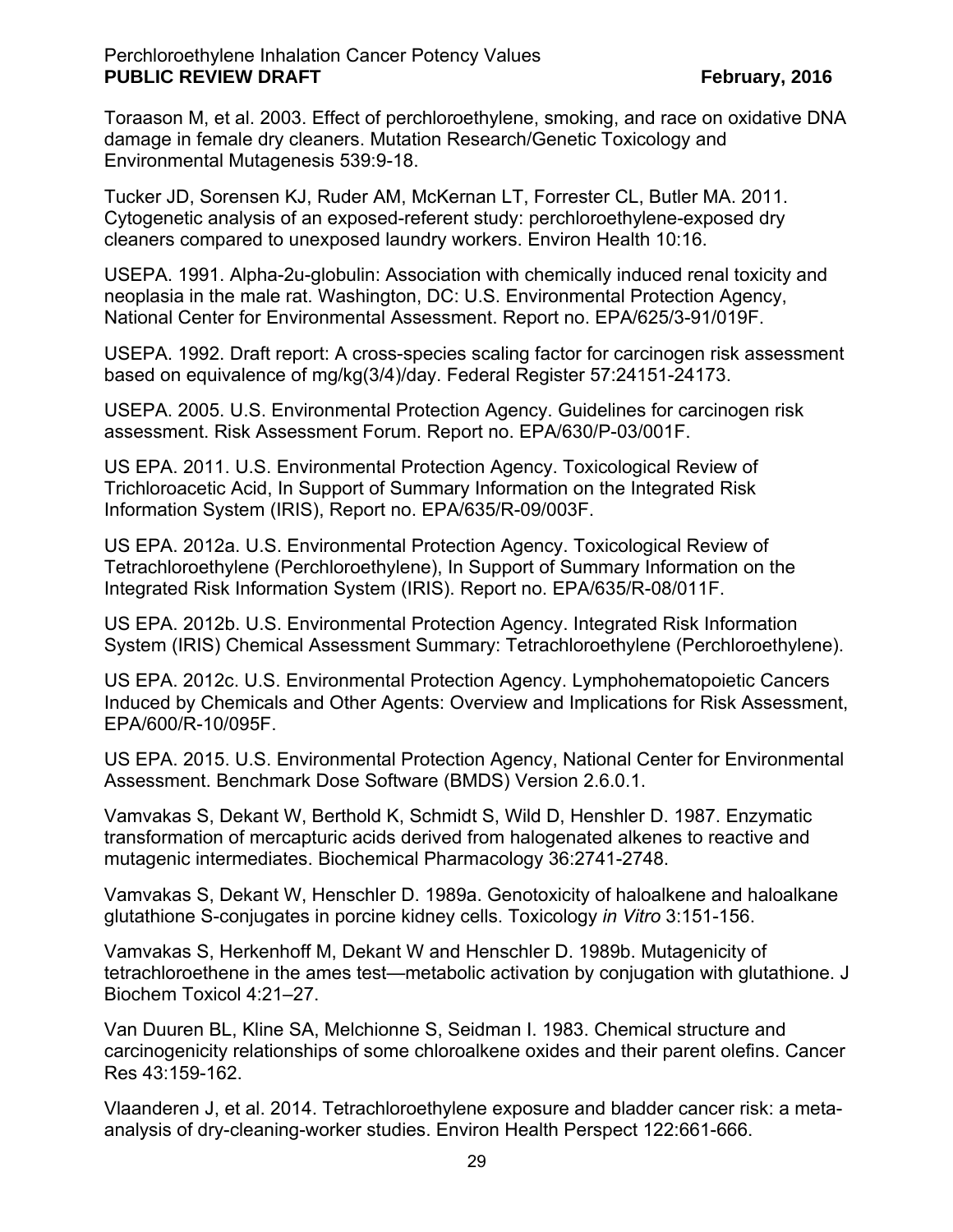Walles SA. 1986. Induction of single-strand breaks in DNA of mice by trichloroethylene and tetrachloroethylene. Toxicology Letters 31:31-35.

Wang JL, Chen WL, Tsai SY, Sung PY, Huang RN. 2001. An in vitro model for evaluation of vaporous toxicity of trichloroethylene and tetrachloroethylene to CHO-K1 cells. Chemico-Biological Interactions 137:139-154.

White IN, Razvi N, Gibbs AH, Davies AM, Manno M, Zaccaro C, De Matteis F, Pahler A, Dekant W. 2001. Neoantigen formation and clastogenic action of HCFC-123 and perchloroethylene in human MCL-5 cells. Toxicology Letters 124:129-138.

Yang Q, Ito S, Gonzalez FJ. 2007. Hepatocyte-restricted constitutive activation of PPAR alpha induces hepatoproliferation but not hepatocarcinogenesis. Carcinogenesis 28:1171 1177.

Yoshioka T, Krauser JA, Guengerich FP. 2002. Tetrachloroethylene oxide: hydrolytic products and reactions with phosphate and lysine. Chemical Research in Toxicology 15:1096-1105.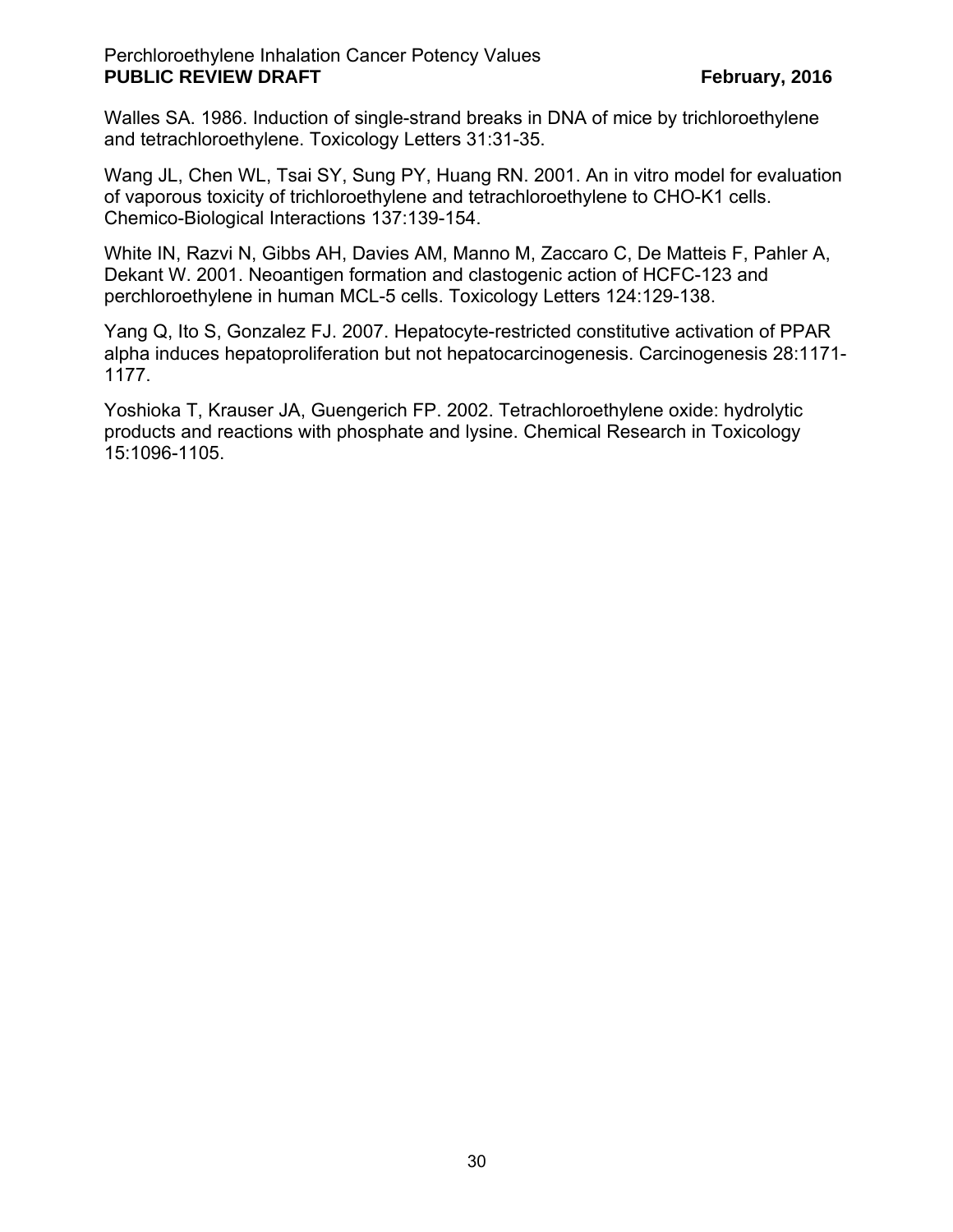# **APPENDIX A**

**PBPK Model Code for Simplified, Inhalation-Only Adaptation of Chiu and Ginsberg (2011) PCE Model, for Mice, Rats, and Humans (Written in Berkeley Madonna)**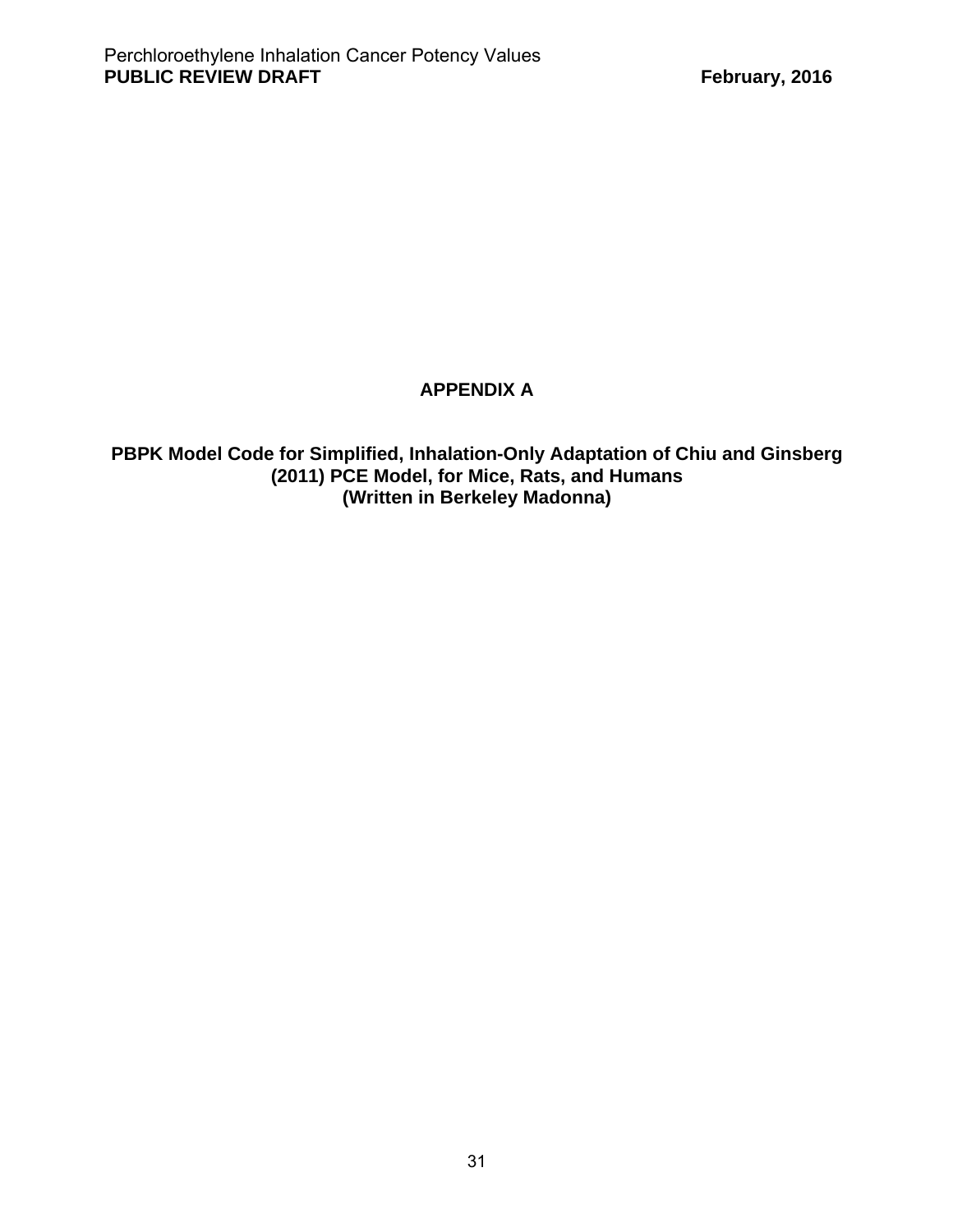#### **{ Inhalation-Only Adaptation of Chiu and Ginsberg (2010) PCE Model for MICE }**

```
 
KMo= 88.6 

ClCo= 1.57 
METHOD RK4 
STARTTIME = 0 
STOPTIME=504 
DT = 0.002 
ppm=10 {inhaled conc in ppm}
CInh=If (Mod(Time,24)<=6 AND Mod(Time,168)<=120) Then (ppm*165.83/24450) Else 0 
; BW=0.037 {NTP Male}
; BW=0.048 \{JISA Male\}: BW=0.025 {NTP Female}
 BW=0.035 {JISA Female} 
QC=11.6*BW^0.75
QP=QC*2.5*exp(0.325015)
QM=QP/0.7 {minute volume, L/h}
DResp=QP*exp(0.203)
; Intake=QM*Cinh*24/BW 
QGut=0.141*QCQLiv=0.02*QC
QKid=0.091*QC
QFact=0.07*QCQRap = 0.461*QCQSlw=0.217*QC 
PB=18.6 
PResp=79.1/PB
PGut=62.1/PB
PLiv=48.8/PB
PKid=79.1/PB
PRap=62.1/PB
PSlw=79.1/PB
PFat=1510.8/PB 
VResp=0.0007*BW
VRespEff=VResp*PResp*PB
VRespLum=0.004667*BW
VGut=0.049*BW 
VLiv=0.055*BW 
VKid=0.017*BW 
VRap=0.1*BW
VFat=0.07*BW 
VBld=0.049*BW 
VSlw=(0.8897*BW)-(VResp+VGut+VLiv+VKid+VRap+VFat+VBld) 
{ Metabolic Constant Calculations }
{=================================}
1nKMC= -5.35885<br>ClCo= 1.571nC1C= 3.18103<br>1nKM2C= 15
lnKM2C =lnCl2OxC= -1.20051 
KmKidLivo= 0.616
```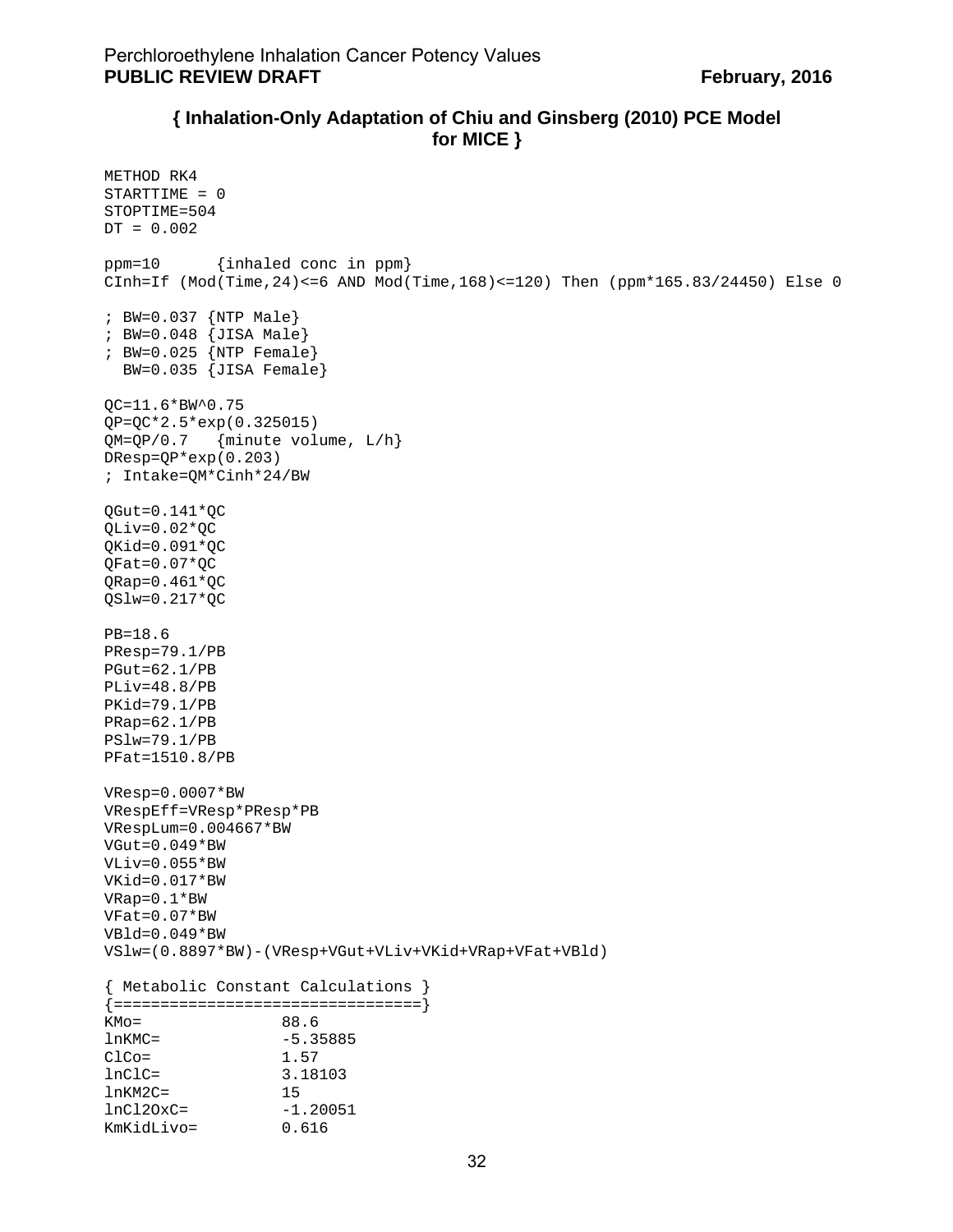ClKidLivo= 0.0211 VMaxLungLivo= 0.07 VMaxTCVGo= 35.3 lnVMaxTCVGC= 10.2 ClTCVGo= 0.656  $lnCITCVGC=$   $-9.17006$ VMaxKidLivTCVGo= 0.15 ClKidLivTCVGo= 0.24 KM=KMo\*exp(lnKMC) VMax= KM\*ClCo\*VLiv\*exp(lnClC) KM2=KM\*exp(lnKM2C) VMax2=KM2\*(VMax/KM)\*exp(lnCl2OxC) KMKid=KM\*KMKidLivo VMaxKid=(VMax/KM)\*KMKid\*(VKid/VLiv)\*ClKidLivo KMClara=KM\*PLiv/(PB\*PResp) VMaxClara=VMax\*VMaxLungLivo VMaxTCVG=VMaxTCVGo\*VLiv\*exp(lnVMaxTCVGC) KmTCVG=VMaxTCVG/(ClTCVGo\*exp(lnClTCVGC)) VMaxKidTCVG=VMaxTCVG\*(VKid/VLiv)\*VMaxKidLivTCVGo KmKidTCVG=VMaxKidTCVG/(ClKidLivTCVGo\*(VKid/VLiv)\*(VMaxTCVG/KMTCVG)) {=================================} Init AGut=0 Limit AGut>=0 Init AResp=0 Limit AResp>=0 Init AExhResp=0 Limit AExhResp>=0 Init AInhResp=0 Limit AInhResp>=0 Init ALiv=0 Limit ALiv>=0 Init AKid=0 Limit AKid>=0 Init ARap=0 Limit ARap>=0 Init ASlw=0 Limit ASlw>=0 Init AFat=0 Limit AFat>=0 Init ABld=0 Limit ABld>=0 {Respiratory Model Concentrations} CInhResp=AInhResp/VRespLum {conc resp lumen during inh, mg/L}  $C$ Resp=AResp/VRespEff  ${cone}$  resp tract tissue,  $mq/L$ } CExhResp=AExhResp/VRespLum {conc resp lumen during exh, mg/L} {Blood Concentrations} CVGut=(AGut/VGut)\*(1/PGut) CVLiv=(ALiv/VLiv)\*(1/PLiv) CVKid=(AKid/VKid)\*(1/PKid) CVRap=(ARap/VRap)\*(1/PRap) CVSlw=(ASlw/VSlw)\*(1/PSlw) CVFat=(AFat/VFat)\*(1/PFat) CVBld=(ABld/VBld) CArt=(QC\*CVBld+QP\*CInhResp)/(QC+(QP/PB)) {Metabolism: P450 Oxidation} RAMetLng=(VMaxClara\*CResp)/(KMClara+CResp) RAMetLiv1=(VMax\*CVLiv)/(KM+CVLiv)+(VMax2/KM2)\*CVLiv RAMetKid1=(VMaxKid\*CVKid)/(KMKid+CVKid)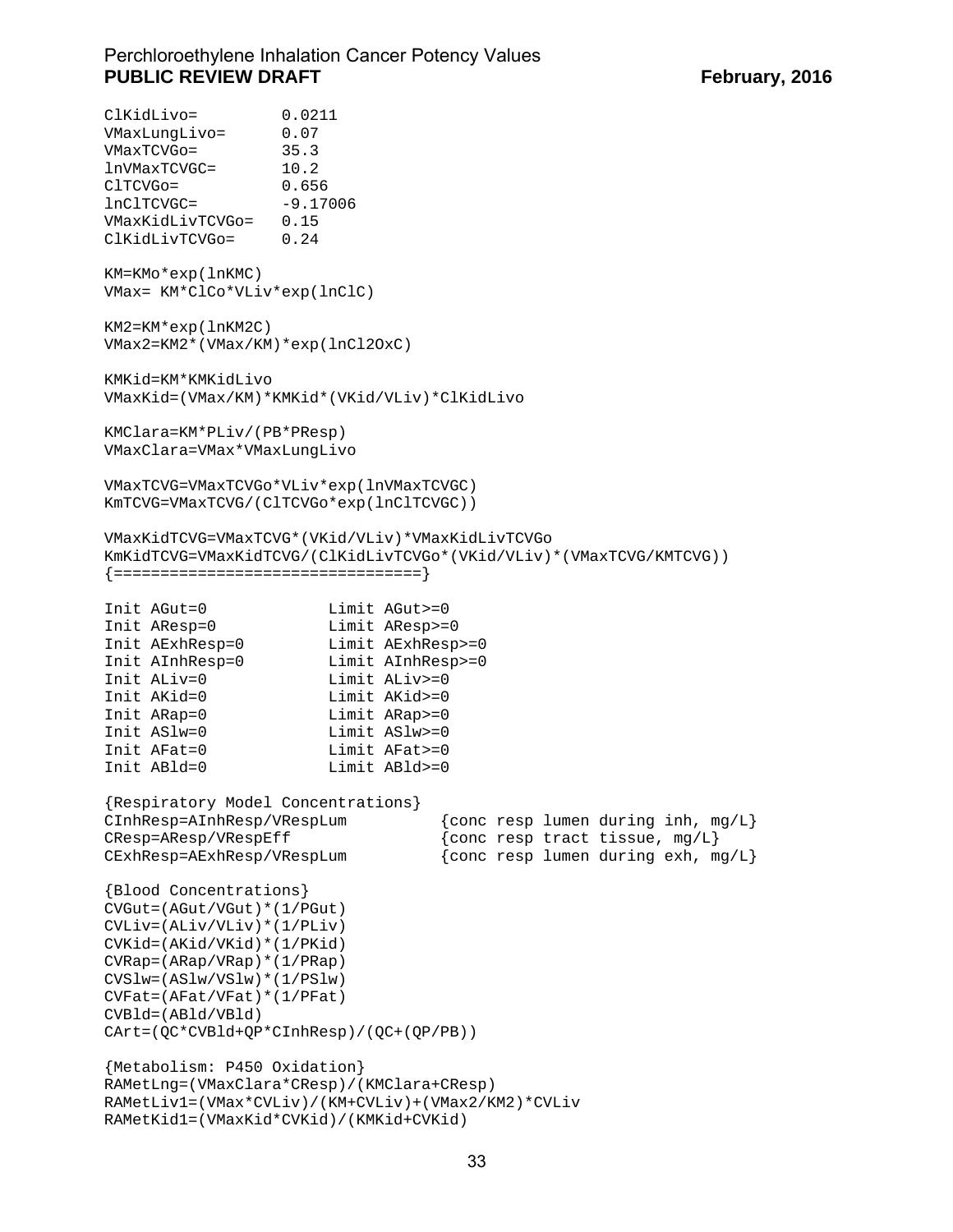```
{Metabolism: GST Conjugation}
RAMetLiv2=(VMaxTCVG*CVLiv)/(KMTCVG+CVLiv)
RAMetKid2=(VMaxKidTCVG*CVKid)/(KMKidTCVG+CVKid)
```

```
{Respiratory Model Mass Balance Equations}
AInhResp'=QM*CInh+DResp*(CResp-CInhResp)-QM*CInhResp
AResp'=DResp*(CInhResp+CExhResp-2*CResp)-RAMetLng
AExhResp'=QM*(CInhResp-CExhResp)+QP*((CArt/PB)-CInhResp)+DResp*(CResp-CExhResp)
```

```
{Other Mass Balance Equations}
AGut'=QGut*(CArt-CVGut)
ALiv'=(QLiv*CArt)+(QGut*CVgut)-((QLiv+QGut)*CVLiv)-RAMetLiv1-RAMetLiv2
AKid'=QKid*(CArt-CVKid)-RAMetKid1-RAMetKid2
ARap'=Qrap*(CArt-CVRap)
ASlw'=QSlw*(CArt-CVSlw)
AFat'=QFat*(CArt-CVFat)
ABld'=(QFat*CVFat)+((QGut+QLiv)*CVLiv)+(QSlw*CVSlw)+(QRap*CVRap)+(QKid*CVKid)-
(QC*CVBld)
```
init MetCum=0 Limit MetCum>=0 init LivOxCum=0 Limit LivOxCum>=0

MetTot=RAMetLng+RAMetLiv1+RAMetKid1+RAMetLiv2+RAMetKid2 MetCum'=If TIME>=336 Then (MetTot/(7\*BW)) Else 0 LivOxCum'=If TIME>=336 Then (RAMetLiv1/(7\*BW)) Else 0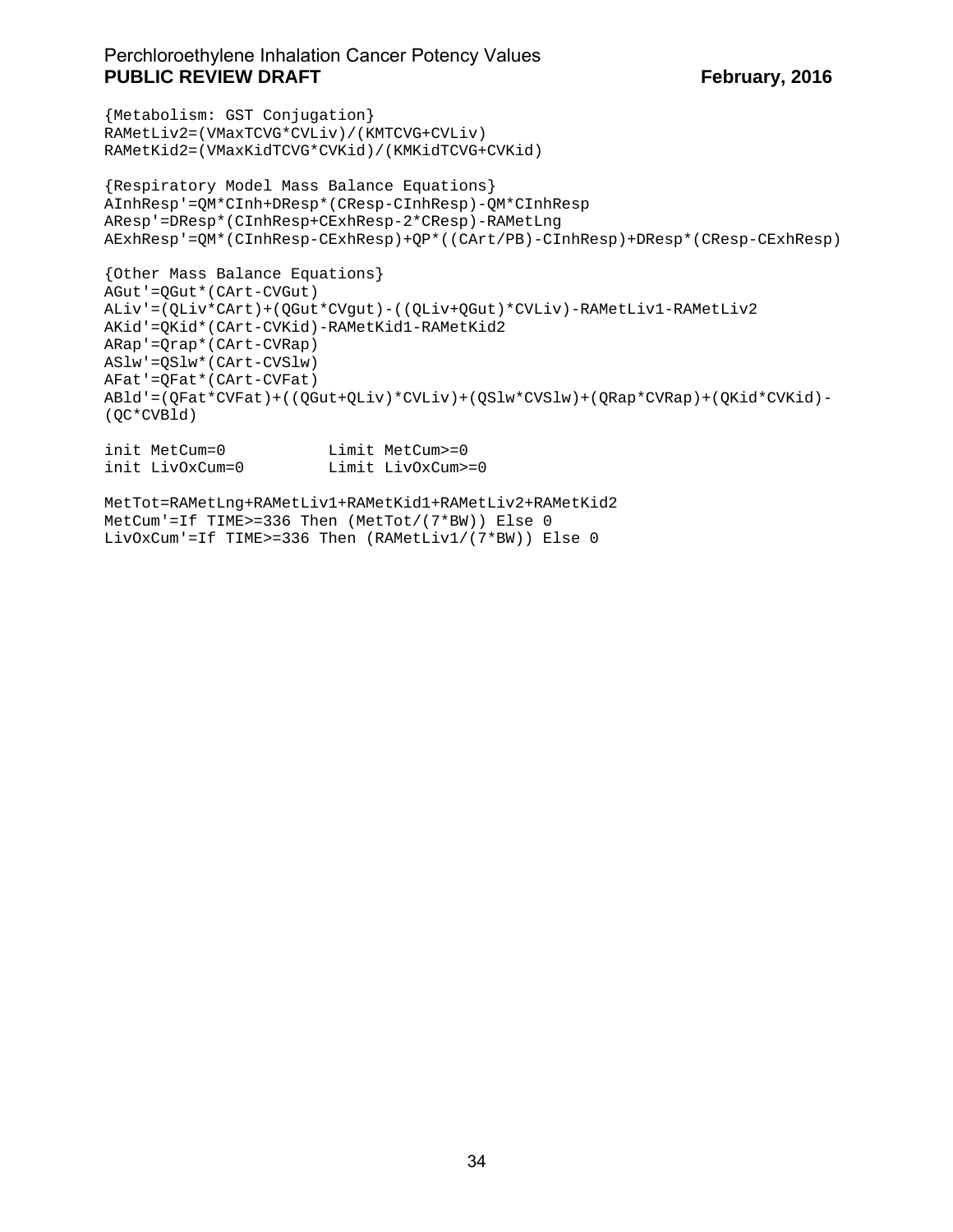#### **{ Inhalation-Only Adaptation of Chiu and Ginsberg (2011) PCE Model for RATS }**

```
METHOD RK4 
STARTTIME = 0 
STOPTIME=504 
DT = 0.002 
ppm=50 {inhaled conc in ppm}
CInh=If (Mod(Time,24)<=6 AND Mod(Time,168)<=120) Then (ppm*165.83/24450) Else 0 
; BW=0.44 {NTP Male}
 BW=0.45 {JISA Male}
; BW=0.32 {NTP Female}
; BW=0.30 {JISA Female} 
QC=13.3*BW^0.75
QP=QC*1.9*0.61643
QM=QP/0.7 {minute volume, L/h}
DResp=QP*exp(1)
; Intake=QM*Cinh*24/BW 
QGut=0.153*QCQLiv=0.021*QC
QKid = 0.141 * QCQFact=0.07*QCQRap = 0.279 * QCQSlw=0.336*QC 
PB=15.1 
PResp=32.7/PB
PGut=40.6/PB
PLiv=50.3/PB
PKid=32.7/PB
PRap=40.4/PB
PSlw=21.6/PB
PFat=1489.3/PB 
VResp=0.0005*BW
VRespEff=VResp*PResp*PB
VRespLum=0.004667*BW
VGut=0.032*BW 
VLiv=0.034*BW 
VKid=0.007*BW 
VRap=0.088*BW
VFat=0.07*BW 
VBld=0.074*BW 
VSlw=(0.8995*BW)-(VResp+VGut+VLiv+VKid+VRap+VFat+VBld) 
{ Metabolic Constant Calculations }
{=================================}
KMO = 69.7
lnKMC= -0.805889<br>ClCo= 0.36ClCo= 0.36 
lnClC= 2.02965 
KMKidLivo= 1.53 
ClKidLivo= 0.0085 
VMaxLungLivo= 0.0144
```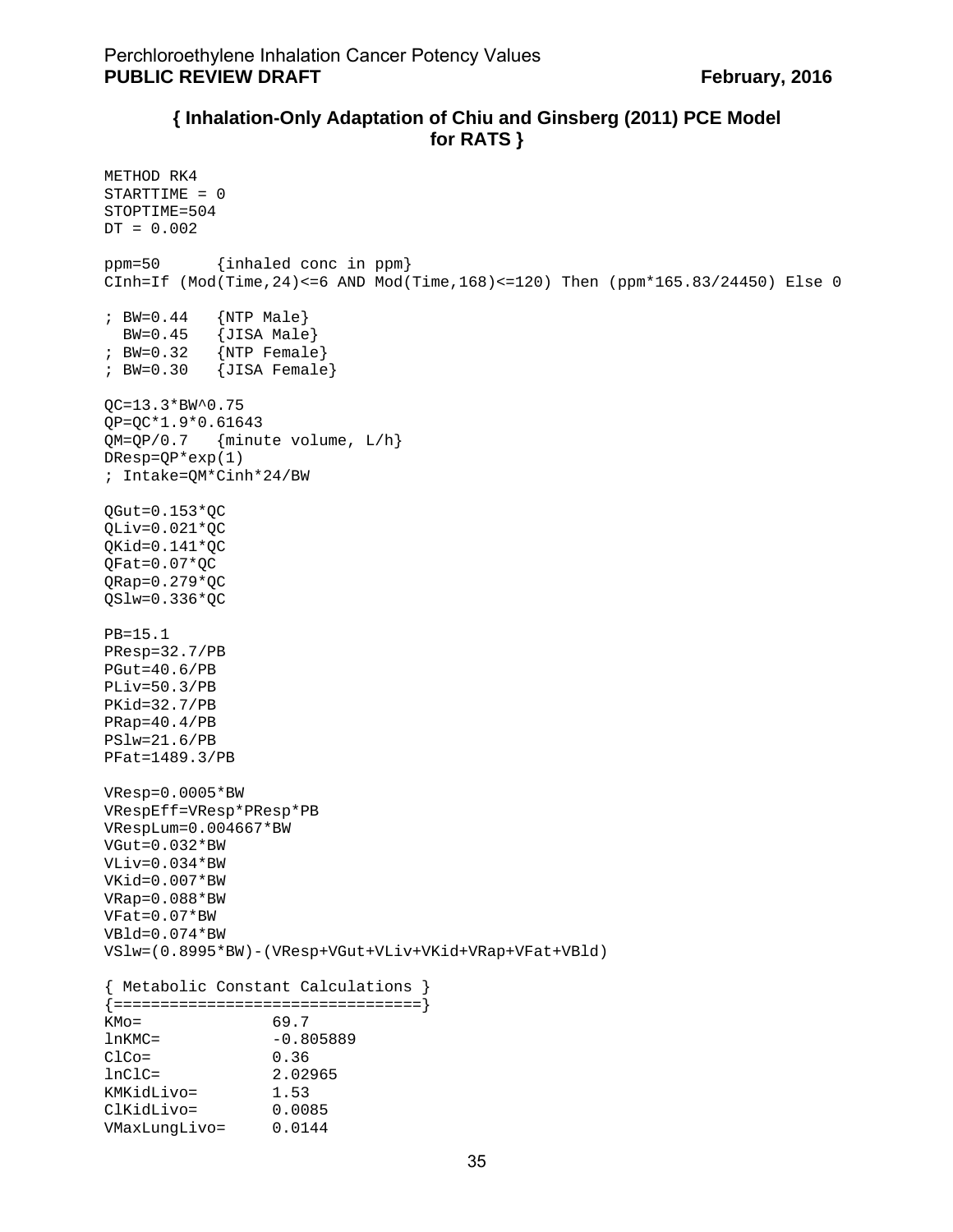VmaxTCVGo= 93.9 lnVMaxTCVGC= 10.2  $C1TCVGo =$  2.218  $lnCITCVGC=$   $-6.99311$ VMaxKidLivTCVGo= 0.15 ClKidLivTCVGo= 0.098 KM=KMo\*exp(lnKMC) VMax=KM\*ClCo\*VLiv\*exp(lnClC) KMKid=KM\*KMKidLivo VMaxKid=(VMax/KM)\*KMKid\*(VKid/VLiv)\*ClKidLivo KMClara=KM\*PLiv/(PB\*PResp) VMaxClara=VMax\*VMaxLungLivo VMaxTCVG=VMaxTCVGo\*VLiv\*exp(lnVMaxTCVGC) KmTCVG=VMaxTCVG/(ClTCVGo\*exp(lnClTCVGC)) VMaxKidTCVG=VMaxTCVG\*(VKid/VLiv)\*VMaxKidLivTCVGo KmKidTCVG=VMaxKidTCVG/(ClKidLivTCVGo\*(VKid/VLiv)\*(VMaxTCVG/KMTCVG)) {================================} Init AGut=0 Limit AGut>=0 Init AResp=0 Limit AResp>=0 Init AExhResp=0 Limit AExhResp>=0 Init AInhResp=0 Limit AInhResp>=0 Init ALiv=0 Limit ALiv>=0 Init AKid=0 Limit AKid>=0 Init ARap=0 Limit ARap>=0 Init ASlw=0 Limit ASlw>=0 Init AFat=0 Limit AFat>=0 Init ABld=0 Limit ABld>=0 {Respiratory Model Concentrations} CInhResp=AInhResp/VRespLum {conc resp lumen during inh, mg/L} CResp=AResp/VRespEff {conc resp tract tissue, mg/L} CExhResp=AExhResp/VRespLum {conc resp lumen during exh, mg/L} {Blood Concentrations} CVGut=(AGut/VGut)\*(1/PGut) CVLiv=(ALiv/VLiv)\*(1/PLiv) CVKid=(AKid/VKid)\*(1/PKid) CVRap=(ARap/VRap)\*(1/PRap) CVSlw=(ASlw/VSlw)\*(1/PSlw) CVFat=(AFat/VFat)\*(1/PFat) CVBld=(ABld/VBld) CArt=(QC\*CVBld+QP\*CInhResp)/(QC+(QP/PB)) {Metabolism: P450 Oxidation} RAMetLiv1=(VMax\*CVLiv)/(KM+CVLiv) RAMetKid1=(VMaxKid\*CVKid)/(KMKid+CVKid) RAMetLng=(VMaxClara\*CResp)/(KMClara+CResp) {Metabolism: GST Conjugation} RAMetLiv2=(VMaxTCVG\*CVLiv)/(KMTCVG+CVLiv) RAMetKid2=(VMaxKidTCVG\*CVKid)/(KMKidTCVG+CVKid)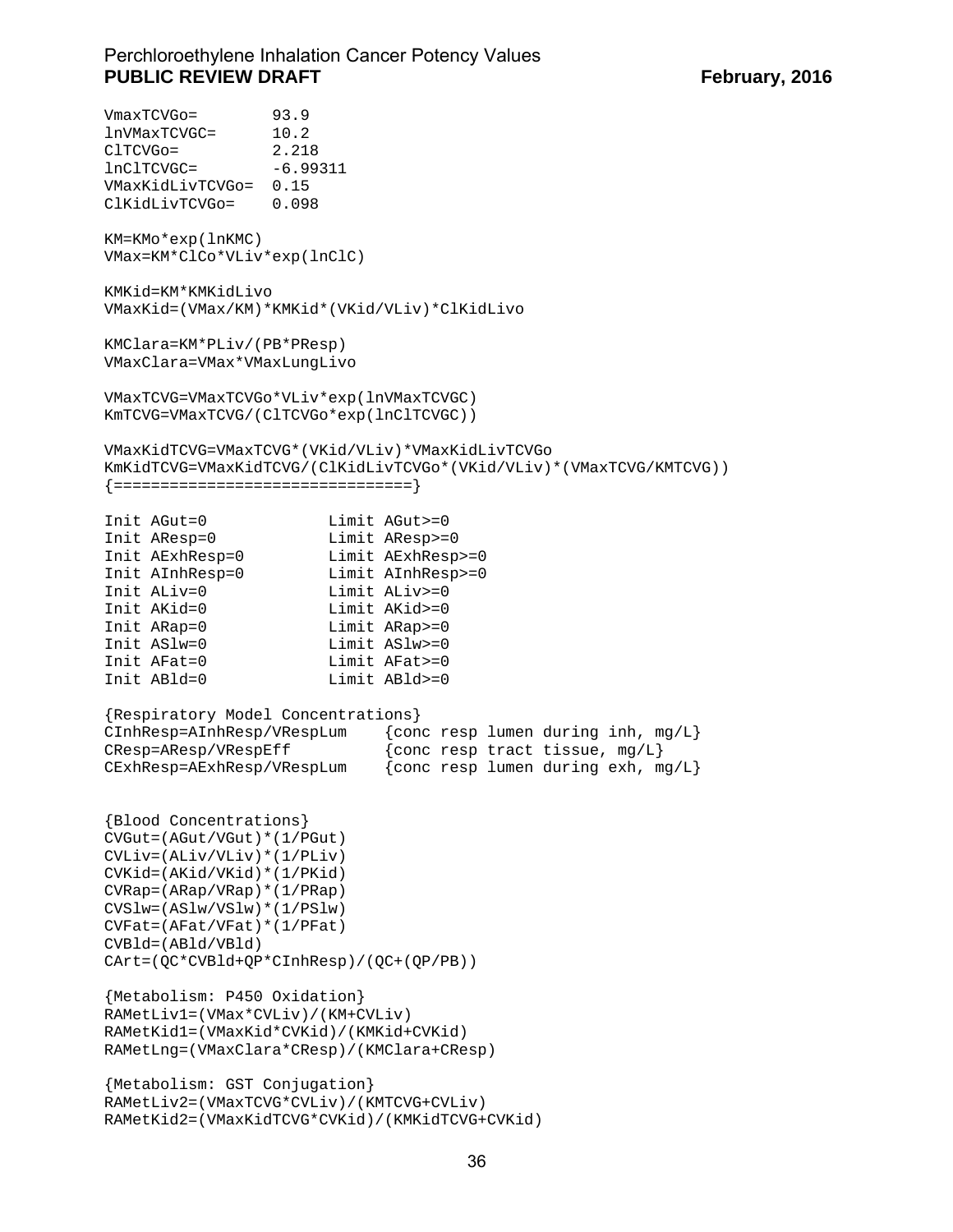```
{Respiratory Model Mass Balance Equations}
AInhResp'=QM*CInh+DResp*(CResp-CInhResp)-QM*CInhResp
AResp'=DResp*(CInhResp+CExhResp-2*CResp)-RAMetLng
AExhResp'=QM*(CInhResp-CExhResp)+QP*((CArt/PB)-CInhResp)+DResp*(CResp-CExhResp) 
{Other Mass Balance Equations}
AGut'=QGut*(CArt-CVGut)
ALiv'=(QLiv*CArt)+(QGut*CVgut)-((QLiv+QGut)*CVLiv)-RAMetLiv1-RAMetLiv2
AKid'=QKid*(CArt-CVKid)-RAMetKid1-RAMetKid2
ARap'=Qrap*(CArt-CVRap)
ASlw'=QSlw*(CArt-CVSlw)
AFat'=QFat*(CArt-CVFat)
ABld'=(QFat*CVFat)+((QGut+QLiv)*CVLiv)+(QSlw*CVSlw)+(QRap*CVRap)+(QKid*CVKid)-
(QC*CVBld)
```
init MetCum=0 Limit MetCum>=0

MetTot=RAMetLng+RAMetLiv1+RAMetKid1+RAMetLiv2+RAMetKid2 MetCum'=If TIME>=336 Then (MetTot/(7\*BW)) Else 0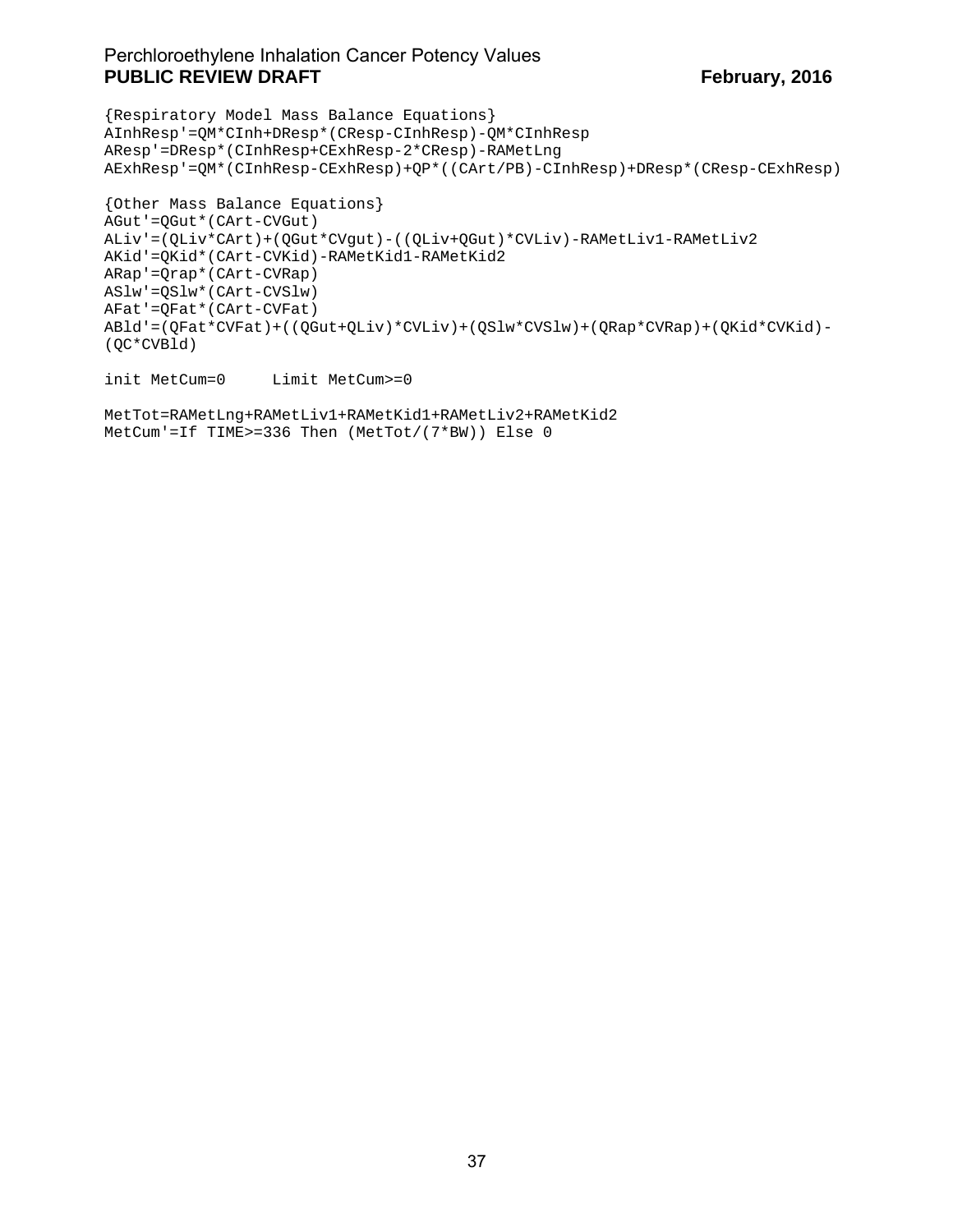#### **{ Inhalation-Only Adaptation of Chiu and Ginsberg (2011) PCE Model for HUMANS }**

METHOD RK4 STARTTIME=0 STOPTIME=840 DT = 0.0002 ppm=10 {inhaled conc in ppm} CInh=ppm\*165.83/24450 BW=70 QC=16\*BW^0.75 QP=0.96\*1.28\*QC QM=QP/0.7 {minute volume, L/h}  $DResp=QP*exp(-5.06)$ ; Intake=QM\*Cinh  $QGut=0.19*QC$ QLiv=0.065\*QC QKid=0.19\*QC QFat=0.05\*QC QRap=0.285\*QC  $QS1w=0.22*QC$ PB=14.7 PResp=58.6/PB PGut=59.9/PB PLiv=61.1/PB PKid=58.6/PB PRap=59.9/PB PSlw=70.5/PB PFat=1450/PB VResp=0.00018\*BW VRespEff=VResp\*PResp\*PB VRespLum=0.002386\*BW VGut=0.02\*BW VLiv=0.025\*BW VKid=0.0043\*BW VRap=0.088\*BW VFat=0.199\*BW VBld=0.077\*BW VSlw=(0.8560\*BW)-(VResp+VGut+VLiv+VKid+VRap+VFat+VBld) { Metabolic Constant Calculations } {=================================}  $KMO =$  55.8 lnKMC= 6.9 ClCo= 0.202 lnClC= 0.2501 KMKidLivo= 1.04 ClKidLivo= 0.0125 lnClKidLivC= 4.57452 VMaxLungLivo= 0.0128 VMaxTCVGo= 0.665 lnVMaxTCVGC= 10.2 ClTCVGo= 0.0196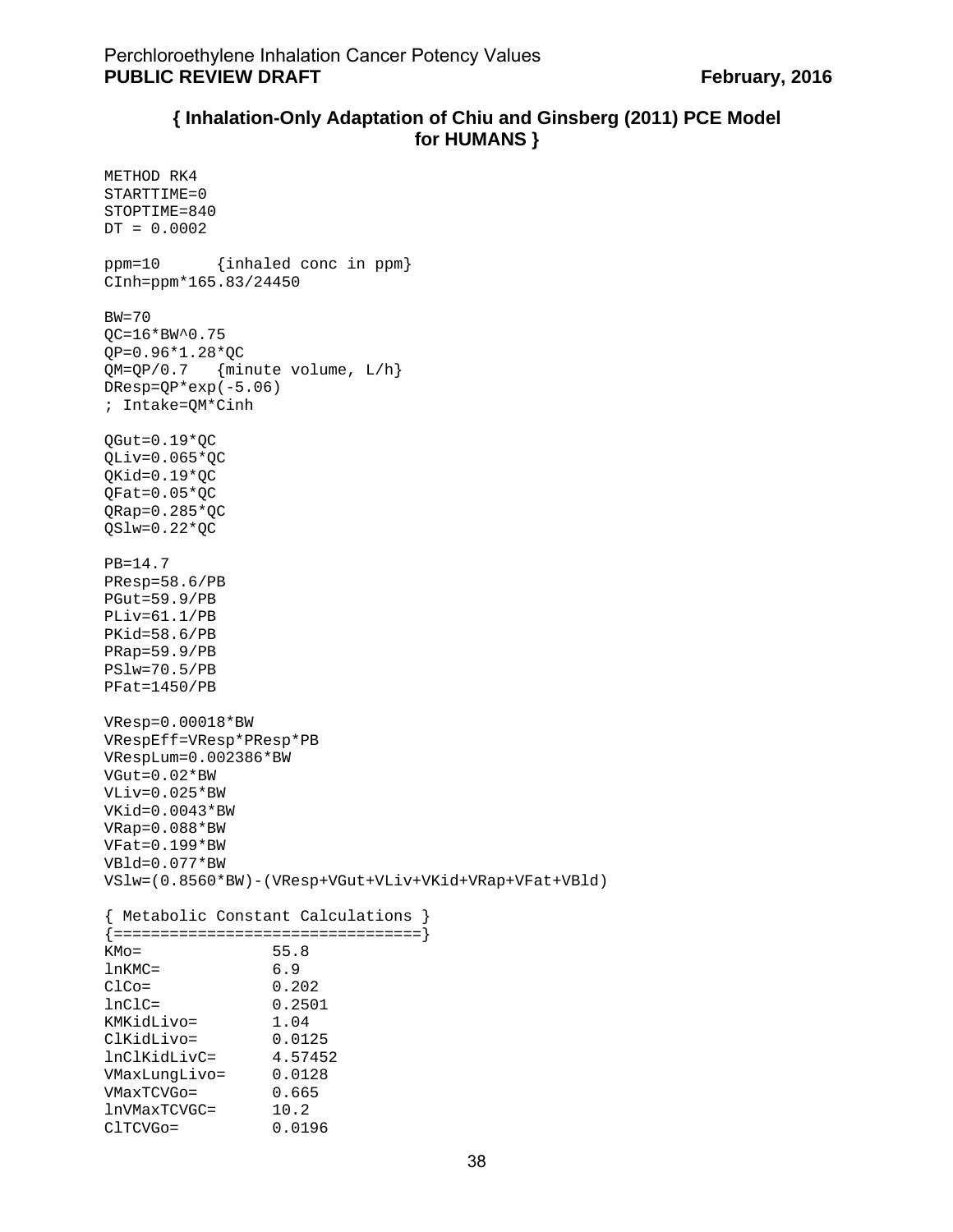lnClTCVGC= 5.59162 VMaxKidLivTCVGo= 0.15 ClKidLivTCVGo= 0.14 KM=KMo\*exp(lnKMC) VMax=KM\*ClCo\*VLiv\*exp(lnClC) KMKid=KM\*KMKidLivo VMaxKid=(VMax/KM)\*KMKid\*(VKid/VLiv)\*ClKidLivo\*exp(lnClKidLivC) KMClara=KM\*PLiv/(PB\*PResp) VMaxClara=VMax\*VMaxLungLivo VMaxTCVG=VMaxTCVGo\*VLiv\*exp(lnVMaxTCVGC) KmTCVG=VMaxTCVG/(ClTCVGo\*exp(lnClTCVGC)) VMaxKidTCVG=VMaxTCVG\*(VKid/VLiv)\*VMaxKidLivTCVGo KmKidTCVG=VMaxKidTCVG/(ClKidLivTCVGo\*(VKid/VLiv)\*(VMaxTCVG/KMTCVG)) {===============================} {Metabolism: P450 Oxidation} RAMetLiv1=(Vmax\*CVLiv)/(KM+CVLiv) RAMetKid1=(VMaxKid\*CVKid)/(KMKid+CVKid) RAMetLng=(VMaxClara\*CResp)/(KMClara+CResp) {Metabolism: GST Conjugation} RAMetLiv2=(VMaxTCVG\*CVLiv)/(KMTCVG+CVLiv) RAMetKid2=(VMaxKidTCVG\*CVKid)/(KMKidTCVG+CVKid) Init AGut=0 Limit AGut>=0 Init AResp=0 Limit AResp>=0 Init AExhResp=0 Limit AExhResp>=0 Init AInhResp=0 Limit AInhResp>=0 Init ALiv=0 Limit ALiv>=0 Init AKid=0 Limit AKid>=0 Init ARap=0 Limit ARap>=0 Init ASlw=0 Limit ASlw>=0 Init AFat=0 Limit AFat>=0 Init ABld=0 Limit ABld>=0 {Respiratory Model Concentrations} CInhResp=AInhResp/VRespLum {conc resp lumen during inh, mg/L} CResp=AResp/VRespEff  ${cone}$  fract tissue, mg/L CExhResp=AExhResp/VRespLum {conc resp lumen during exh, mg/L} {Blood Concentrations} CVGut=(AGut/VGut)\*(1/PGut) CVLiv=(ALiv/VLiv)\*(1/PLiv) CVKid=(AKid/VKid)\*(1/PKid) CVRap=(ARap/VRap)\*(1/PRap) CVSlw=(ASlw/VSlw)\*(1/PSlw) CVFat=(AFat/VFat)\*(1/PFat) CVBld=(ABld/VBld) CArt=(QC\*CVBld+QP\*CInhResp)/(QC+(QP/PB)) {arterial blood conc} {Respiratory Model Mass Balance Equations} AInhResp'=QM\*CInh+DResp\*(CResp-CInhResp)-QM\*CInhResp AResp'=DResp\*(CInhResp+CExhResp-2\*CResp)-RAMetLng AExhResp'=QM\*(CInhResp-CExhResp)+QP\*((CArt/PB)-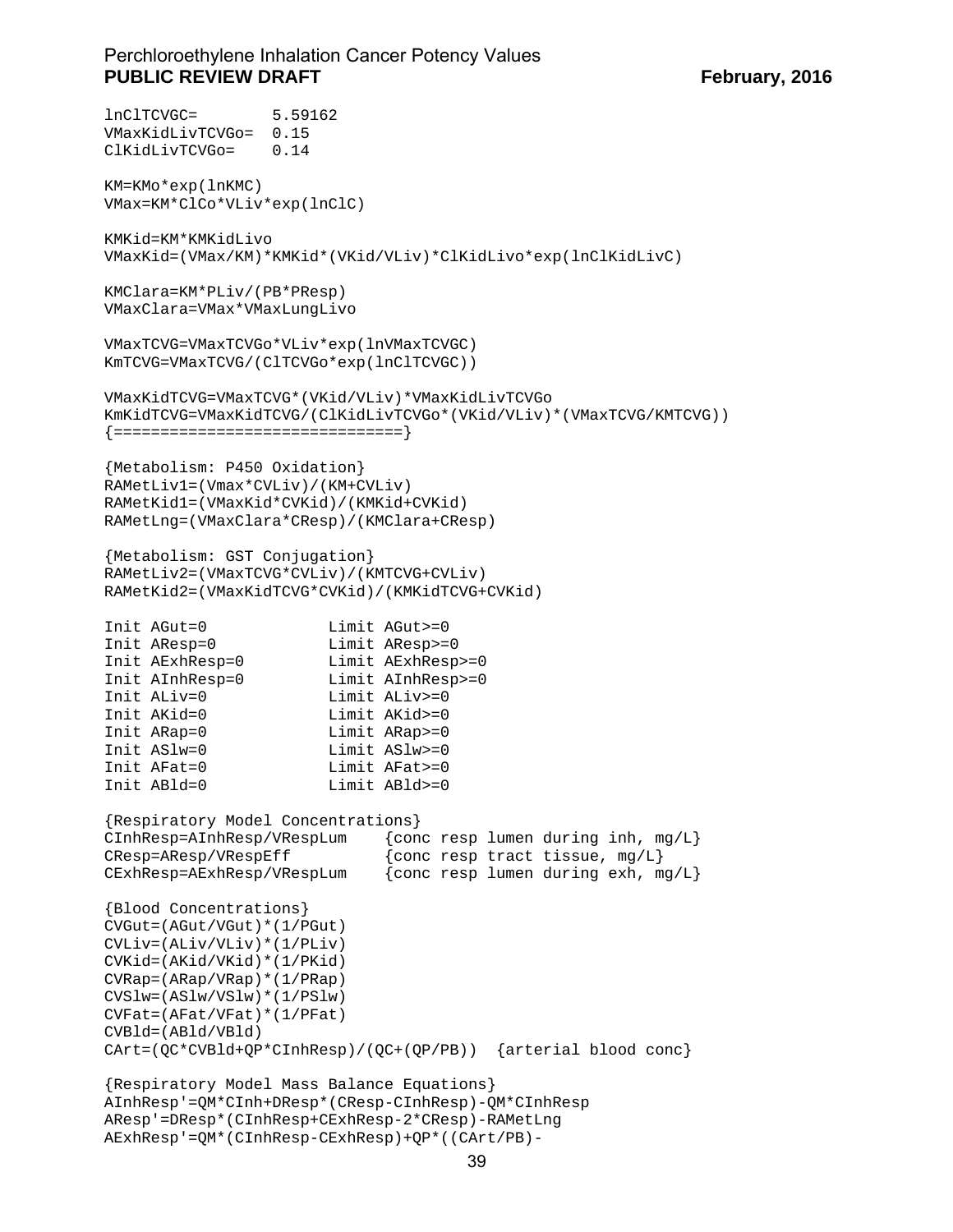CInhResp)+DResp\*(CResp-CExhResp)

```
{Other Mass Balance Equations}
AGut'=QGut*(CArt-CVGut)
ALiv'=(QLiv*CArt)+(QGut*CVgut)-((QLiv+QGut)*CVLiv)-RAMetLiv1-RAMetLiv2
AKid'=QKid*(CArt-CVKid)-RAMetKid1-RAMetKid2
ARap'=Qrap*(CArt-CVRap)
ASlw'=QSlw*(CArt-CVSlw)
AFat'=QFat*(CArt-CVFat)
ABld'=(QFat*CVFat)+((QGut+QLiv)*CVLiv)+(QSlw*CVSlw)+(QRap*CVRap)+(QKid*CVKid)-
(QC*CVBld)
```

```
MetTot=(RAMetLng+RAMetLiv1+RAMetKid1+RAMetLiv2+RAMetKid2)*(24/BW)
```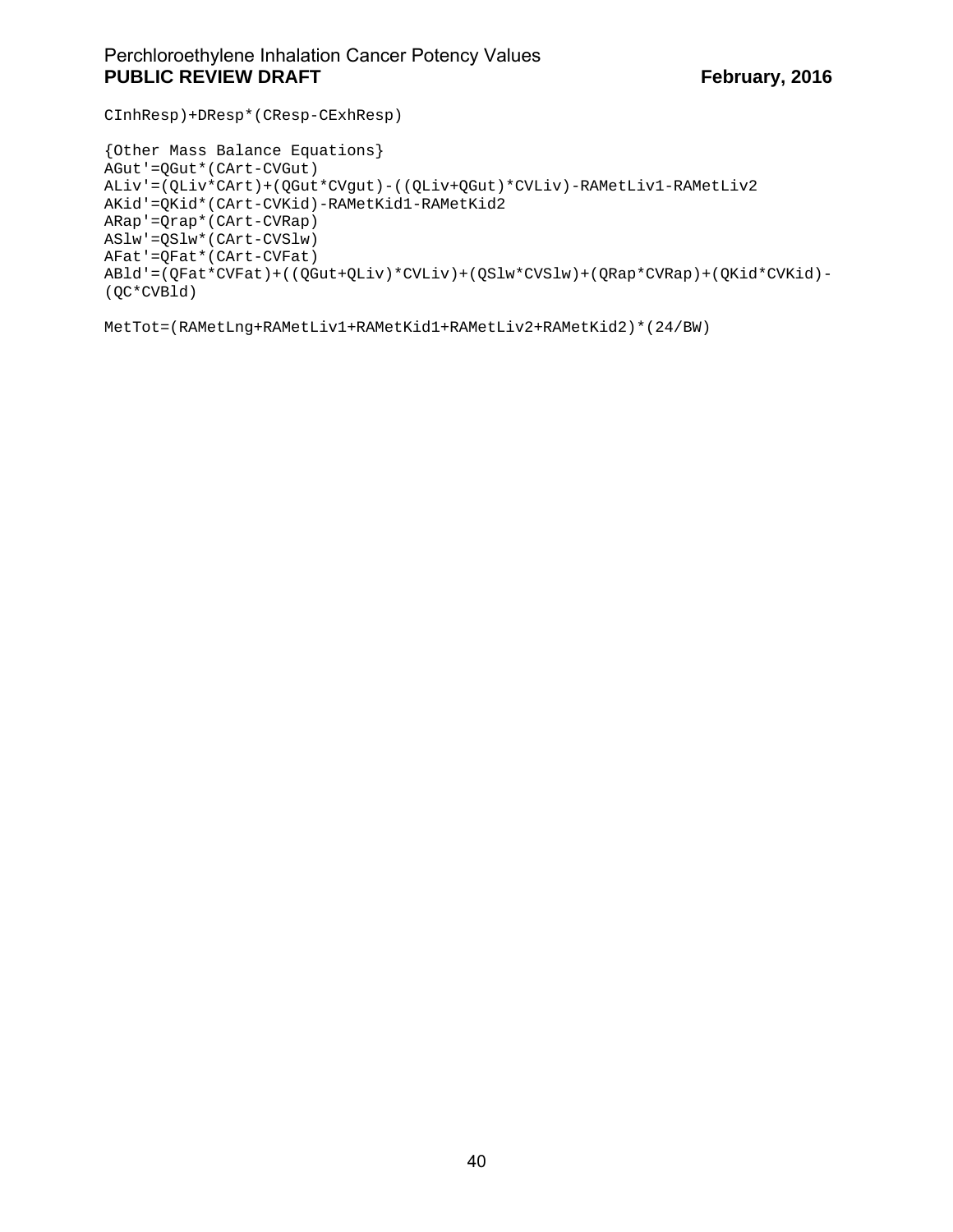# **APPENDIX B**

# **Dose Metric Values used in Dose-Response Modeling Obtained from PBPK Inhalation Model**